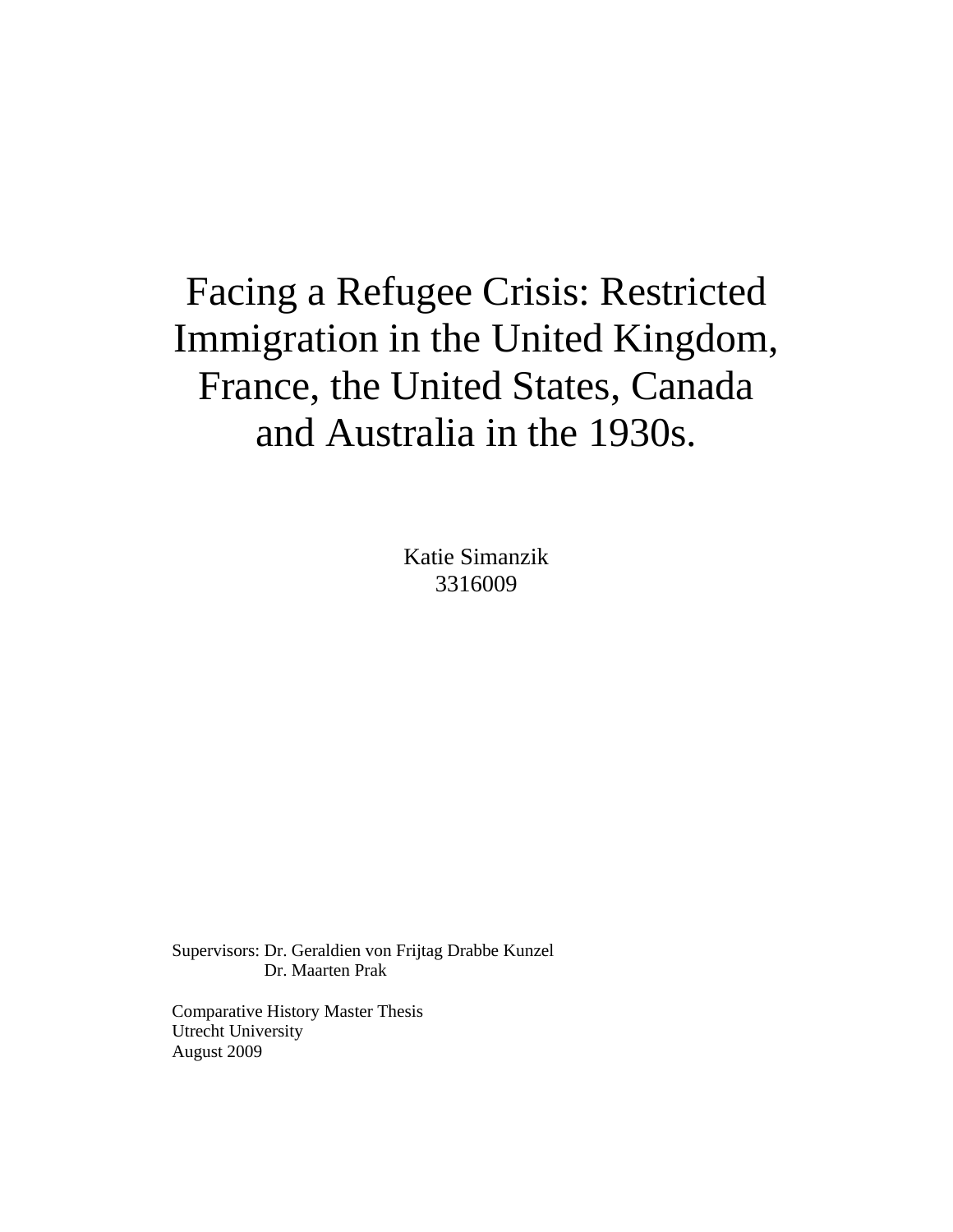#### **Acknowledgments**

I would first like to thank my supervisors; Geraldien von Frijtag Drabbe Kunzel for her support and guidance throughout the process and Maarten Prak who has been extremely helpful and generous of his time, not only through the process of this thesis, but the entire academic year. I would also like to thank Ewout Frankema for his help with the general structure of this study, as well as his help with finding the necessary statistics. To my classmates and friends here in the Netherlands, I want to say thank you for making my year here one that I will never forget. And finally I would like to thank my family for their ongoing support and encouragement.

> Katie Simanzik August 10th, 2009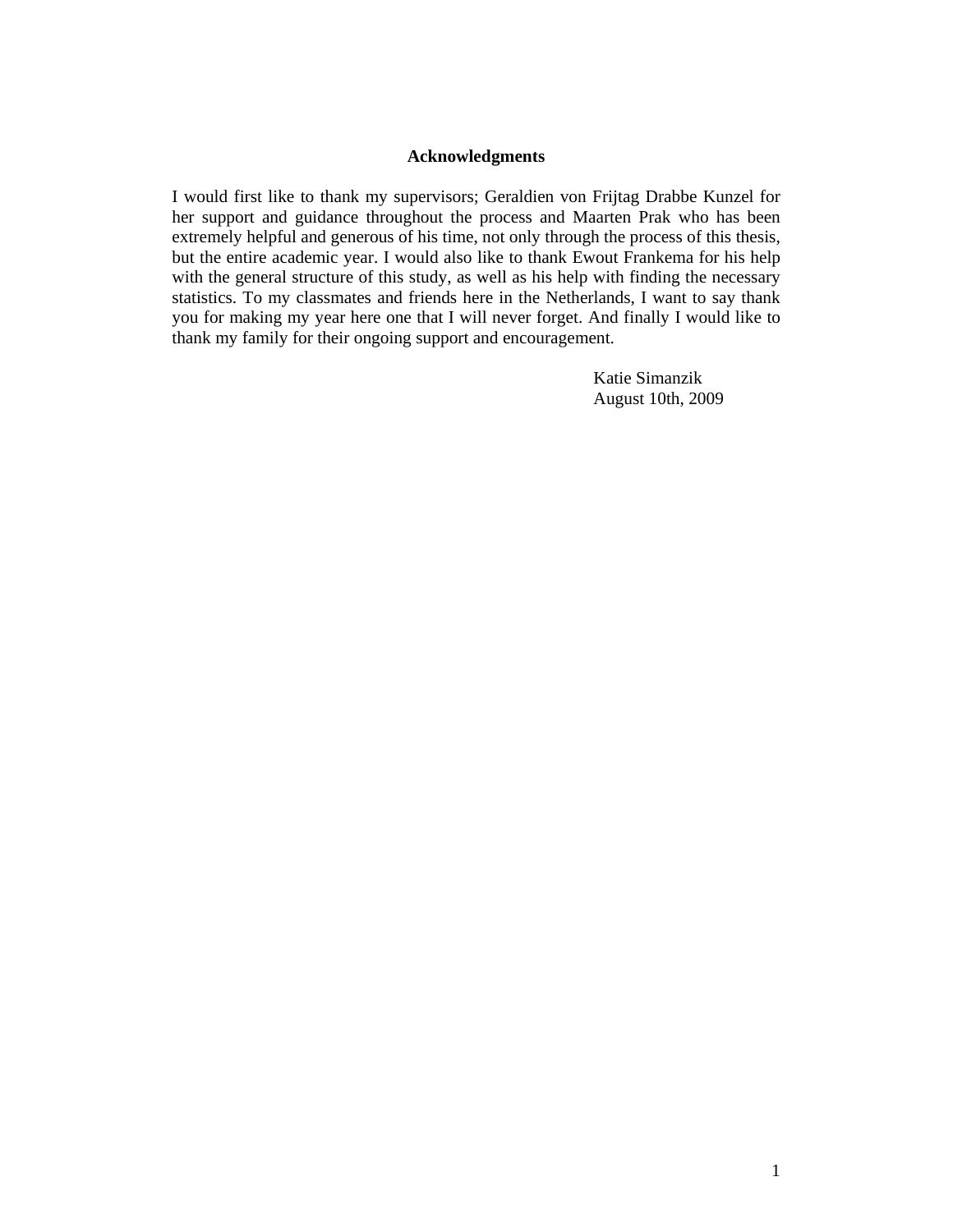| <b>Table of Contents</b> |  |
|--------------------------|--|
|--------------------------|--|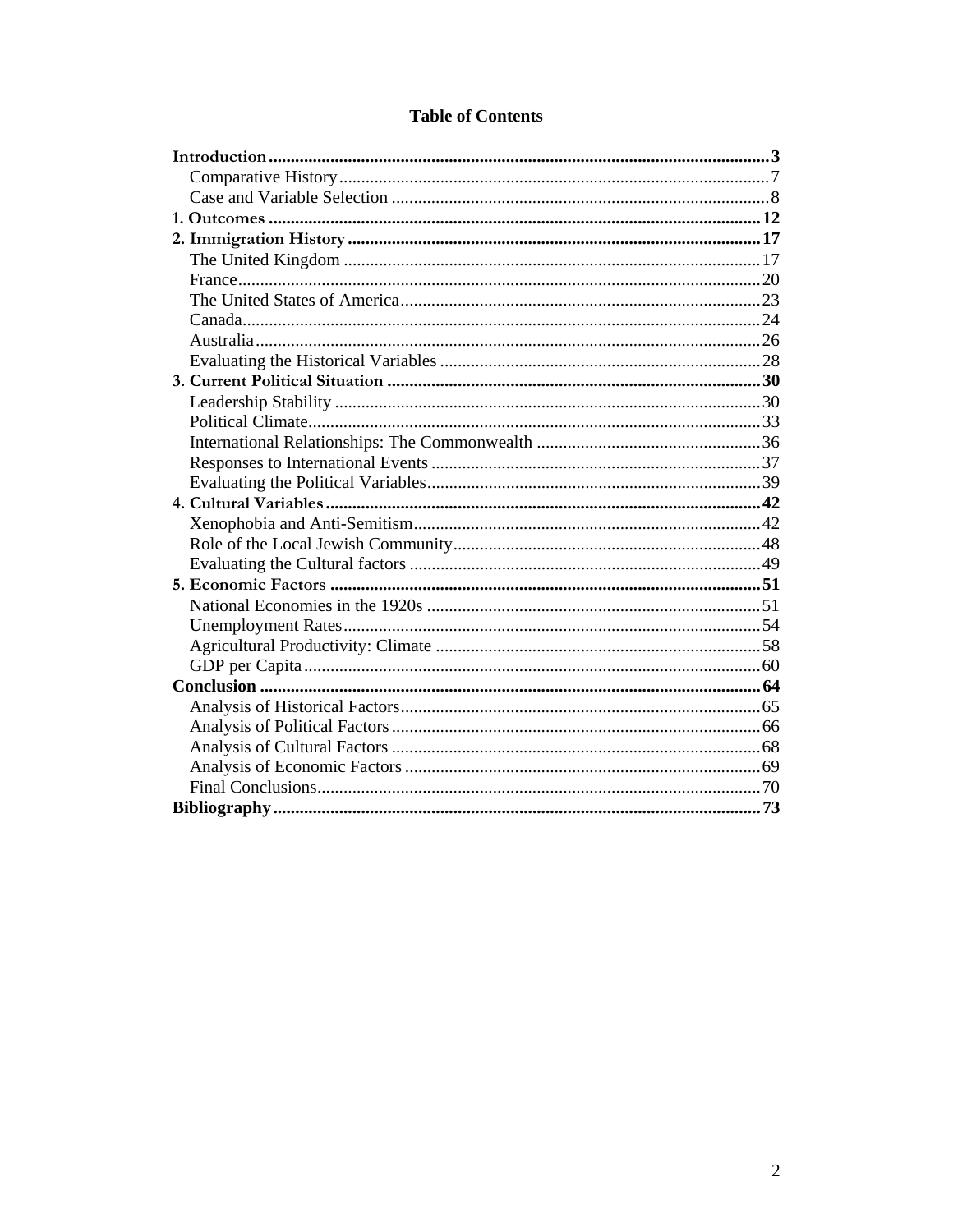# **Introduction**

Migration has been a part of the human experience since the origins of our species. Since the creation of nation states, governments have tried to regulate entry into their territory. Immigration control, which is considered to be an important part of maintaining authority over a state's territory, is now a basic element of national sovereignty.<sup>1</sup> Defined as a state's efforts to "regulate and control entry into the national territory and to stipulate conditions of residence of persons seeking permanent settlement, temporary work or political asylum," migration policies have varied around the world and continue to evolve.<sup>2</sup> While some are pro-active and well planned, others are reactive and ad hoc. Some are extremely liberal while others are very restrictive.<sup>3</sup> One of the interesting things about migration policy is that it finds itself at the intersection of domestic and international affairs.<sup>4</sup> Policies can be determined by national needs and events or foreign ones, and always have effects on the domestic population and potential immigrants around the world.<sup>5</sup>

The purpose of migration or immigration policies has evolved beyond simply being able to maintain authority over a state's territory. It now also serves many economic functions such as overcoming labour scarcity or maintaining the population growth rate. Declining growth rates can be very costly to an economy by putting additional pressure on innovation and resources. $<sup>6</sup>$  Immigration has been used as a</sup> successful tool to maintain the necessary population increases when natural growth does not suffice. While it seems to be a simple solution, there is often opposition to immigration for several reasons. First, the positive effects of immigration are not evenly dispersed. The principal beneficiaries of immigration are employers in labourintensive industries and those who are dependent on an unskilled workforce, and businesses that profit from population growth such as real estate and construction.<sup>7</sup> Secondly, the immediate costs of immigration "fall disproportionately on the minority of the population competing with immigrants for scarce jobs, housing, schools and

 $\frac{1}{1}$ <sup>1</sup> Rosenblum, "Immigration and US National Interests," 14.

<sup>&</sup>lt;sup>2</sup> Freeman, "Migration Policy," 1145.

 $3$  Ibid.

<sup>4</sup> Ibid.

<sup>&</sup>lt;sup>5</sup> Teitelbaum, "Immigration, Refugees and Foreign Policy," 433.

<sup>6</sup> Corbett, "Immigration and Economic Development," 361.

<sup>7</sup> Freeman, "Modes of Immigration," 885.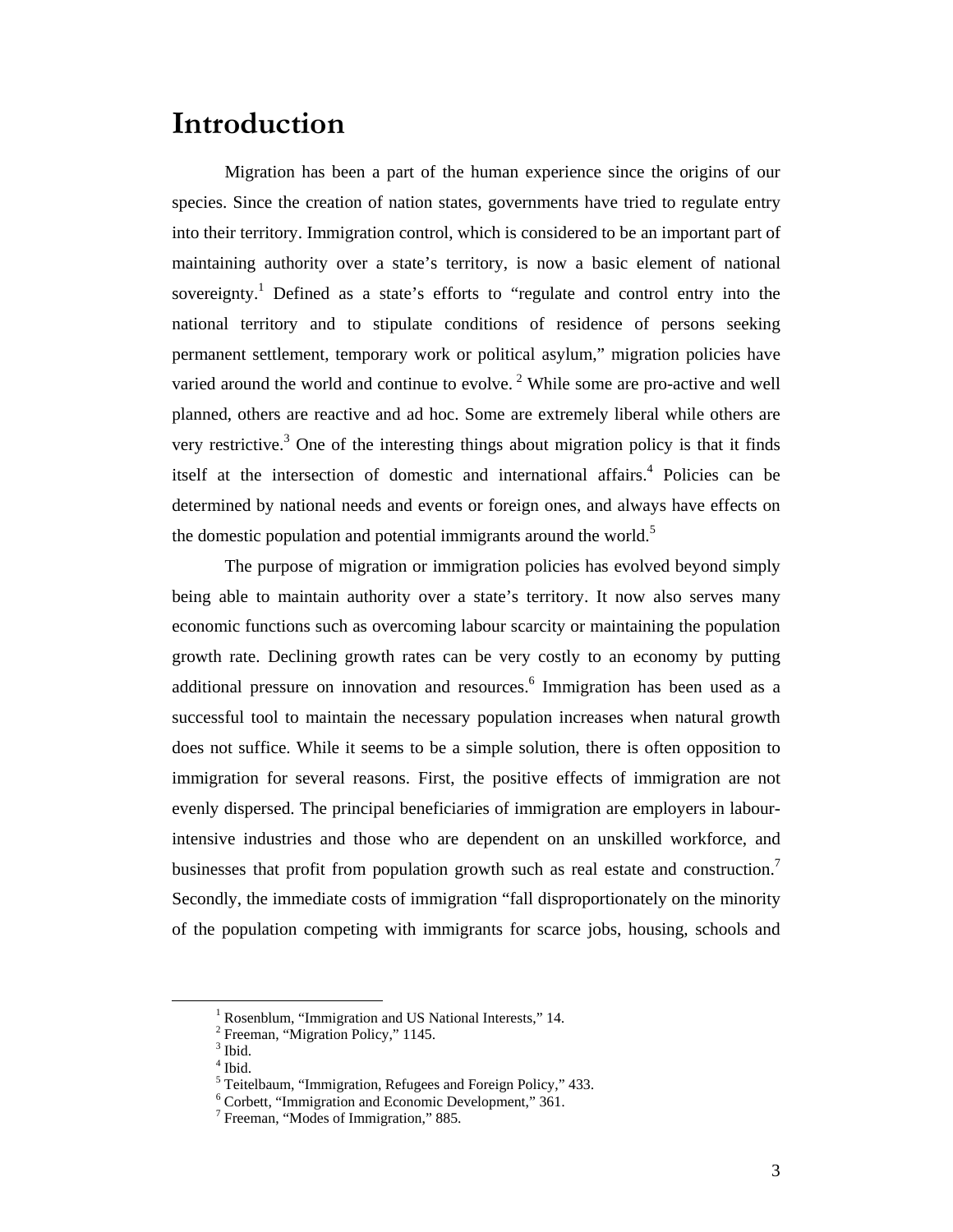government services."<sup>8</sup> And finally, the applicants available are not always the type of applicant of preference for the receiving state. Receiving countries often expect immigrants to eventually assimilate into the population but some ethnicities have been deemed less suitable for this and whose entry can arouse public opposition.<sup>9</sup> Events in modern immigration in the late nineteenth and early twentieth centuries have repeatedly demonstrated that it is the situation of the receiving countries and their respective immigration policies, and not the sending countries, that are the major determinants of the volume of immigration.<sup>10</sup> States exercise their sovereign rights to control their borders by creating immigration policies that fit their current economic, political and cultural situation. There are specific events in history which bring these policies to the forefront. One of these very events occurred in the 1930's when massive amounts of Germans, under Hitler's reign, attempted to flee their homeland in hopes of safety.

The refugee crisis began in 1933. From the moment Hitler assumed power, refugees began to flee Germany.<sup>11</sup> The threat to Jews was immediately obvious with the April boycott of Jewish businesses and the push to de-Judaize the arts, the civil service and education.<sup>12</sup> From the very start of Hitler's reign, Jews felt threatened and many made the decision to leave Germany in the first few months. German Jews were not the only group persecuted by the Nazi party. While Jews made up the great majority, democrats, socialists, pacifists, academic, journalists, homosexuals, catholic priests and protestant pastors made up fifteen percent of the refugees.<sup>13</sup> Of the 59 300 refugees who fled Germany by the end of 1933, 51 065 were Jewish and 8 235 were not  $14$ 

It is clear that as the 1930s progressed and the situation for the Jews in Germany deteriorated, Western countries such as the United Kingdom, France, the United States, Canada and Australia failed to act on the issue of refugees. These five countries all became increasingly restrictive in allowing German refugees to enter their countries throughout the period. This was by no means a unique response as was demonstrated at the Evian Conference on the Jewish Refugee Problem in 1938.

 $\frac{1}{8}$ <sup>8</sup> Ibid.

<sup>&</sup>lt;sup>9</sup> Jayaraman, "Inclusion and Exclusion," 135.

 $10^{\circ}$ Corbett, "Immigration and Economic Development," 361.

<sup>&</sup>lt;sup>11</sup>Burgess, "France and the German Refugee Crisis of 1933," 203.

 $^{12}$  Ibid.

 $13$  Ibid.

 $14$  Ibid.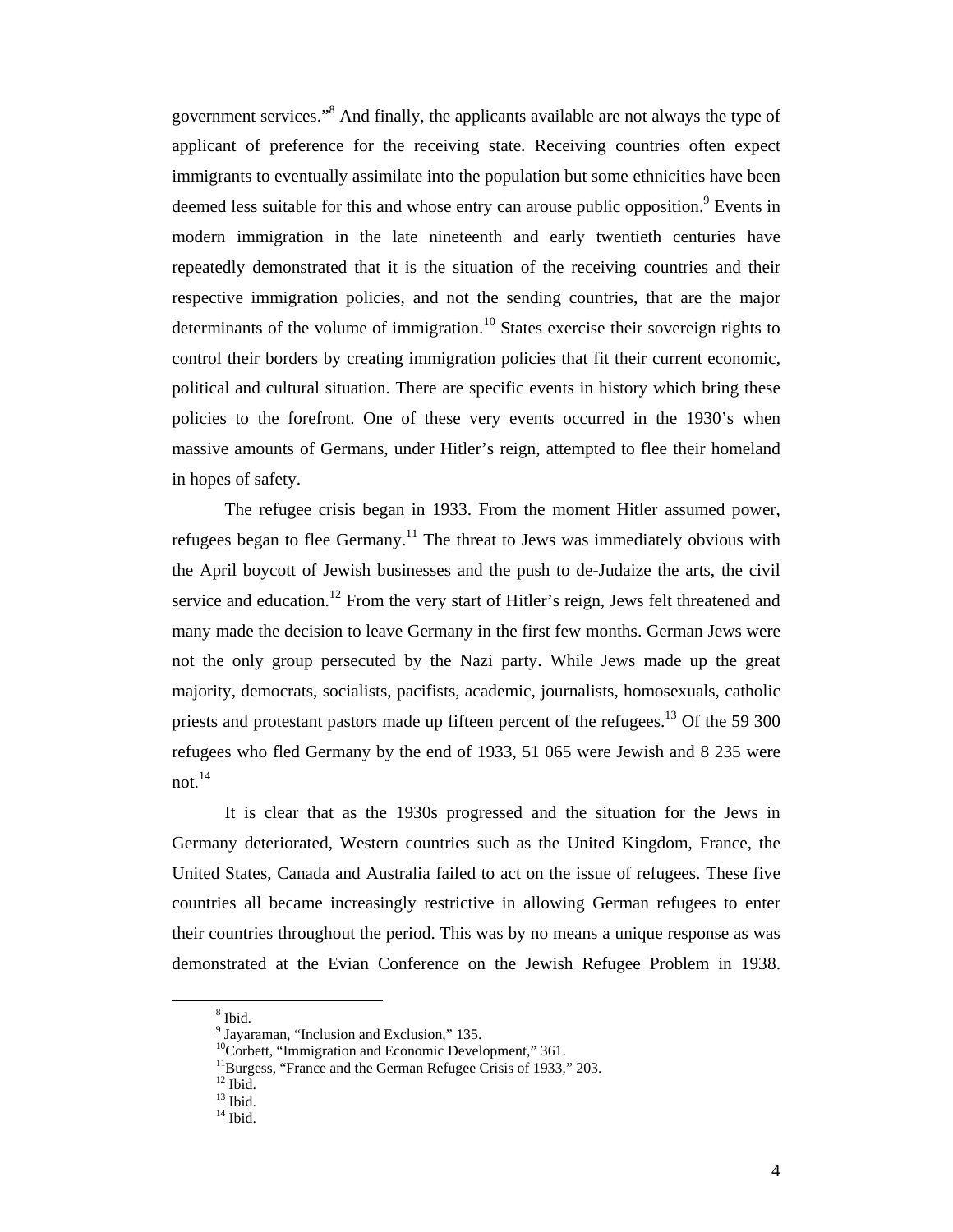Almost all of the 32 countries present, including these five, expressed the sentiment that they had reached their saturation for refugees by this point.

The events and results of the Evian Conference are very illustrative of the larger situation, especially in that year. At the time of the conference, France was the only country that had been taking in refugees. As a country that shared a border with Germany, France was forced to deal with the thousands of refugees who appeared at their border.

At the Evian Conference, France described the immigration laws of the United Kingdom, the United States and Canada among others, as selfish.<sup>15</sup> In particular, the French delegation singled out the United States, who had organized the conference, claiming that they not only had the financial resources necessary to run any agreed upon "resettlement operation, but it had an obligation to begin the project immediately, out of guilt for its past aloofness to European refugee problems."<sup>16</sup>

For the most part, the conference was simply an opportunity for the 32 countries present to voice their sympathies for the Jews while at the same time claiming that they did not have the capacity to help them in any way. By the end of the conference, only two proposals had been agreed upon: "(1) an inter-governmental committee of representatives from governments and private refugee organizations must be established to coordinate matters of relief and resettlement, and (2) an effort must be made to transform the Latin American/Caribbean states into refugee havens." $^{17}$ 

In the end, these agreements had little to no effect. Few countries were interested in the inter-governmental committee, and thus its existence was futile. Also, the Latin American and Caribbean states, much like the rest of the world, resisted the idea of becoming refugee havens and were no more welcoming of refugees than any other country.<sup>18</sup> The Evian Conference appears to have acted as a 'face-saving' measure to appear as though the individual states were doing something about the situation while in reality it was used to come to a silent agreement between the states that nothing was going to be done.

This paper will be a discussion of why states held such restrictionist immigration policies and why they were so unwilling to offer aid or asylum to the

<sup>&</sup>lt;sup>15</sup> Maga, "Closing the Door: The French Government and Refugee Policy," 437.

 $16$  Ibid.

 $17$  Ibid.

<sup>&</sup>lt;sup>18</sup> Ibid., 438.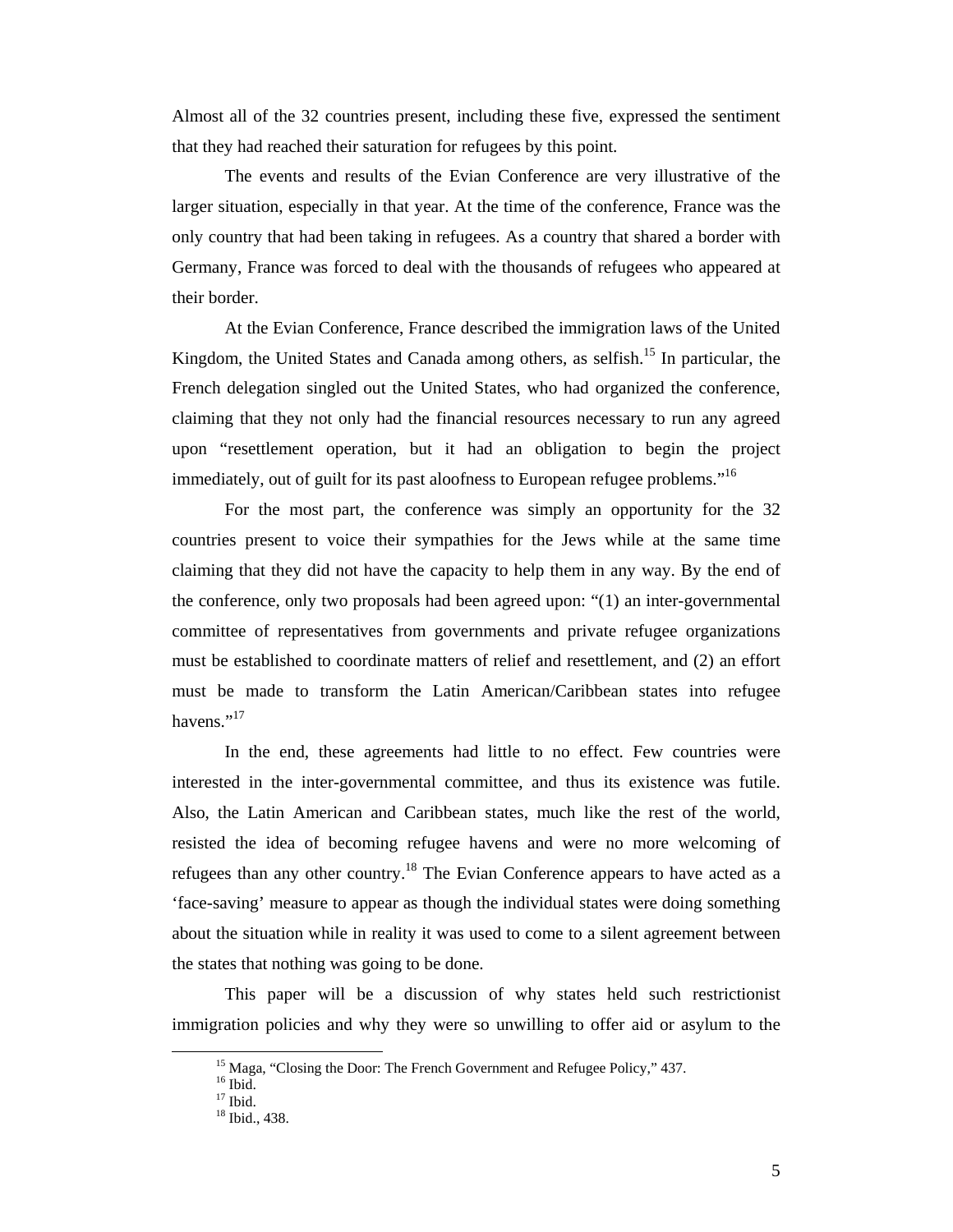German-Jewish refugees in the 1930s. How can we account for this apathetic response from almost all countries since the beginning of the crisis in 1933? Why was France the only country to allow entry to refugees at the onset of the crisis? By looking at four sets of variables, we will try to determine the causation of such a response.

Most often, analyses of migration concentrate on the conditions in the receiving states. This paper will be no different. It is clear that there are 'good' times for immigration when it comes to the economy in which migration is tolerated or encouraged by the government as well as the general population, and also 'bad' times when immigration can become the focus of anxieties regarding unemployment and immigrants become scapegoats for conditions they had no part in causing.<sup>19</sup>

The period being discussed in this paper is the interwar period between 1920 and 1940. During this period and until the 1960s, with the exception of the Second World War, the immigration flows were of modest size, were regulated by the laws of the receiving states, and mainly flowed from Europe to North America or colonial outposts. <sup>20</sup>

In order to understand the situation thoroughly, this study will take into consideration the context in which the crisis occurred. A huge part of this context was the Great Depression that began in 1929 and had countries reeling by 1933 when the refugee crisis occurred. The Great Depression was a remarkable event that completely shaped the interwar period and will be carefully taken into consideration throughout the study.

Currently there are four types of international migration: legal permanent migration, legal temporary migration, illegal or undocumented migration, and refugee flows (including asylum).<sup>21</sup> Unfortunately, in the period we are looking at, these categories were not as clearly defined and separated. Ideally, we would be looking solely at refugee intake, but many countries did not have a special process set up for refugees at this point in time. While they may have been given some assistance due to their situation, often there was little or no infrastructure set up to deal with refugees apart from the regular immigration system.

<sup>&</sup>lt;sup>19</sup> Freeman, "Modes of Immigration," 886.<br><sup>20</sup> Teitelbaum, "Immigration, Refugees and Foreign Policy," 431. The term modest is justified by the relative volumes when compared to the period immediately preceding. From 1850 to 1920 some 55 million Europeans emigrated: 36 million went to the USA, 4 million to Canada and 10 million in South America. Corbett, "Immigration and Economic Development," 360. 21 Teitelbaum, "Immigration, Refugees and Foreign Policy," 429.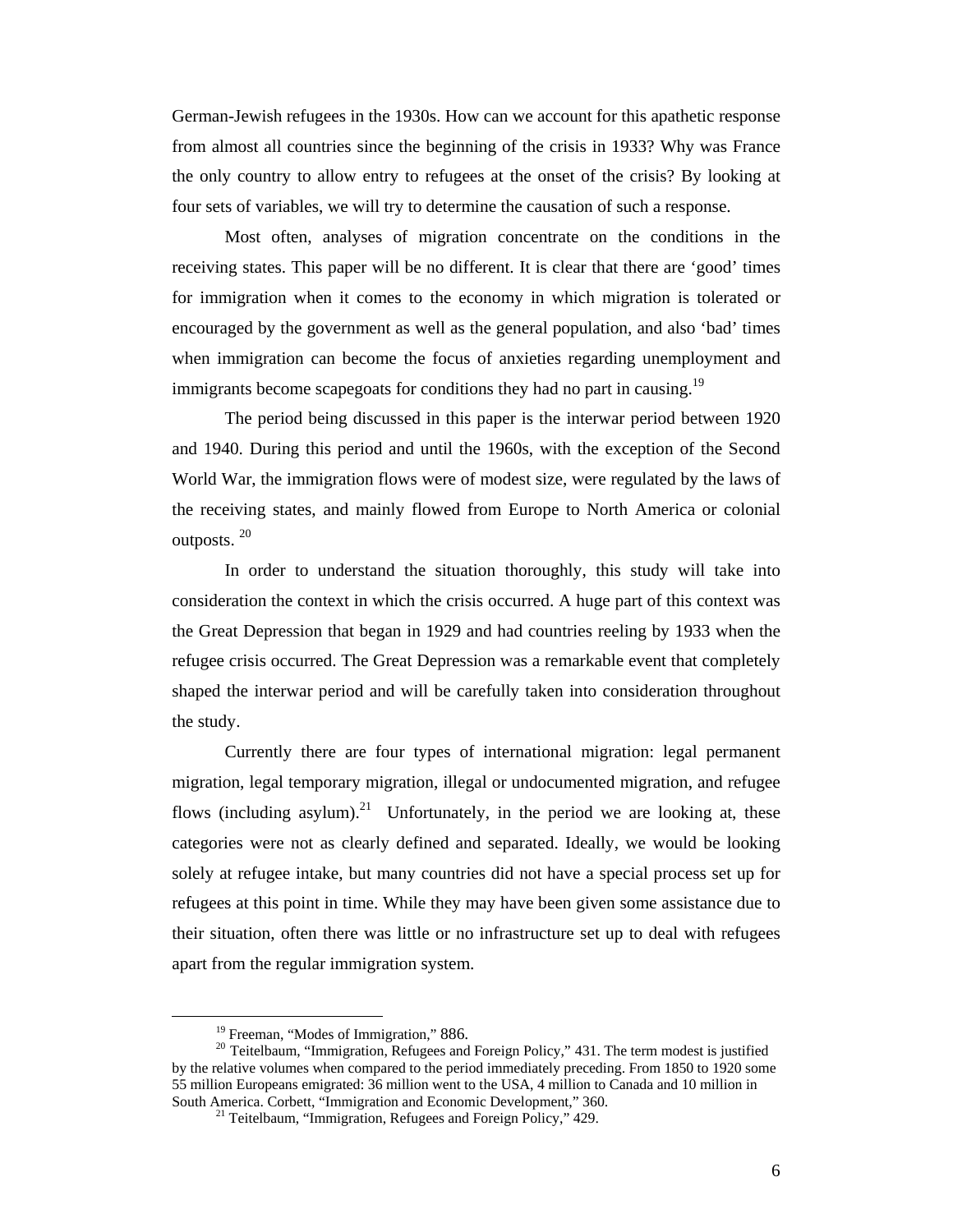### *Comparative History*

This paper employs a comparative approach, following the methodology of comparative history. Comparative history allows a discussion of events from a systematic perspective and allows careful consideration of the various causes involved in events and larger phenomena. Comparative history not only allows us to closely examine the possible causes, but offers tools to determine which of these causes is or are most significant. Some factors may initially appear significant, but by comparing their occurrence in various cases, one can determine if they are necessary or sufficient causes.

There are two main approaches that are often employed in history: the case study approach and the variable oriented approach. The case study approach offers a more general comparison but can accommodate the complex details of each individual case. This is ideal when the number of case studies is small. The variable oriented approach often uses many cases and uses statistics to examine certain variables and their relation to a given outcome. Charles Ragin's comparative method, detailed in his book *The Comparative Method: Moving beyond Qualitative and Quantitative Strategies*, offers a compromise where case studies can be examined in terms of the specific variables that have been selected by determining whether or not each variable is present in each case. This allows the individual histories and the human element to play a role without becoming burdened by superfluous details.

The comparative methodology is a means to reduce the complexities of causation. Rather than adding additional causational explanations to the debate, this paper will determine which factors are the most significant. There are certain sacrifices made by employing Ragin's comparative method. Events and phenomena must be simplified in order to make them comparable and thus some details are lost. Often, conditions occur in varying degrees but in this method one must determine whether they exist or not, using a black and white approach. Unfortunately, this does not always reflect reality exactly, but these sacrifices are necessary in order to be able to make comparisons. Despite these disadvantages, the method is a great tool for determining causality.

This analysis will focus on the causation of the restrictionist immigration laws, between 1933 and 1938 with emphasis on the initial reactions to the German Jewish refugee crisis. The reason we will focus on the period before 1938 is that by 1938 all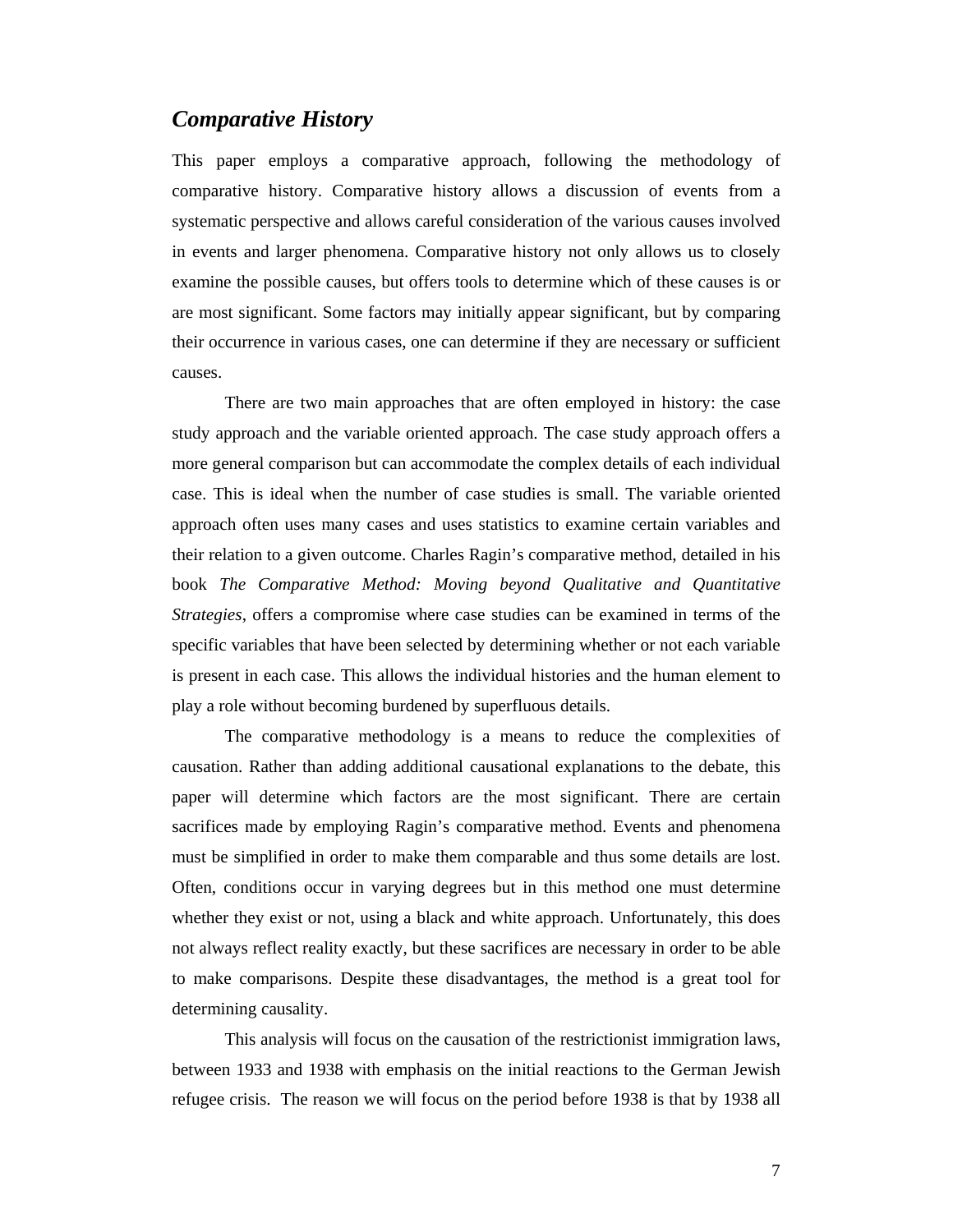of the cases had the same outcome. However, prior to 1938, we have four cases with one outcome and one case with the opposite outcome. This will make for a more rewarding comparison.

This paper will take a very systematic approach to causal analysis. Five cases have been selected for this comparison and four main sets of variables will be examined. In each of the sets of variables, we will look at specific, measurable conditions and determine whether they exist or not in each case. If a specific condition does exist, it will be scored as a 1, if it does not, it will be scores as a 0. These scores will be compiled into a results matrix so that the variables can easily be compared across the five cases. The conditions have been defined in a positive manner, so that the presence of a variable does not refer to the absence of a factor. In the conclusion of the paper, a comparative analysis will be done with these scores to determine the true causation of these restrictionist immigration policies.

#### *Case and Variable Selection*

The five cases that have been chosen for this study are the United Kingdom, France, the United States of America, Canada and Australia. These five cases offer a variety of histories to be compared. Two of the cases are European while the other three are from the New World, allowing us to discuss the differences between older and much younger countries. Of course, this had a distinct effect on their immigration history and policy, which will be demonstrated in the historical section.

England and France were chosen as the European cases for this study. They were both important world powers and had strong reputations within Europe, both politically and economically. Despite the damages of the First World War, these countries were still seen as opportune places to go when fleeing persecution. France also had a strong history of humanitarianism and asylum which attracted refugees to it, in the hopes that they would be treated with goodwill. The proximity of these two European countries to Germany also meant that it was much easier for refugees to reach the border, especially the borders of France where refugees could travel to over land and without previously having the proper paperwork for international travel. In comparison, the New World countries had large oceans separating them from the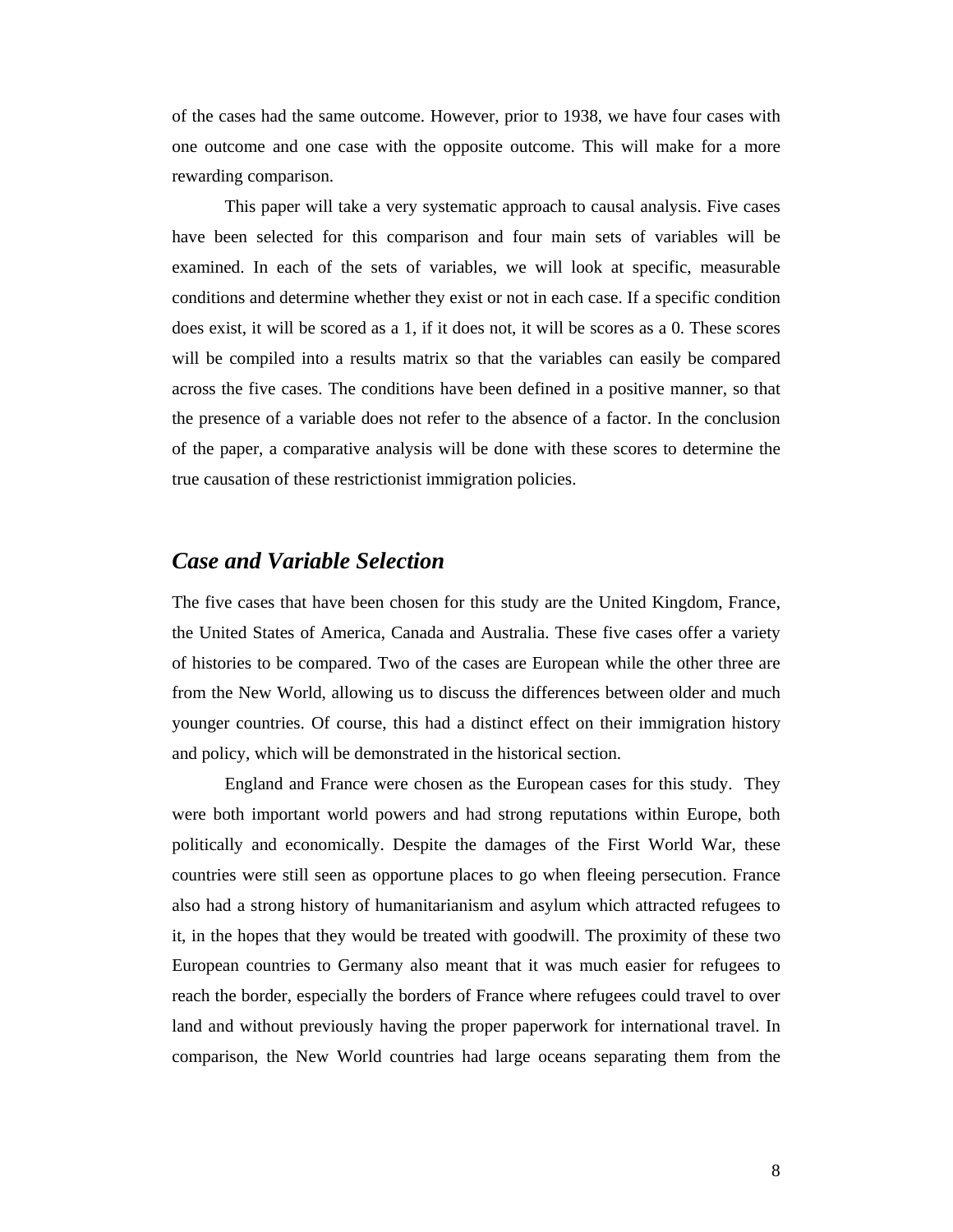refugees, which allowed them the luxury of not having to deal with people who simply arrived at their border, pleading for entry.

The New World countries in this study, the United States, Canada and Australia share many common cultural elements, including being traditional countries of immigration.<sup>22</sup> They share a similar history as major countries of immigration in the nineteenth and twentieth centuries.<sup>23</sup> Immigration was an integral part of their founding and history as nations and continues to play a major role in their development.<sup>24</sup> Despite the geographic distance between Germany and these countries, all three have been countries of preference for immigrants from many countries in Europe and elsewhere.<sup>25</sup> The high demands for international immigration in the 1930s affected all of these countries and despite immense distances, the New World countries also received an abundance of applications.

In trying to determine the causes for the harsh restrictionist policies regarding immigration in the United Kingdom, the United States, Canada and Australia and the somewhat more accommodating policies of France, this paper will first look at the immigration trends that occurred in the 1920s and 1930s from the perspective of the receiving countries. While push factors from sending countries do determine the type of immigrants applying, each of these countries received sufficient and diverse applications for settlement, and so a lack of applicants was not a contributing factors to the changes in immigration that occur during this period. The trends observed can be accounted for by the increasingly restrictionist immigration policies in each of the countries.

Furthermore, sufficient data is not available on the numbers and types of applicants for settlement in these countries in this period. We will therefore not be discussing the 'pull factors' or incentives that would make one country more desirable over another during the refugee crisis. Most refugees had little preference of which country they could find asylum in, especially between the five cases in this study. For these same reasons, geographical distance from the sending countries will not be discussed in detail. Proximity to Germany as the origin of the refugees would be relevant in a study of why European states received more applications for entry than

<sup>&</sup>lt;sup>22</sup> Simon, *The Economic Consequences of Immigration*, 10.<br><sup>23</sup> Jupp, "Immigration, the War on Terror , and the British Commonwealth," 189.

 $24$  Freeman, "Modes of Immigration," 887.

<sup>&</sup>lt;sup>25</sup> Freeman, "Migration Policy," 1145.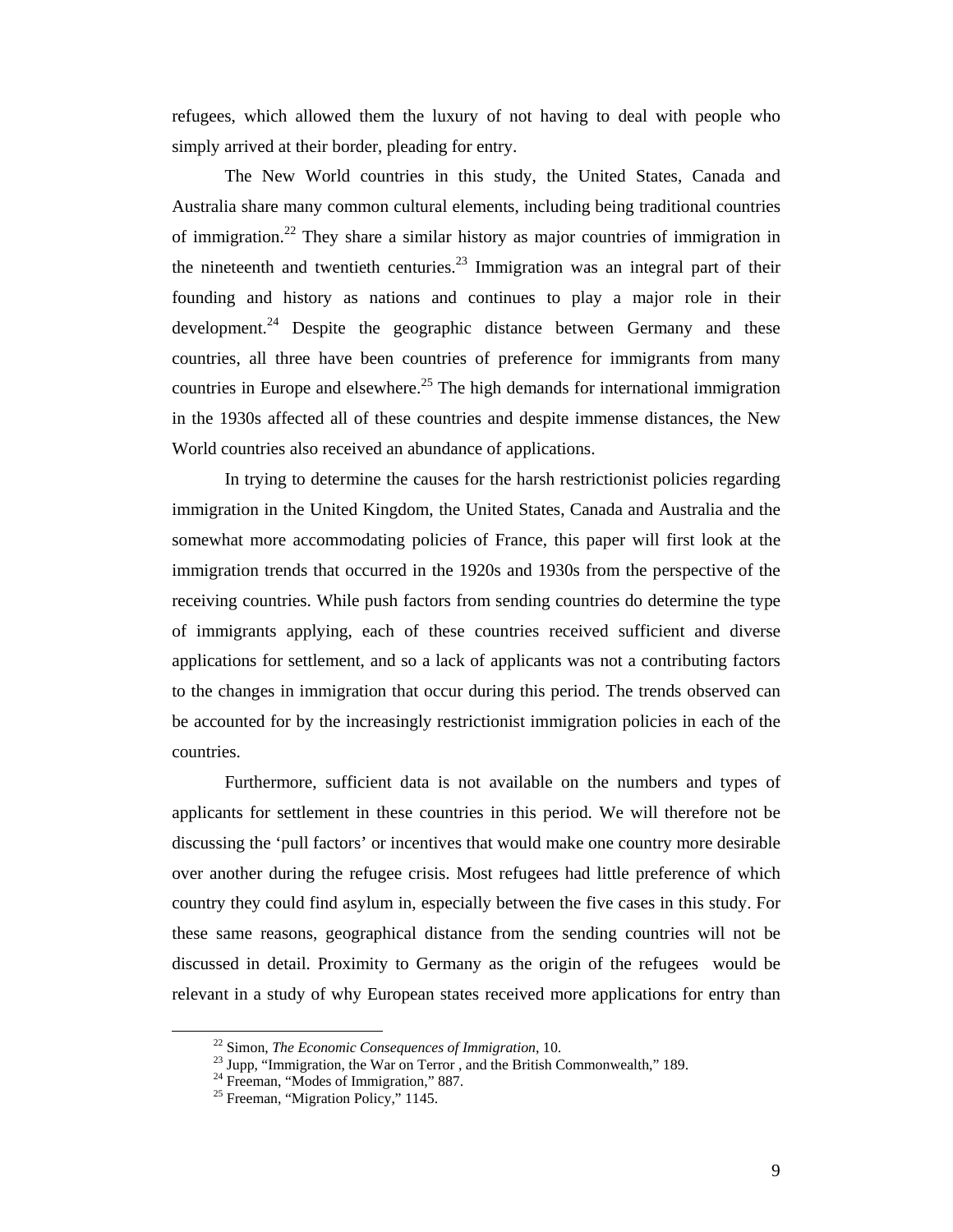New World ones, but this issue will not be discussed in this paper. The assumption has been made that despite these differences, the five countries being discussed all received many more applications than they could approve. It is then only logical to look at the reasons and causes for restricting entry, rather than the reasons for which these countries were in demand. Proximity to Germany did have an effect on the number or refugees arriving at the border, but it had limited effects on the long-term immigration policies created by the national governments.

The analysis will begin by examining the changes in immigration levels in these countries that occurred after onset of the Great Depression. These changes, along with the actual policies themselves, will act as the outcomes for which we will try to determine the causes. We will then look at the possible factors responsible for these changes and determine their importance. The factors can be divided into four groups: historical, political, cultural and economic. Geographic factors are noticeably absent from this list. This is not to say that geographic factors are not important, but rather that they have an indirect effect on the outcome. As previously mentioned, geographic location on the planet is irrelevant to this study due to the high demands put on all of these countries for immigration. However, the climate and size of these countries will be accounted for. Three of these countries share the characteristic of being very large landmasses and the relevant issue to this topic is the need to populate this land. Due to their individual histories, the time in which this land was filled may fall before, during or after the period of study. Because it is closely related to a country's past experience with immigration and immigration policy, the need to populate the land is included in the historical factors. As far as climate is concerned, the severe weather conditions of this period are included under economic factors due to their direct effect on agricultural productivity. The lack of direct influence on immigration has allowed for the separation of these factors in this way.

The historical factors comprise mainly of the individual immigration histories of these countries. Important elements such as when immigration was high, what made it necessary and any trends that were occurring will be taken into consideration. It will be determined if and when immigration policies began to become restrictionist and when the need to populate the land was fulfilled.

The political factors look at the current political situation in the interwar period for each case. This interwar period of depression was unstable for many countries and so the stability of the government and its leadership will be examined.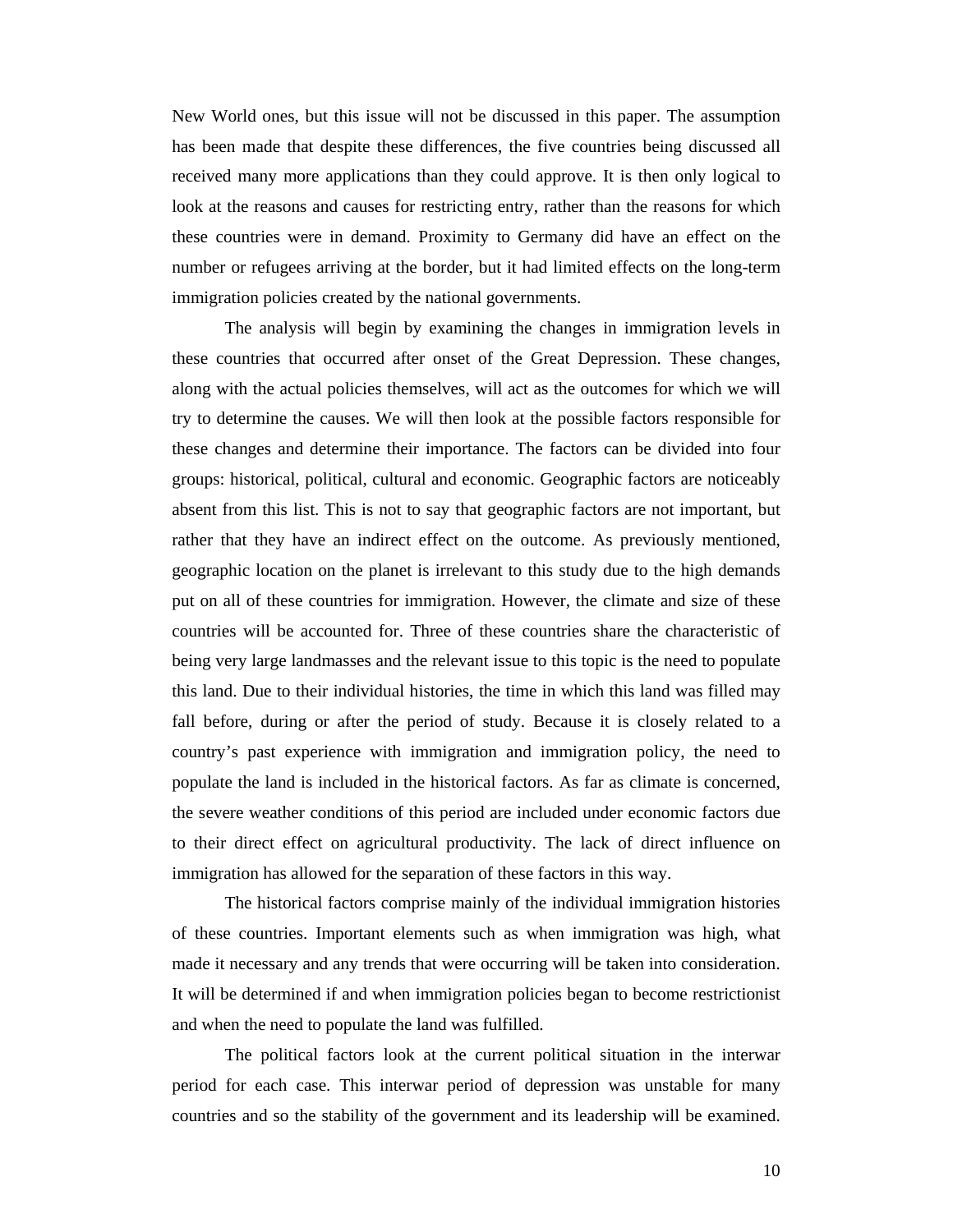We will also look at the political climate and policies taken on by the governments, the countries' international relationships and their responses to other international events in this period.

The cultural factors are a discussion of the xenophobic tendencies of the general public and how they responded to immigrations and the topic of immigration. This section will also examine the role that the domestic immigrant community played, and determine whether they were encouraging and facilitating or opposed to welcoming more immigrants and refugees.

Finally, the economic factors will be examined. These factors are perhaps some of the most convincing reasons for the restrictive trends and will be looked at in detail. First, we will examine the state of the domestic economies and major changes that had occurred. More specifically, we will look at unemployment rates and the gross domestic product as well as climatic effects on agricultural productivity.

It is important to note that these divisions are somewhat arbitrary. There are no clear separations between the groups that the variables have been assembled into. Many of them had causes or effects that fall into other categories and many of them were interrelated. For instance, the pre-depression immigration policy, while classified under historical factors, is clearly the product of political, cultural and economic needs. But because it reflects needs that may no longer be in existence, it has been classified as a historical factor. Despite the lack of clear separation, divisions of some kind must be made and we have done our best to keep those variables that were most closely related together. Furthermore, we realize that not all of these variables held the same weight. Nor did the individual variables hold a consistent weight over time. As the context changes, different variables become more and less important, and this is what we will try to decipher in our analysis of the variables.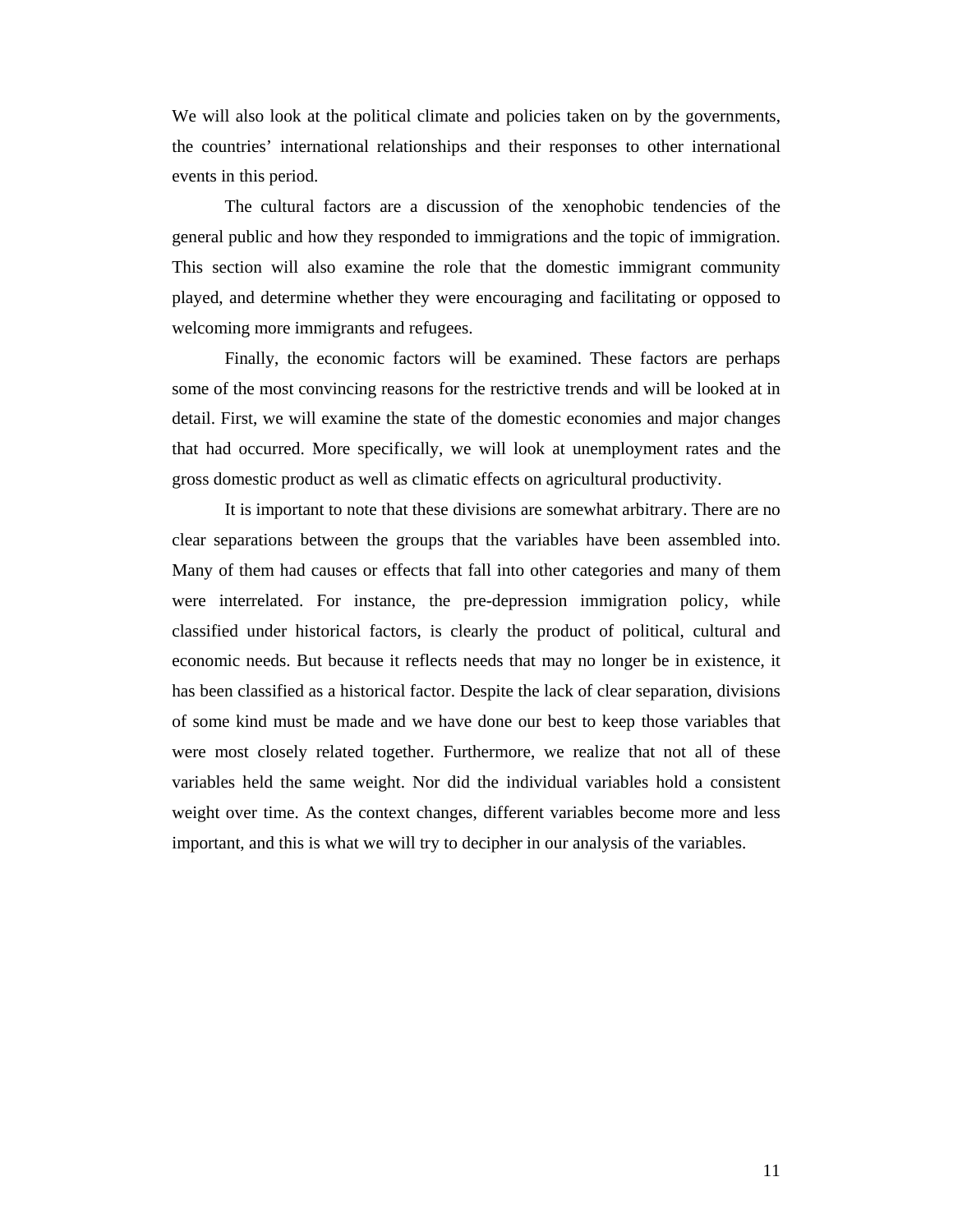# **1. Outcomes**

The first problem that needs to be addressed is the issue of available statistics. Annual entry numbers of immigration were recorded for four of the five cases. The statistics for the United Kingdom, the United States, Canada and Australia have been included in Figure 1. The same statistics for France are unavailable, which is unfortunate because France is the one case that allowed the entry of refugees in this period. There is some statistical data and that will later be used to try to create an image of immigration to France as clearly as possible, given the data.



**Figure 1. Immigration, 1920-1940** 

**Sources:** B. R. Mitchell, *International Historical Statistics: Africa, Asia and Oceania, 1750-1993*, International *Historical Statistics: Europe, 1750-1993*, *International Historical Statistics: The Americas, 1750-1993*.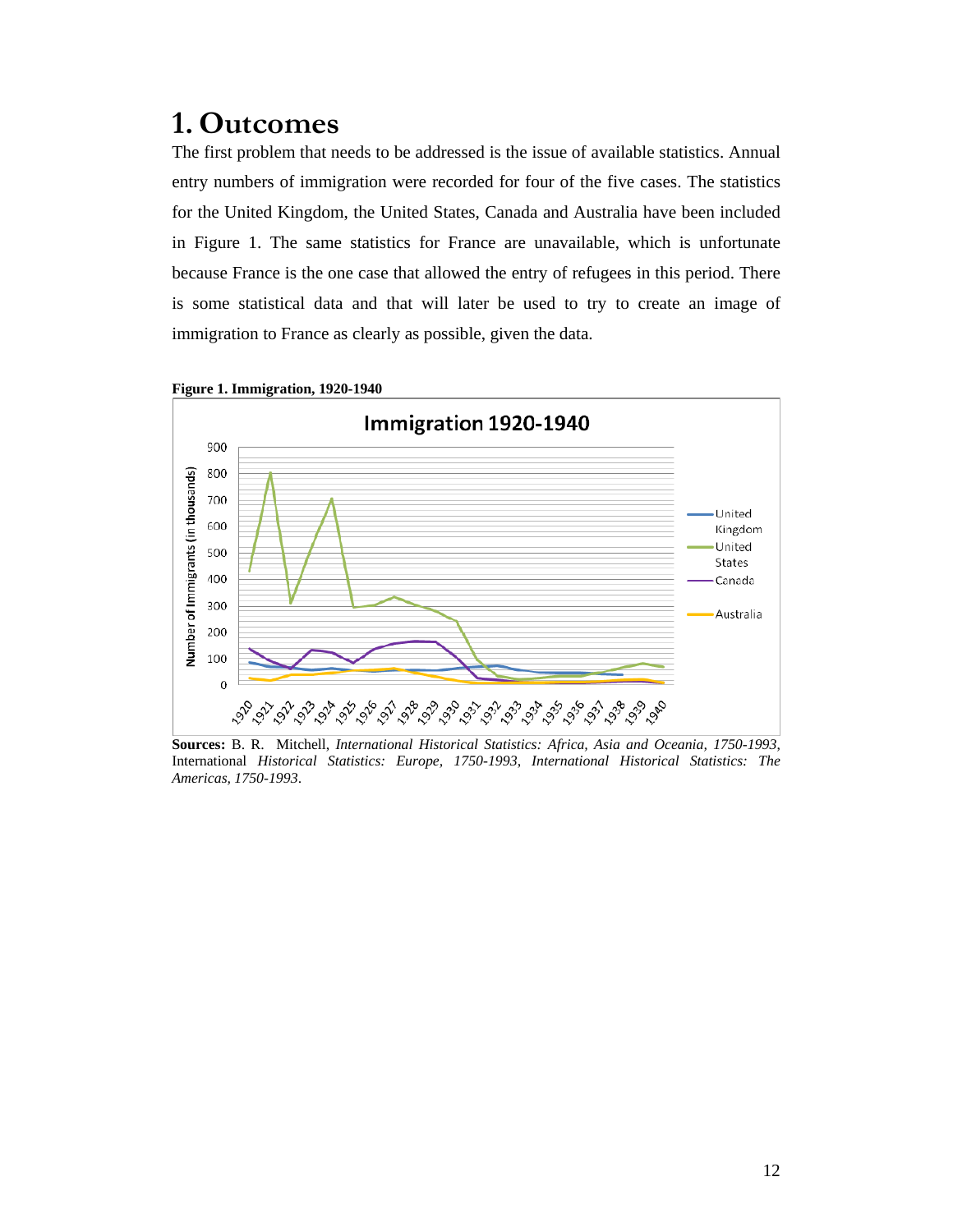**Figure 2. Immigration as a Percentage of Total Population** 



**Sources:** Mitchell, *International Historical Statistics: Africa, Asia and Oceania, 1750-1993*, *International Historical Statistics: Europe, 1750-1993*, *International Historical Statistics: The Americas, 1750-1993*, and Maddison, "Statistics on World Population, GDP and Per Capita GDP, 1- 2006 AD."

The first figure (Figure 1) uses absolute entry numbers. This graph describes the increases and decreases in total numbers of immigrants who entered the country each year. With the United States having a population that was more than double the size of the next largest population, it is of little surprise that the United States government also allowed the highest number of immigrants to enter the country throughout the 1920s. Although there were several severe drops in immigration to the United States in the early 1920s, these can be traced to two very specific events: the introduction of the Emergency Quota Act in 1921 and the Immigration Act of 1924. Canada also experienced two slight dips in immigration in the same years. Their severity was much lower than the trend in the United States but can not be explained by legislation but perhaps by spillover effects from the American policies. When looking at the period just prior to the stock market crash of 1929, it is interesting to note that both the United States' and Australia's immigration numbers had begun to fall prior to the occurrence of the crash. However, Canada's numbers did not begin to fall until 1929 and even then did so only slightly and the United Kingdom's entry numbers did not begin to fall until 1933.

Each of the four countries had their lowest intake years at different times. Australia was first in 1931 followed by the United States in 1933. Unsurprisingly, when considering its delayed onset of decrease, Canada was third in reaching its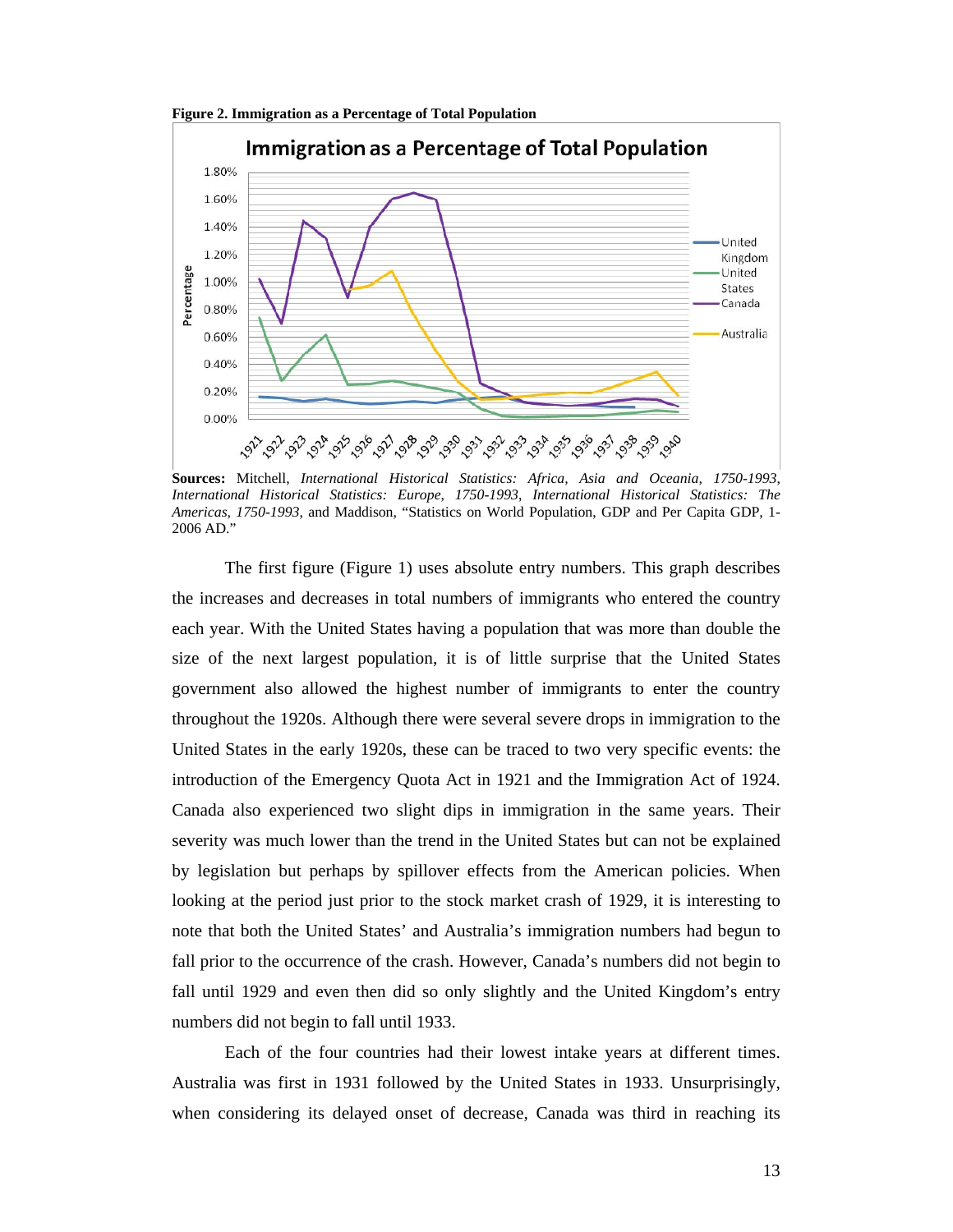lowest intake in 1935. The United Kingdom continued to decrease its numbers until, and likely into, the Second World War.<sup>26</sup> Before the Second World War would again close international borders and majorly hamper immigration, only the United States demonstrated a significant increase in immigration. Despite this increase, the United States only allowed one third of its 1929 levels to enter in1939.

Figure 2 offers a different image. This graph describes the trends in immigration in relation to population levels. These numbers were obtained by dividing the number of immigrants entering each year by the population to get a per capita comparison. In this graph, we see that Canada had the highest immigration levels in relation to its population of the four countries, followed by Australia, then the United States, leaving the United Kingdom with the lowest percentage. Much like its absolute numbers, the United Kingdom experienced the least change and had the lowest rates throughout the 1920s, remaining below 0.2%. In contrast, Canada's rate reached a high of 1.65% in 1928, right before the beginning of the Great Depression.

As the only country into which refugees could enter, the case of France is especially interesting and requires a detailed examination. France's geography required different policies for dealing with immigration compared to the other four countries in this study. The United Kingdom, the United States, Canada and Australia all have bodies of water separating them from continental Europe which was, in this case, the source of the refugees. In contrast, France's borders were extremely difficult to protect, especially with the high traffic of non-immigrants crossing the border.<sup>27</sup> Because of this, it was much easier for refugees to make their way to or through the border, unlike the other countries where they could simply be denied passage on a ship.

Before the First World War, France was the second most important country in Europe following Germany when it came to accepting immigrants, but it became the most important during the interwar period.<sup>28</sup> Almost 2 million immigrants came to France in the 1920s.<sup>29</sup> This meant an average of 200 000 immigrants per year, and an average rate of immigration of around 0.5% of the total population. It is extremely unlikely that the rates would remain constant throughout the decade but because of the lack of data, we must work with averages. In total immigration, an average of 200 000

 $26$  Statistics are missing for the United Kingdom for the years 1939-1945.

 $27$  Verbunt, "France," 131.

<sup>28</sup> Bade, *Migration in European History*, 193. 29 Ibid., 194.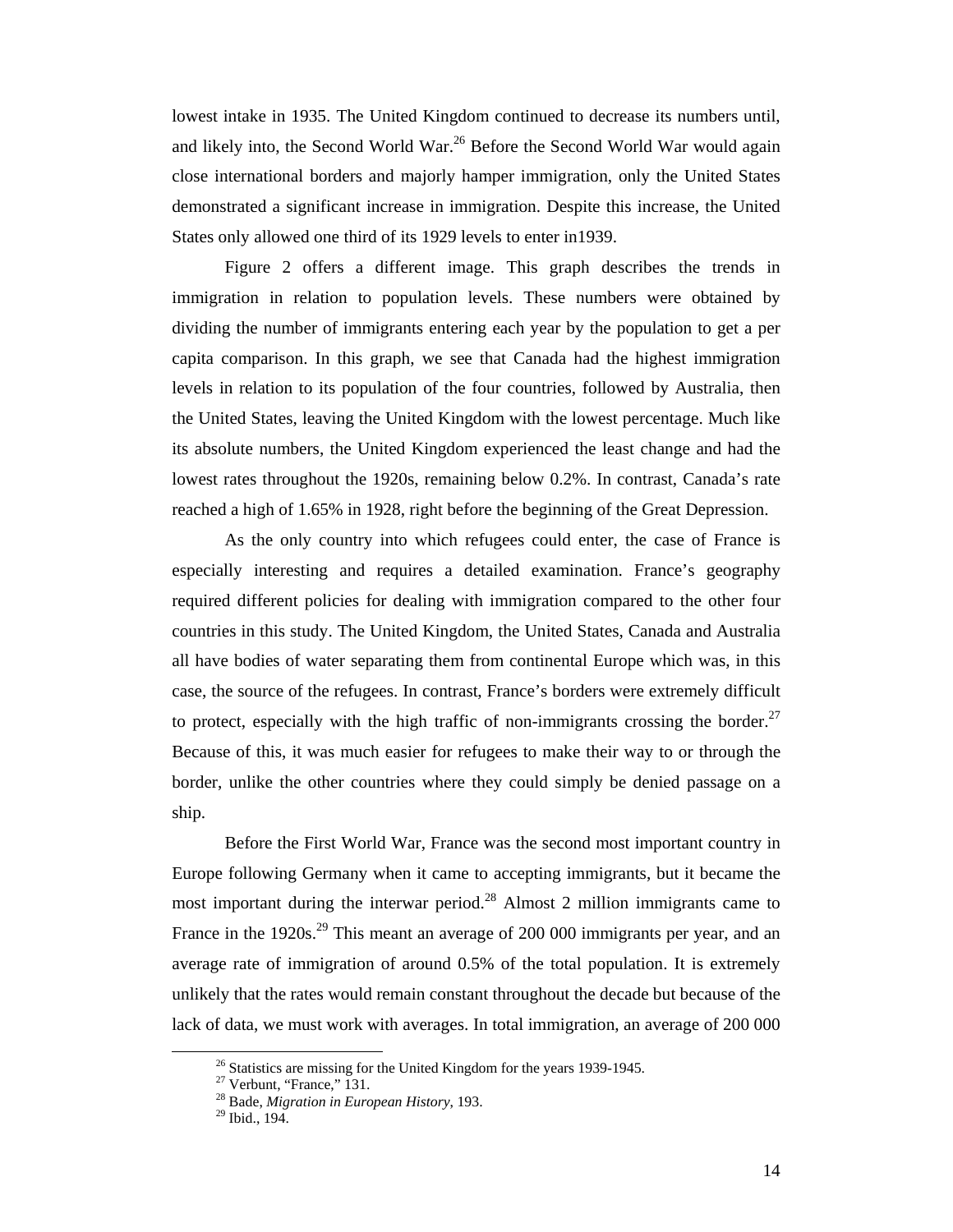immigrants per year would be higher that all of the countries except for the United States in the 1920s. In terms of immigration as a percentage of total population, with an average of 0.5%, France would fall below Canada and Australia but above United States and the United Kingdom.

It has been argued by Bade and Noiriel that three quarters of the population growth in the interwar period can be attributed to immigration.<sup>30</sup> The absolute increase in population between 1920 and 1939 was 2.9 million, three quarters of which would be around 2.2 million. This cannot be assumed to be the total number of immigrants to enter France in the interwar period because it equates population increase with immigration entry, while in reality not every immigrant or foreign worker remained in France. Those who left would have to have been replaced by other immigrants in order to maintain the population growth that is demonstrated during this period, so it is clear that actual immigration must have been much higher. The actual degree to which it would be higher will remain unknown until either actual entry statistics are found, or emigration statistics or rates can be calculated. There is also some data on the total number of foreigners in France. In 1914, this was recorded at 1.2 million foreigners, which was approximately 3% of the total population. This increased to 4% in 1921 with 1.4 million and jumped to almost 7% with between 2.7 and 3 million in  $1931<sup>31</sup>$ 

The French government was initially very liberal in its response to the refugee crisis.32 By May of 1933, only four months into Hitler's first term as chancellor of Germany, France had admitted 25 000 of the almost 60 000 refugees who had left Germany.<sup>33</sup> At nearly half of the total and four times as many as any other country, France took on a disproportionate level of responsibility in regard to the refugee crisis. Highly debated within the French government, this type of response continued intermittently for the next five years often motivated by the moral concept that rejecting the refugees would put the French at the same level as the refugee making nations.<sup>34</sup> This did not mean that refugees had an easy time getting into France and settling into life there. Immigrants had to take many bureaucratic steps including

<sup>&</sup>lt;sup>30</sup> Ibid., Noiriel, *Population, Immigration et Identité nationale en France*, 53.<br><sup>31</sup> DeLey, "French Immigration Policy since May 1981," 198, Maga, "Closing the Door: The French Government and Refugee Policy, 1933-1939," 426, Noiriel, *Population, Immigration et Identité Nationale en France,* 61. **32** Burgess, "France and the German Refugee Crisis of 1933," 203.

 $33$  Ibid., 219.

<sup>&</sup>lt;sup>34</sup> Maga, "Closing the Door: The French Government and Refugee Policy," 435.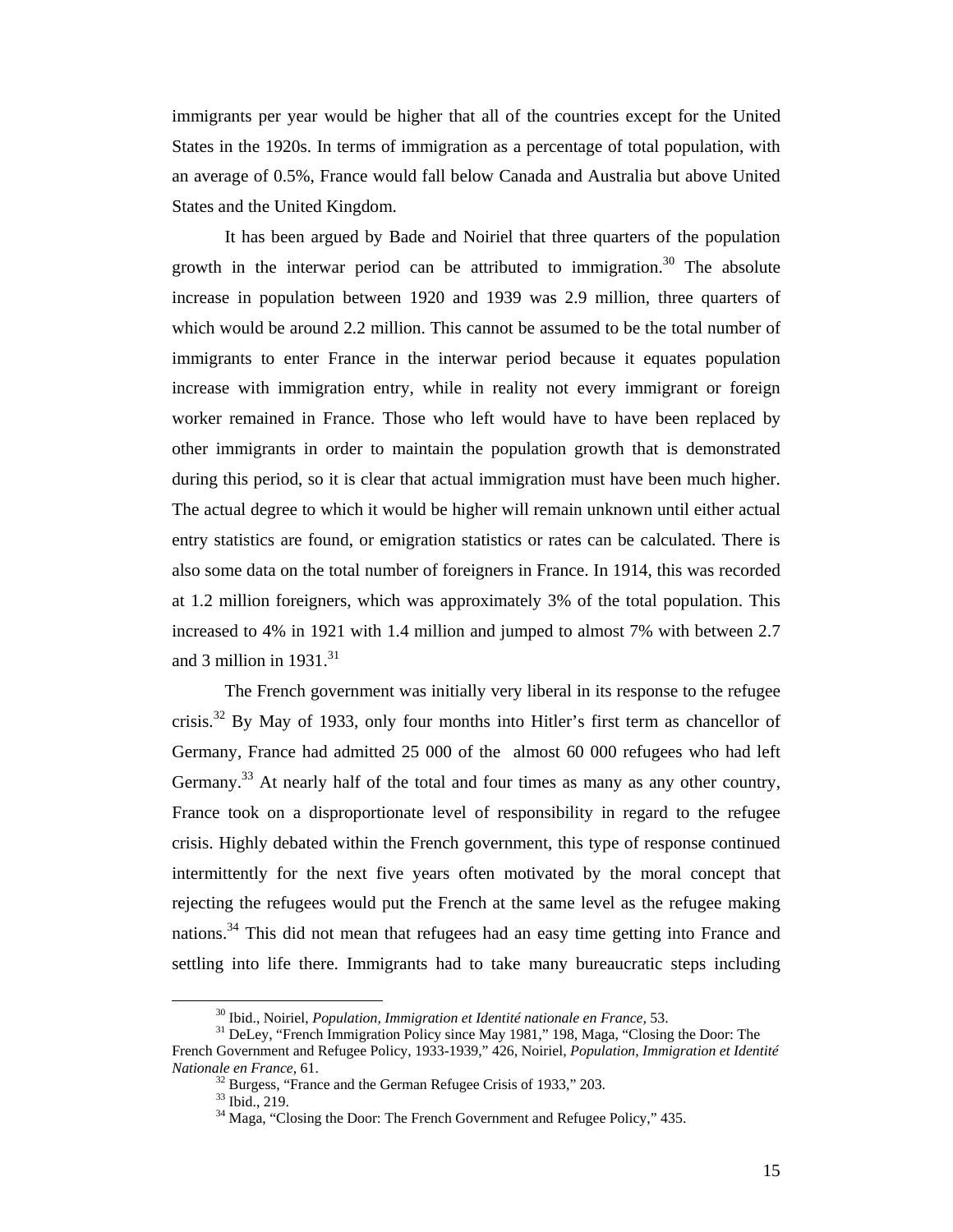obtaining an entry visa, a passport, a residence permit and a work permit and they often ran into police and administrative officials who were intolerant and unsympathetic to their situation.<sup>35</sup>

As the crisis continued, the French began to push for an international redistribution of refugees.<sup>36</sup> They saw the international cooperation during the Russian and Armenian refugee crises as a precedent and felt that the international community should take on this crisis as well.<sup>37</sup> The fact that there was a League of Nations High Commissioner to deal with the issue as well as the lack of cooperation from other countries pushed France towards excusing itself from any further responsibility in the crisis. The final straw was a survey of the Jewish refugee problem commissioned by the French government following Kristallnacht in November of 1938, which reported that 30 000 German and Austrian Jews had entered the country illegally.<sup>38</sup> By 1938, France's immigration policies had experienced an irreversible trend towards restriction.<sup>39</sup>

Despite its eventual turn to restrictionism, why was France so liberal in its initial response in 1933 when all other countries were not? The following four chapters will examine variables that may be able to explain such a difference in initial reaction.

<sup>&</sup>lt;sup>35</sup> Burgess, "France and the German Refugee Crisis of 1933," 205.

<sup>36</sup> Ibid., 223.

<sup>37</sup> Ibid., 220.

<sup>&</sup>lt;sup>38</sup> Maga, "Closing the Door: The French Government and Refugee Policy," 439.

<sup>39</sup> Ibid., 411.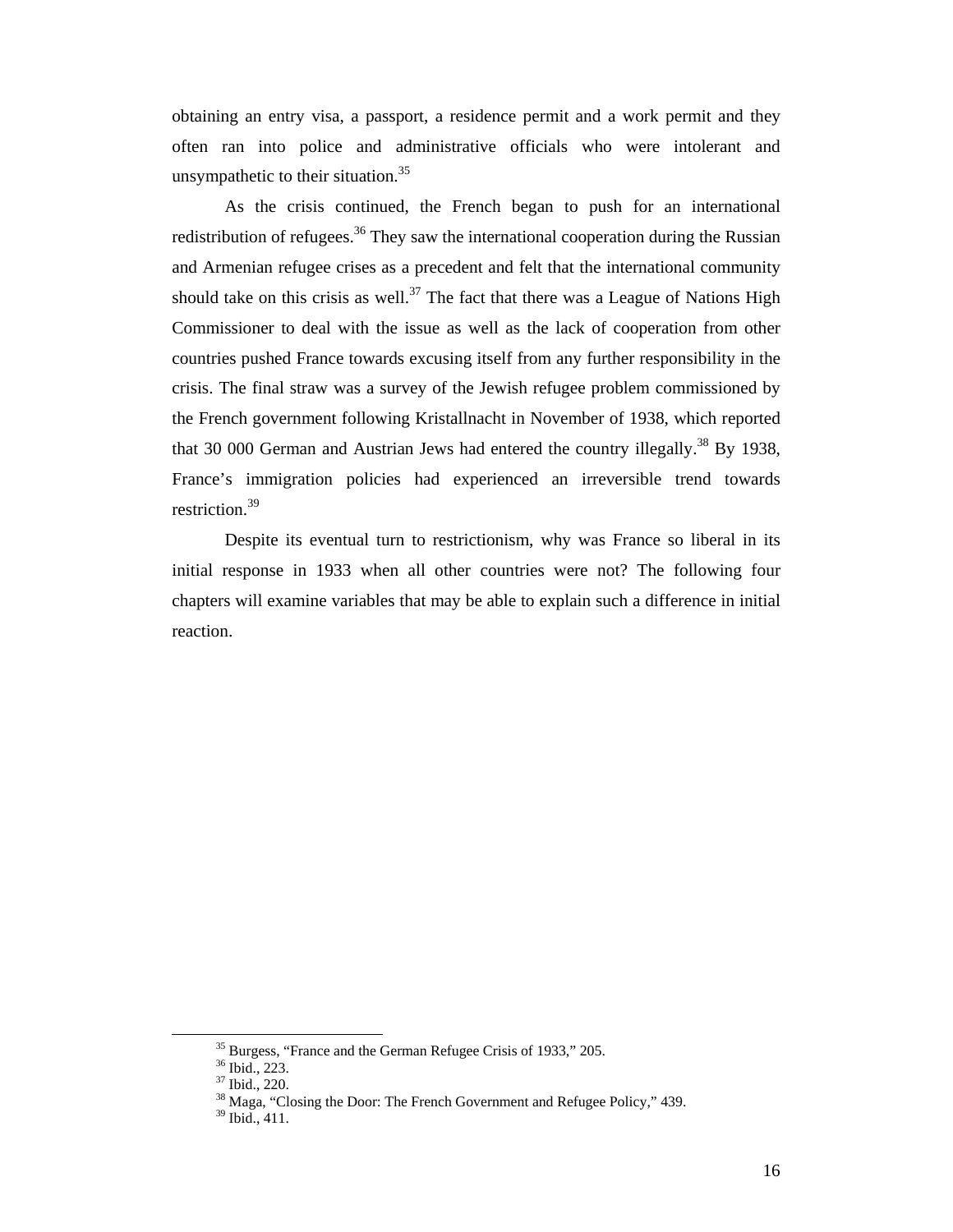# **2.Immigration History**

The first causal variable to be discussed will be the individual immigration histories of each of the five countries. The history of the demand for immigration and the policies put in place are important factors that created the situation in which these countries found themselves in the 1930s.

There are clear differences between the immigration histories of the United Kingdom and France, when compared to the United States, Canada and Australia. The United Kingdom and France were established long before the countries of the New World and thus experienced immigration differently. Much like other European states, their modern experience with mass immigration occurred when they were already fully developed states.<sup>40</sup> In the nineteenth and early twentieth centuries, they were not concerned with populating their land in order to maintain sovereignty like the New World states were.

All three of the New World countries have a history of major immigration. Despite the settler and native populations already present, each of them had vast acres of land that were vacant and needed to be filled in order to maintain national sovereignty and security. With 9.6, 9.9 and 7.6 million square kilometers respectively, the United States, Canada and Australia were dealing with areas much larger than any of the Western European states.<sup>41</sup> This is not to say that they were willing to take any or all applications for immigration. All three had restrictionist policies that included exclusion of non-Europeans, and a preference for British immigrants.<sup>42</sup> It was not until the mid to late twentieth century that these discriminatory restrictions have been replaced by policies that were more accepting of ethnic minorities.<sup>43</sup>

# *The United Kingdom*

The British Isles have experienced the entry of newcomers since the beginning of their recorded history.<sup>44</sup> People have gone to Britain for many reasons; some saw

 $40$  Freeman, "Modes of Immigration," 889.<br> $41$  Hawkings, Critical Years in Immigration, XV.

<sup>42</sup> Jayaraman, "Inclusion and Exclusion," 136.

<sup>&</sup>lt;sup>43</sup> Jupp, "Immigration, the War on Terror , and the British Commonwealth,"189.<br><sup>44</sup> Holmes, "Immigration to Britain" 16.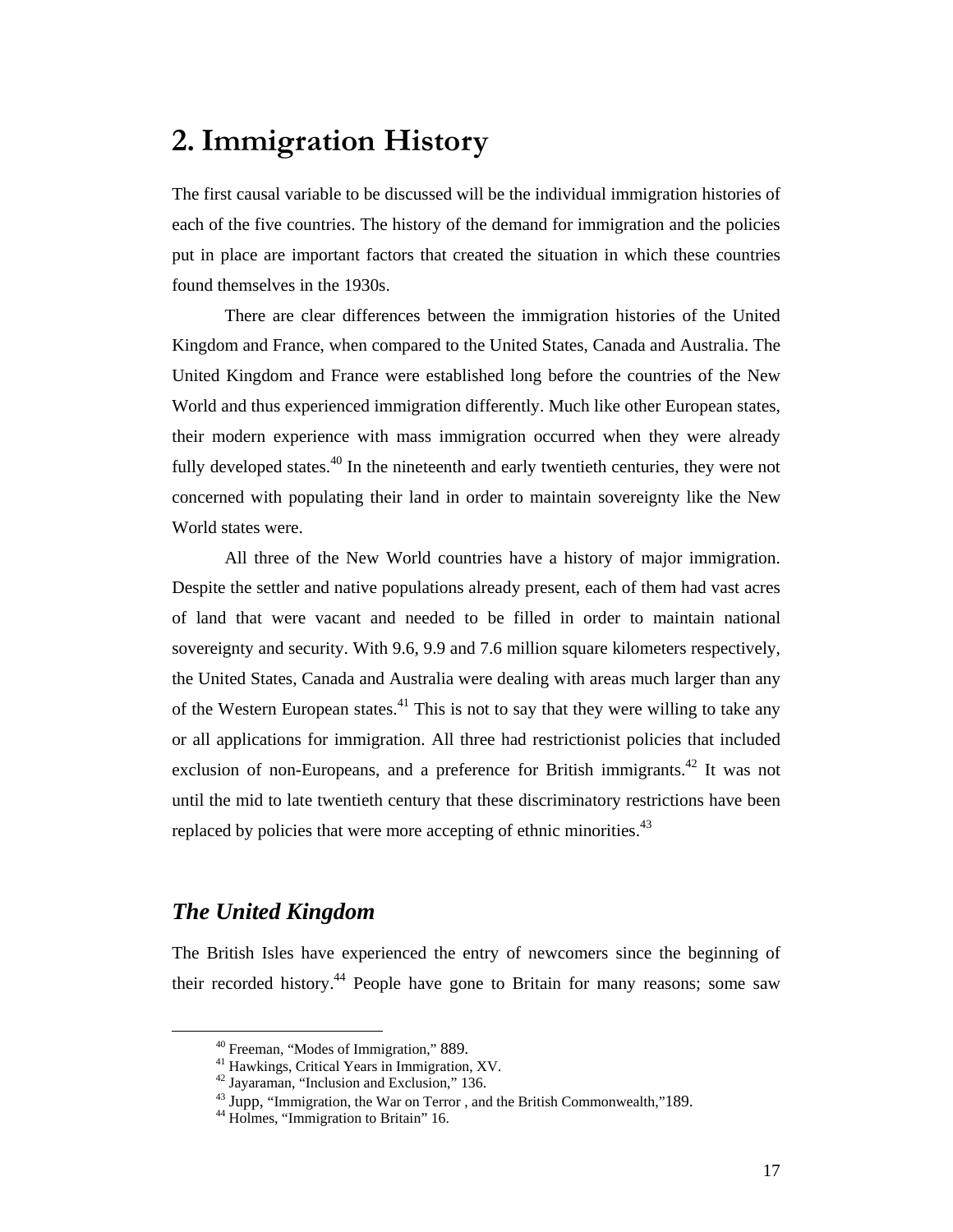opportunity there and short term plans became permanent, while others saw it as a refuge from harm. Leading the industrial revolution made Britain very attractive to immigrants and its demand for workers facilitated their integration. This was especially true for Irish immigrants who arrived in large numbers to fill the necessary employment positions. Capitalists from throughout Europe were also interested in the potential they saw in Britain during the Industrial Revolution. However, immigration never reached the levels that the United States would reach and the United Kingdom has had many periods of net emigration, especially in the past 100 years.<sup>45</sup>

Britain experienced several different waves of immigration throughout the late nineteenth century. In the second half of the nineteenth century there had been large waves of Irish and German immigration, but in the 1890s a wave of Russo-Polish immigrants occurred and replaced the Germans as the largest minority in Britain.<sup>46</sup> Despite these influxes, this period experienced net emigration with Britain losing 1 950 000 people between 1871 and 1911. $^{47}$  This seemingly large loss of population had little effect on the labour market as natural population growth in this period was nine times the number of people lost through emigration, which prevented the United Kingdom from having to actively attract and encourage immigration.<sup>48</sup>

British colonial policy had a significant effect on immigration to the United Kingdom. In the eighteenth century, there was a steady increase of non-white people in Britain which led to the beginning of racial discrimination against foreign immigrants. Black and Asian seamen were arriving in Britain, with many becoming destitute as they were unable to sail ships leaving Britain. The issue continued, and so the government began deporting foreigners who were impoverished. By the midtwentieth century, all alien seamen were forced to report to police, even those who were British subjects.<sup>49</sup> The government did not want these foreigners taking 'British jobs' and so they wanted to have full control over all foreigners while they were in Britain. This continued to play an important role in the motivation for immigration regulations in the United Kingdom.

In fact, British immigration policy seems to have been motivated by two separate forces. The initial motivator was keeping immigrants away from jobs that

 $45$  Ibid. Britain had a net emigration for the last 100 years in average of each decade between 1885 and 1985.<br><sup>46</sup> Ibid., 17.

<sup>47</sup> Ashworth, *An Economic History of England,* 191. 48 Ibid.

<sup>49</sup> Gordon, *Policing Immigration: Britain's Internal Controls,* 8.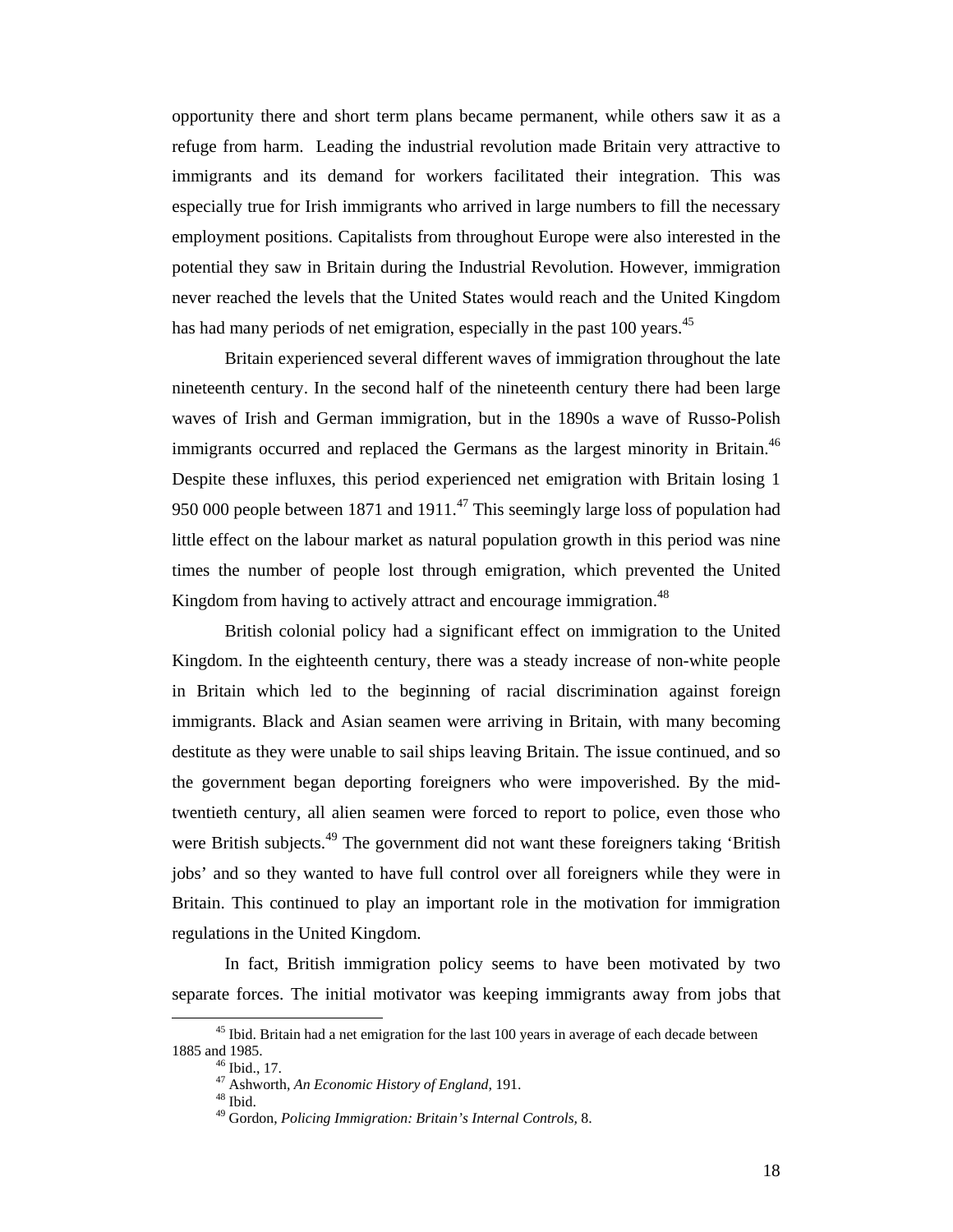could go to British citizens. This was used as a criticism, not only against seamen from throughout the empire, but also Chinese immigrants and Jewish immigrants from Russian and Eastern Europe who arrived in Britain in the late nineteenth century. 50 Measures were put in place to reduce the perceived social and economic costs of immigration on native unemployment and curtail social unrest. Later, British immigration policy became increasingly driven by public hostility towards the immigration of visible minorities.<sup>51</sup> As the empire expanded, and more and more people around the world became British subjects, Britain had to focus on keeping these subjects (and former subjects) from entering and settling in Britain.<sup>52</sup> By the late nineteenth century, Britain did have a reputation as a haven for the oppressed, but at this same time, domestic uncertainty about the advantages of this was increasing and the British were reluctant to maintain this reputation. $53$ 

At the beginning of the twentieth century, the British government put in place a number of important acts that held huge consequences for immigration. The Aliens Act of 1905 began controlling entry by restricting the entry of aliens to authorized ports.<sup>54</sup> These ports were staffed by immigration officers who had the right to refuse entry to anyone they deemed undesirable. Those who appeared to be unlikely to be able to support themselves and their family, or those who were likely to become a public cost could be immediately denied. Because Britain's geography favours the type of system that focuses on strict checks at the border, this act was very effective.<sup>55</sup> The Act also stated that Aliens could be deported if they were convicted, or if they became destitute or wanted for an extraditable crime within the first 12 months.<sup>56</sup>

On the first day of the First World War, the British parliament quickly pushed through another act regarding immigration. The Aliens Restriction Act of 1914 allowed the government to make orders to "prohibit or restrict the entry and departure of aliens, to deport them, to require them to live in specified areas, or to order them to comply with regulations about registering with the police.<sup> $57$ </sup> This Act was responsible for the internment of 32 000 aliens during the war and the deportation of 28 744.<sup>58</sup>

 $^{\rm 50}$  Ibid.

<sup>&</sup>lt;sup>51</sup> Joppke, *Immigration and the Nation-State*, 104.<br><sup>52</sup> Ibid., 100.<br><sup>53</sup> Ibid., 16.<br><sup>54</sup> Gordon, *Policing Immigration: Britain's Internal Controls*, 8.

<sup>&</sup>lt;sup>55</sup> Joppke, *Immigration and the Nation-State*, 135.<br><sup>56</sup> Gordon, *Policing Immigration: Britain's Internal Controls*, 8.<br><sup>57</sup> Ibid., 8-9.

<sup>58</sup> Holmes, "The Myth of Fairness," 43.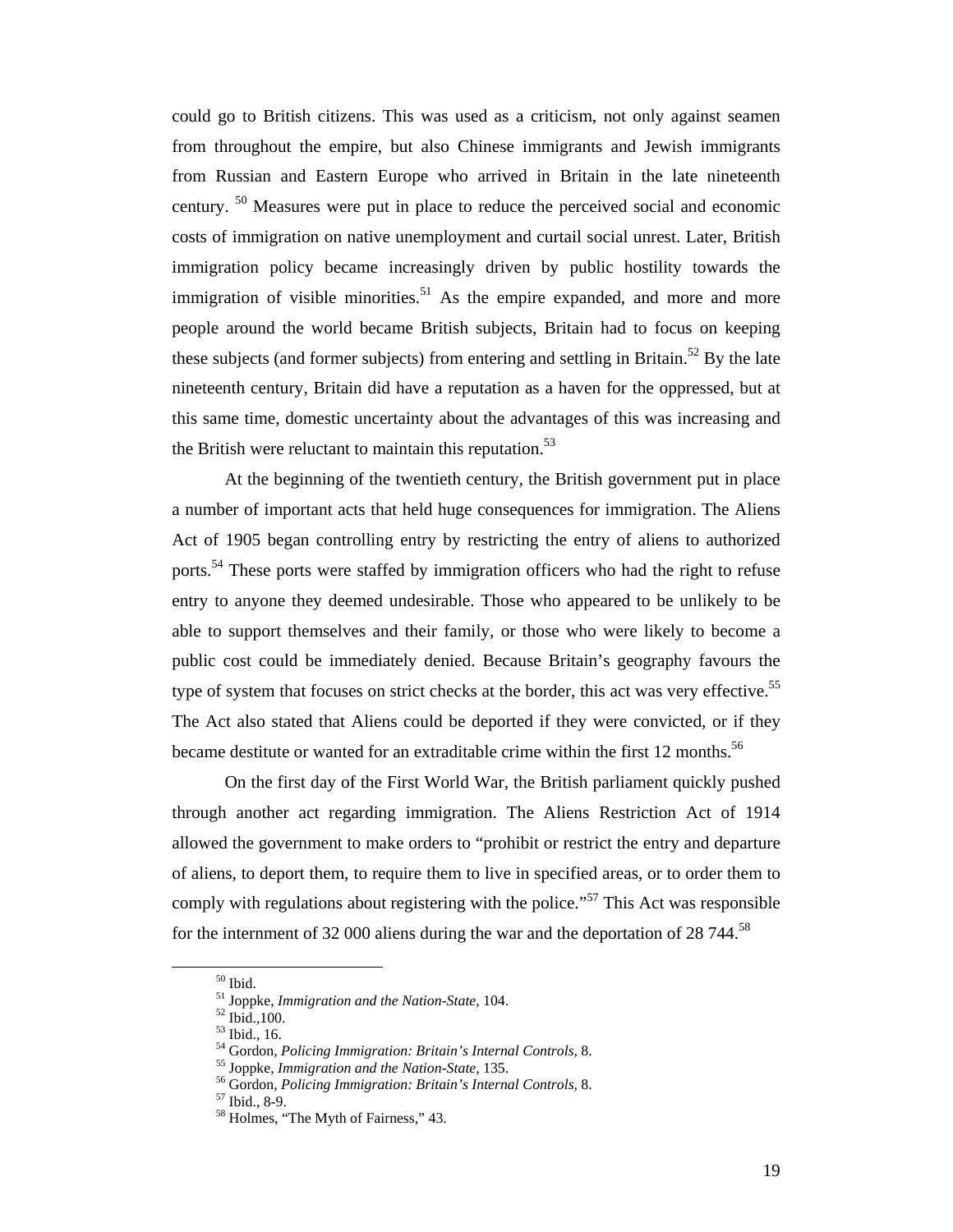The Restriction Act was meant to be a temporary measure but at the end of the war the act was not revoked as planned. Instead, it was renewed every year until 1971 and the parliament continued to pass more regulations on immigration.<sup>59</sup> Another act was added in 1919 to strengthen the power that the state had over aliens once they were in the country and in 1920 the Aliens Order gave immigration officials increased power over those who evaded immigration control. Not having submitted yourself for investigation as an immigrant was grounds for deportation within the first month of arrival. $60$  Any alien who was deemed to be not 'conductive to the public good' could also be deported under this order.<sup>61</sup>

It is clear that following the end of the First World War, Britain was no longer a haven for those under duress. The measures put in place successfully restricted entry and made settling very difficult for immigrants, especially refugees. The United Kingdom did not have any major need for immigrants for labour or population growth, and should a need arise, the British government had the measures in place to ensure that everything would happen under close watch and on their accord.

#### *France*

In the nineteenth century France experienced a demographic transition and its population stagnated from the mid-nineteenth century until the end of the Second World War. In one hundred years, France's population had only grown from 36 million in 1836 to 39 million in 1936.<sup>62</sup> The falling birth rate had significant implications on economic growth as well as things such as the potential of the military, and also meant that the country was aging faster than those around it.<sup>63</sup> This demographic problem meant that immigration was required for growth from the midnineteenth century. $64$  As a result of this problem persisting for so long, France received the most immigration in the nineteenth century of any European state.<sup>65</sup> Prior to the First World War, many of the foreign workers came from bordering and nearby

<sup>&</sup>lt;sup>59</sup> Gordon, *Policing Immigration: Britain's Internal Controls*, 9.<br><sup>60</sup> Ibid., 10.<br><sup>61</sup> Ibid., 9.<br><sup>62</sup> Dormois, *The French Economy in the Twentieth Century*, 2.<br><sup>63</sup> Ibid.

<sup>64</sup> Burgess, "France and the German Refugee Crisis of 1933," 213.

<sup>65</sup> Freeman, "Modes of Immigration," 889.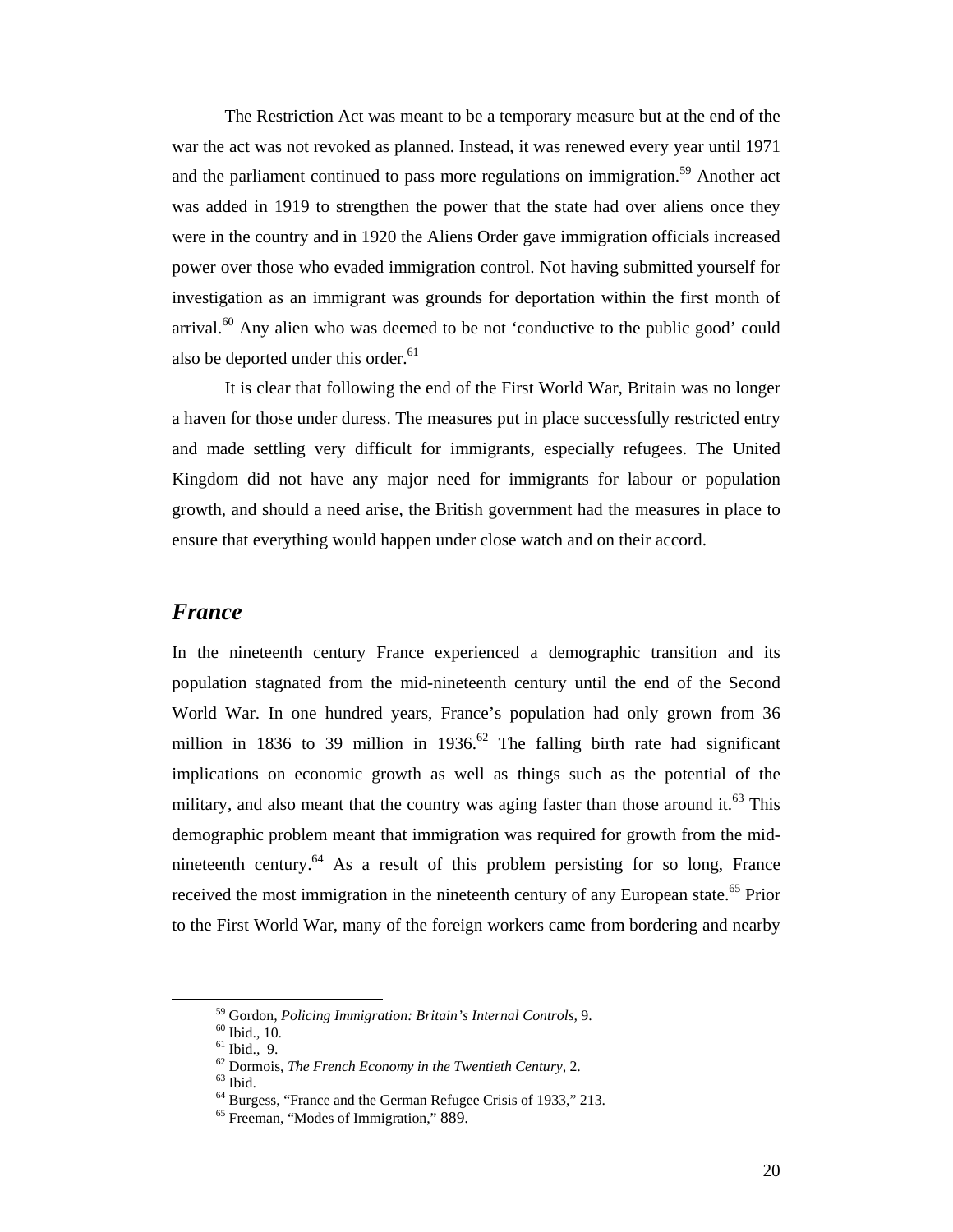states such as Belgium, Spain and Italy.<sup>66</sup> These foreign workers, some of which had temporary ambitions but many remained in France, filled the gaps in labour both before and after the First World War. <sup>67</sup>

France suffered greatly in the First World War and the number of casualties it endured in relation to its population was one of the highest.<sup>68</sup> Not only did this have immediate consequences for the population, but the gender imbalance it created caused the birth rates to decline further in the years that followed. The physical destruction caused by the war and the deaths of over a million men during it, meant that the post-war demand for labour became extremely high. France needed immigrants and refugees in order to not only reconstruct but also to expand the national industry. $^{69}$  In this period, refugees were very welcome regardless of whether the skills they possessed were appropriate for work in France. For example, when immigrants were needed for reconstruction in post-war France, many Russians were welcomed into France in the 1920s despite their aristocratic backgrounds and inexperience in hard labour.<sup>70</sup> However, this situation was not static. As the decade went on and France slowly recovered, the need for foreign workers was reduced.

In the late twenties, the French government began to put some measures in place to reduce the number of foreign workers residing in France. Employers were encouraged to terminate employment contracts, residence permits were not renewed for foreign workers who worked in the sectors where there were a high number of unemployed French workers and unemployed foreign workers were expelled from the country.<sup>71</sup> These measures were not only put to use inconsistently, but the continuation of the open door policy greatly diminished their effects. However, they marked the beginning of restrictionist immigration policies in France. In the bureaucratic process, refugees were treated identically and had to go through the same process as foreign workers. Therefore when German refugees were trying to gain asylum in the 1930s in France, they were met with these exclusionary measures that had been in place for a few years already.<sup>72</sup>

<sup>&</sup>lt;sup>66</sup> Dormois, *The French Economy in the Twentieth Century*, 4.<br><sup>67</sup> Ibid., 2.<br><sup>68</sup> Ibid., 3.<br><sup>69</sup> Maga, "Closing the Door: The French Government and Refugee Policy," 425.

 $70 \text{ Ibid., } 426.$ 

 $71$  Burgess, "France and the German Refugee Crisis of 1933," 213.

 $72$  Ibid.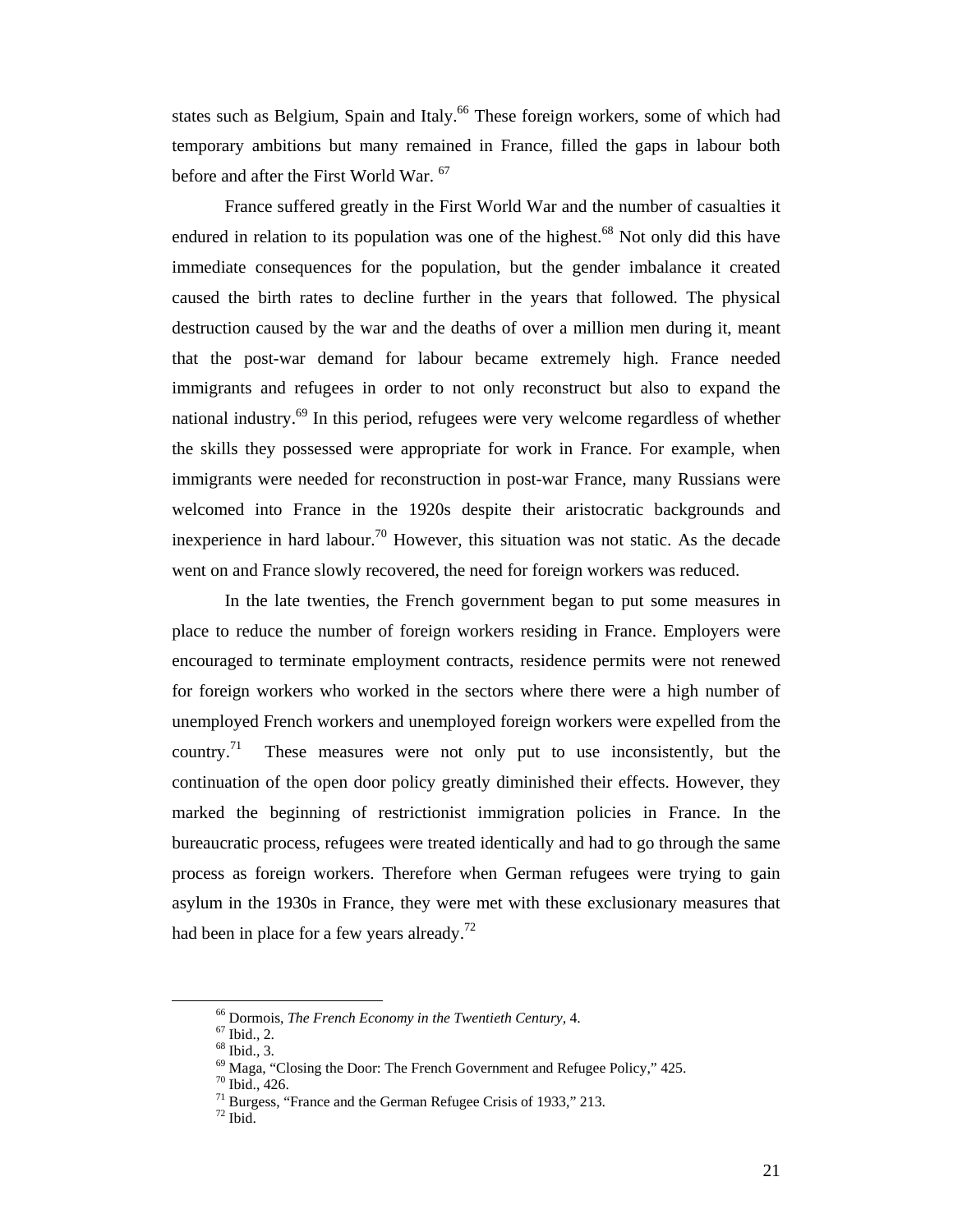Despite this, immigration to France continued and it reached its peak in 1931 with 3 million foreign workers and their families settled in France.<sup>73</sup> In 1932, the French government began reversing the liberal measures that had allowed foreign workers to integrate into France so easily an as attempt to curb the effects of the depression that they had seen occur in other countries and could only imagine was looming towards them in the near future.<sup>74</sup> Despite this, France adhered to its humanitarian traditions throughout 1933 and allowed many refugees to enter.<sup>75</sup> They differentiated refugees from foreign workers because they believed that the exodus from Germany was temporary and that these refugees would soon be able to return home. As the crisis continued and France realized it was a permanent problem, they were becoming less comfortable with the idea of being a haven for refugees. Concerns also grew over the fact that France appeared to be the only haven, and that other countries saw France's humanitarianism as an excuse to not have to respond to the crisis themselves.

Events in the international community were partially responsible for this changing perspective. The newly formed League of Nations played an important role in the attitude of the French towards refugees. The league established two international accords regarding refugees: the first in 1922 in relation to the Russian refugees fleeing the Bolshevik revolution and the second in1924 relating to Armenians from Turkey.<sup>76</sup> These two accords established new principles for the protection of refugees, but more importantly, they made refugees an international concern. The French interpreted this to mean that their national responsibility to house refugees was reduced and they would later use this as justification for the measures taken to restrict the entry of refugees from Nazism in the 1930s.

While these events began changing the perspective of the French government immediately, the policy changes it would eventually influence would not come into effect until 1938. Despite the divided opinions on the issue, France allowed the entry of refugees in 1933 when the exodus began.

 <sup>73</sup> Dormois, *The French Economy in the Twentieth Century* 4. 74 Ibid.

<sup>&</sup>lt;sup>75</sup> Burgess, "France and the German Refugee Crisis of 1933," 204.

<sup>76</sup> Ibid., 211.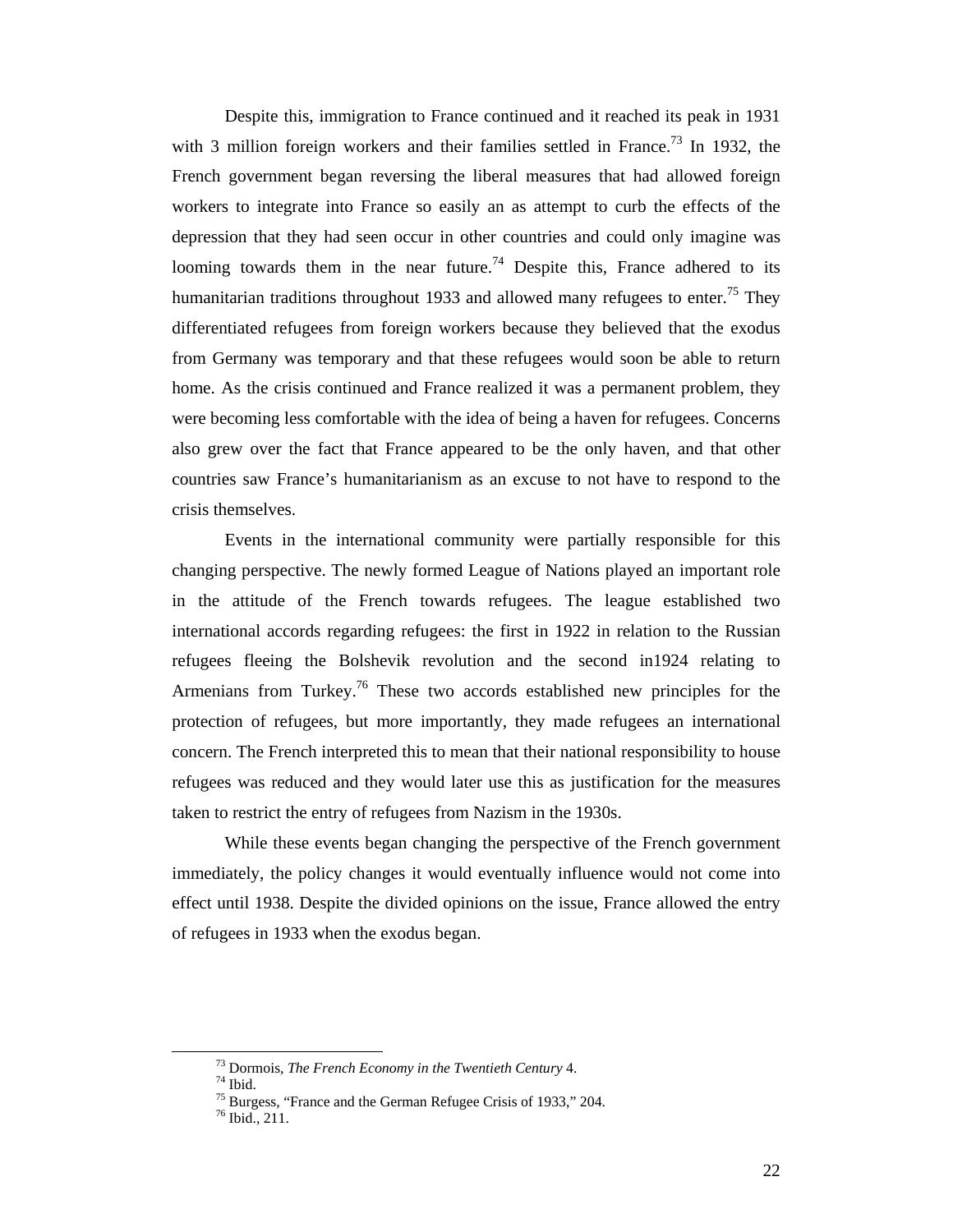### *The United States of America*

The United States was the first of the New World countries to fully populate its land. The oldest of the three former colonies investigated in this thesis, it declared independence from Britain in 1776 and through the war of 1812 and other events, quickly realized the important role immigration would play in their country's history.

Early American history highlights the relationship between immigration, security and prosperity.<sup>77</sup> Labour scarcity was a predominant problem, and with America's inability to rectify the problem by natural population increase, immigration became the ideal solution. Realizing the necessity to settle the interior, the United States encouraged immigrants to come and start farms in the West with the 1862 Homestead Act.<sup>78</sup> This campaign was highly effective and the American frontier closed in 1890. With the land now settled, the security need for immigration had been filled and the emergence of labour saving technology was decreasing the need for labour. These two factors greatly reduced the advantages of having an open immigration policy in the United States. The term 'open' or 'easy' immigration policy did not mean that anyone and everyone was welcome to settle in the United States, but rather that there were no numerical limits in place. An immigrant still had to meet the qualitative standards required which were most often related to race, but also could be relate to profession or class.

In 1891 the first comprehensive immigration legislation was passed which allowed for the restriction of certain classes of people and allowed for the deportation of those entering the country illegally.<sup>79</sup> The Immigration Acts of 1903 and 1917 added to these lists of inadmissible aliens and reasons for deportation.<sup>80</sup> However, it was the Emergency Quota Act in 1921 and the Immigration Act of 1924 that had major effects on the number of immigrants allowed into the United States annually. The Emergency Quota Act which imposed an annual limit of 375 000 immigrants, was motivated by a fear of increasing Southern and Eastern European immigrants and influenced by the 'Red scare'.<sup>81</sup> When the Emergency Quota Act expired in 1924 it was replaced by the Immigration Act of 1924 which established national-origin quotas

 $77$  Rosenblum, "Immigration and US National Interests," 16.

<sup>&</sup>lt;sup>78</sup> Moch, *Moving Europeans: Migrations in Western Europe since 1650*, 152.<br><sup>79</sup> "Evolution of Policy," 130.

 $^{\rm 80}$  Ibid.

<sup>81</sup> Kimer, "Landmarks in U.S. Immigration Policy," 34.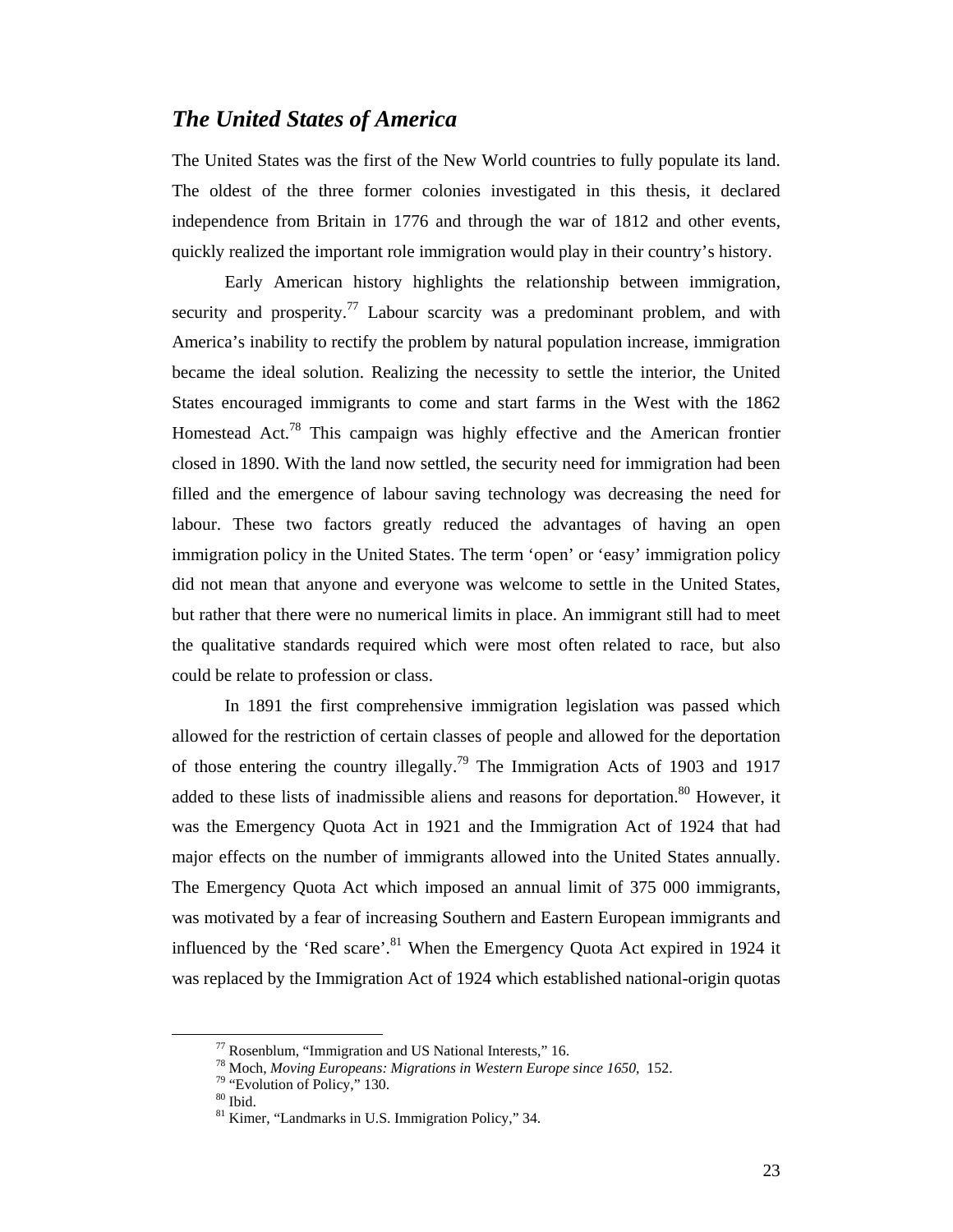in order to protect the 'national character' of the United States. $82$  This new quota system set the maximum at 2 percent of the number of people of any given nationality already living in the United States. $83$  This ensured that the percentage of minorities in the United States would not increase in percentage, nor would one ethnic group become more dominant than they already were. These two quota acts were blatantly discriminatory against immigrants from Southern and Eastern Europe as well as Asia on the basis that they were racially undesirable and difficult to assimilate.<sup>84</sup>

By the 1930s, the United States had a very clear idea of who they wanted as immigrants and had no major need for immigration for labour of population purposes, as they had in the past. Their current immigration policies were restricted, limiting not only the kinds of immigrants, but also the total number of immigrants who could enter each year. These quotas had little leeway and there was no protocol to deal with emergencies such as a refugee crisis, and so in 1933 the United States' restrictionist policy was maintained to keep refugees from entering.

### *Canada*

Canada was the second of the three New World countries to become independent of the Great Britain with confederation occurring in 1867. It is of no surprise that this occurred immediately following the American Civil War as Canadian confederation was very much a decision made based on security concerns. After successfully preventing cessation of the south, it was feared that the Union army would turn around and "march right up to the North Pole."<sup>85</sup> The threat of an invasion had surfaced much earlier and immigration was a major priority prior to confederation. In the War of 1812 the citizens of Upper and Lower Canada were only able to withstand the invasion by the Americans with the help of the French and the Native populations.<sup>86</sup> Following this war, the government encouraged immigration in order to prevent another invasion.<sup>87</sup>

Between 1850 and 1920 there was a huge wave of immigration to Canada, but this was part of a larger trend of immigration to North America and it does not appear

 $\,$  82 Ibid.

 $83$  "Evolution of Policy," 130.<br> $84$  Ngai,  $A$  New Green Card Deal," 8.

<sup>&</sup>lt;sup>85</sup> Brendon, *The Decline and Fall of the British Empire*, 83.<br><sup>86</sup> Turner, *The War of 1812: The War that Both Sides Won*, 28.<br><sup>87</sup> Eayrs, " 'A Low Dishonest Decade': Aspects of Canadian External Policy," 60.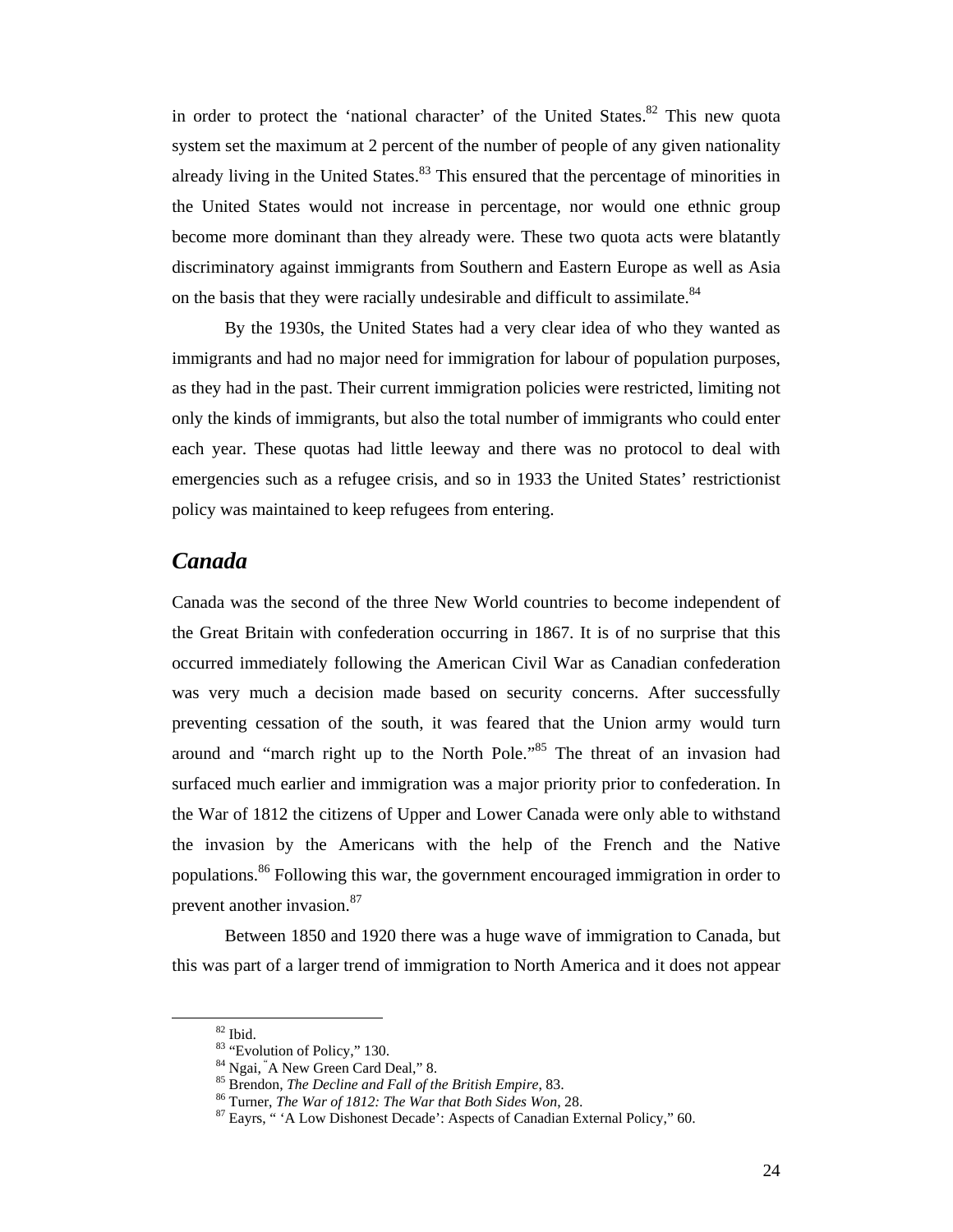that Canada had any specific attraction independent of the attraction of North America as a whole.88 Once the American frontier closed in 1890, Canada claimed to be the 'last best West' and tried to entice British immigrants who would have headed to the United States to instead immigrate to Canada, where there was still land available. While this campaign itself was largely looked at as ineffective when compared to the Canadian government's expectations, there was a substantial amount of immigration during this period. Between 1896 and 1914, 3 million immigrants arrived in Canada.<sup>89</sup> Immigrants were not only attracted by the economic prosperity of Canada at the turn of the century, they also played an important role in actualizing it.<sup>90</sup> Despite the immigrant contribution to the economy through their labour and businesses, Canadians were divided on the issue of mass immigration. Employers applauded the government's promotion of immigration while the trade unions wanted restrictions put in place on the number of immigrants and nationalists wanted a more selective admissions process.<sup>91</sup>

The immigration acts that Canada passed in the early twentieth century were pleasing to the trade unions and nationalists as they focused on increasing the control over the entry of immigrants. The Immigration Act of 1906 still had components of older immigration acts that protected the safety and well being of immigrants on their journey to Canada but its main focus was giving the government the power to deal with undesirable immigrants.<sup>92</sup> It included a list of people who were 'undesirable' including the insane, deaf, blind, epileptic, those with contagious diseases and those with a lack of morality such a pimps and prostitutes, among others.  $93$  This act also made provisions for the removal or any immigrant who, within two years of their arrival in Canada, became a public charge or an inmate of a jail or hospital. This act was followed by the Immigration Act of 1910 which formalized admission and deportation procedures as well as introduced the concept of domicile. Domicile was acquired after being a legal resident of Canada for three years. However, until this status had been attained, an immigrant could be deported for becoming a member of an undesirable class or by causing public riots or disturbances.<sup>94</sup>

 <sup>88</sup> McDougall, "Immigration into Canada, 1851-1920," 166.

<sup>89</sup> Kelley, *The Making of a Mosaic*, 111. 90 Ibid., 112.

 $91$  Ibid., 14.

 $^{92}$  Ibid., 135.

<sup>&</sup>lt;sup>93</sup> Ibid., 136.

<sup>&</sup>lt;sup>94</sup> Ibid., 137.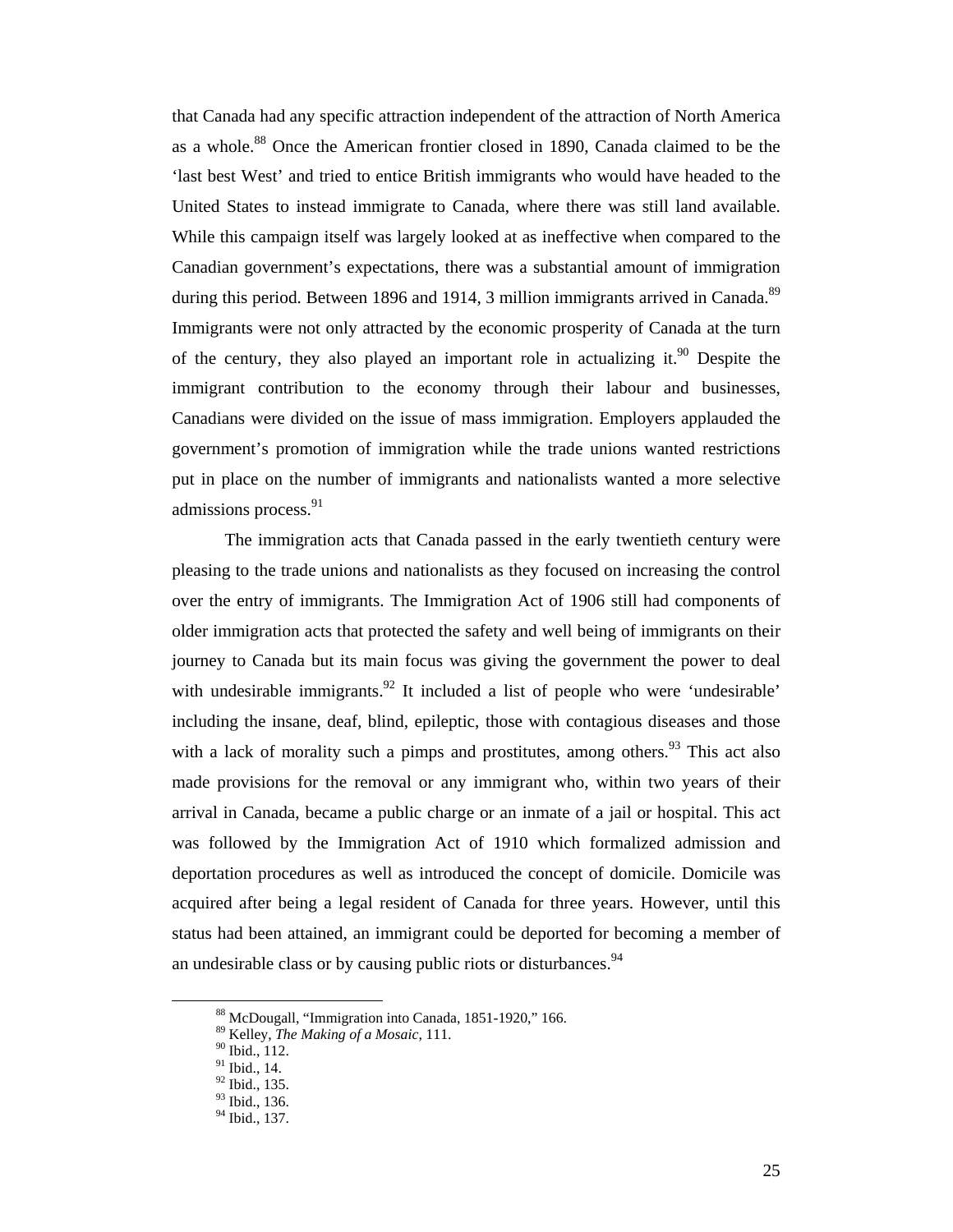Following the outbreak of the First World War, immigration levels to Canada would never again reach the numbers of the pre-war period. The war itself caused many international borders to close and immigration was severely reduced on a global scale and Canada was no exception.<sup>95</sup> There was a sharp increase after the war but the numbers lagged behind the pre-war levels was due in part to the fact that by 1920 the land that needed to be settled had been filled.<sup>96</sup> Although there was still some desire for settlers, the remaining land was remote and less attractive than the land that had been previously available.<sup>97</sup>

By 1923 Canada had reached some level of economic stability and adopted a wider policy although it remained highly selective of potential immigrants. Within the twenties, the year with the highest intake was 1928 with 167 000 immigrants arriving in Canada. 98 These levels would not last long as the Great Depression hit the following year and immigration restrictions were put in place to limit the number of annual arrivals to a few thousand.<sup>99</sup> Issues of immigration had been put in the hands of the Cabinet, the executive branch of government, years earlier. This meant that when economic tides changed, the cabinet could easily change regulations to fit the reality of the situation. Economics became a primary determinant of immigration policies in the 1930s and the restrictive measures that were a result of it were widely supported.<sup>100</sup> In this case, it should be of no surprise that Canada did not open its borders to refugees in the 1930s. With economics trumping all other motivators, Canada did not feel the necessity to change the policies that had already been put in place, or at the very least, felt justified in leaving them unchanged.

### *Australia*

Australia's immigration history begins with the deportation of convicted criminals from the United Kingdom between 1788 and  $1850$ <sup> $101$ </sup> In this period 144 815 convicts were transported to Australia while the free population of 191 010 barely outnumbered convicts.<sup>102</sup> In 1850, gold was found in Australia and the population

<sup>&</sup>lt;sup>95</sup> Moch, *Moving Europeans: Migrations in Western Europe since 1650*, 160.<br><sup>96</sup> McInnis, "Immigration and Emigration: Canada in the Late 19<sup>th</sup> Century," 503.<br><sup>97</sup> Ibid., 504.<br><sup>98</sup> Mitchell, *International Historical Sta* 

<sup>&</sup>lt;sup>99</sup> McInnis, "Immigration and Emigration: Canada in the Late  $19^{th}$  Century," 504.<br><sup>100</sup> Kelley, *The Making of a Mosaic*, 16.<br><sup>101</sup> Jayaraman, "Inclusion and Exclusion," 139.<br><sup>102</sup> Ibid. 140.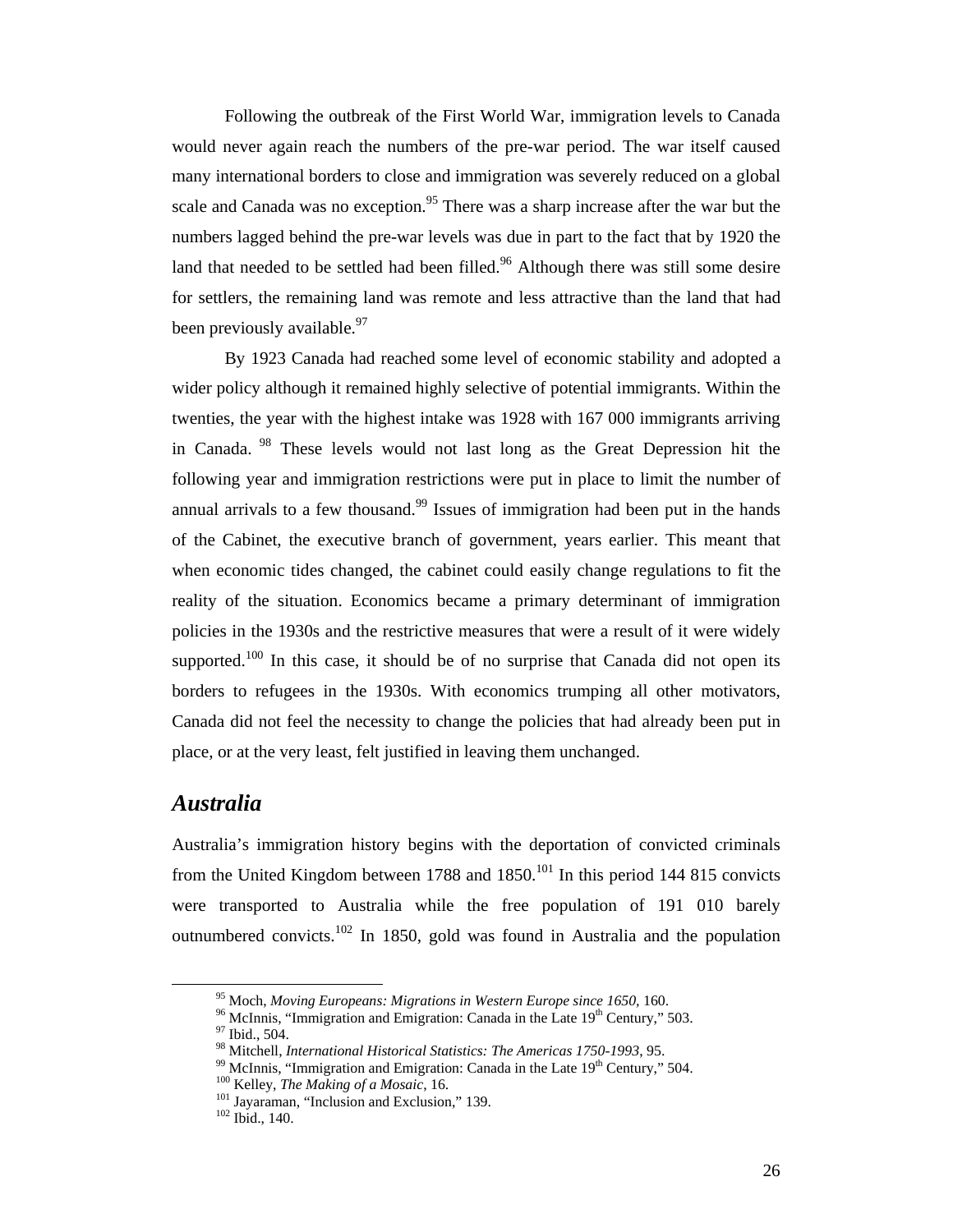quickly tripled to 1.1 million within the decade.<sup>103</sup> At this point, there were no official regulations regarding immigration so there was no limit to the number of immigrants who could be lured by the possibility of gold.  $104$  The combination of a strong pull factor and unregulated immigration did not fail to have a substantial impact on population size and composition. In this period people of any heritage and origin could enter Australia but by the 1880s, Australians were quickly moving towards a more restrictionist attitude.<sup>105</sup>

Australia was the last of the three New World countries in question to become a federation, which occurred in 1901. That same year, Australia adopted its first regulation on immigration which was entitled the Immigration Restriction Act 1901. As its name implies, this Act allowed the new country to restrict entry to immigrants who were seen as undesirable, a term that soon became almost synonymous with being non-white. This Act marks the beginning of the White Australia Policy.<sup>106</sup> There was overwhelming support for this Act and its exclusionary clauses from all political parties in Australia but they were also aware that blatant racially discriminatory policies would not please the British government.<sup>107</sup> This was the motivation for the dictation test, which applicants could be asked to complete in any given European language.<sup>108</sup> This appeared to be non-discriminatory on paper, but in reality immigration officials had the power to choose both who would be tested and in what language the test would be given, which made them fully capable of excluding any undesirable applicants. Furthermore, criminals, the physically and mentally disabled as well as those likely to need social welfare were also excluded by the Act and non-white people were only allowed to enter Australia on a temporary basis.<sup>109</sup>

Despite these harsh restrictions, over 390 000 new settlers arrived in Australia between 1905 and the outbreak of the First World War in 1914.<sup>110</sup> Like Canada, Australia participated in the Great War alongside Britain which reinforced both nationalism for their new country and their colonial loyalty.<sup>111</sup> This in turn reinforced Australia's preference for British immigrants which was reflected in the origins of

<sup>&</sup>lt;sup>103</sup> Brendon, *The Decline and Fall of the British Empire*, 72.<br><sup>104</sup> Jayaraman, "Inclusion and Exclusion," 140.<br><sup>105</sup> Ibid., 141.<br><sup>106</sup> Ozdowsi, "The Law, Immigration, and Human Rights," 538.<br><sup>107</sup> Jayaraman, "Inclusion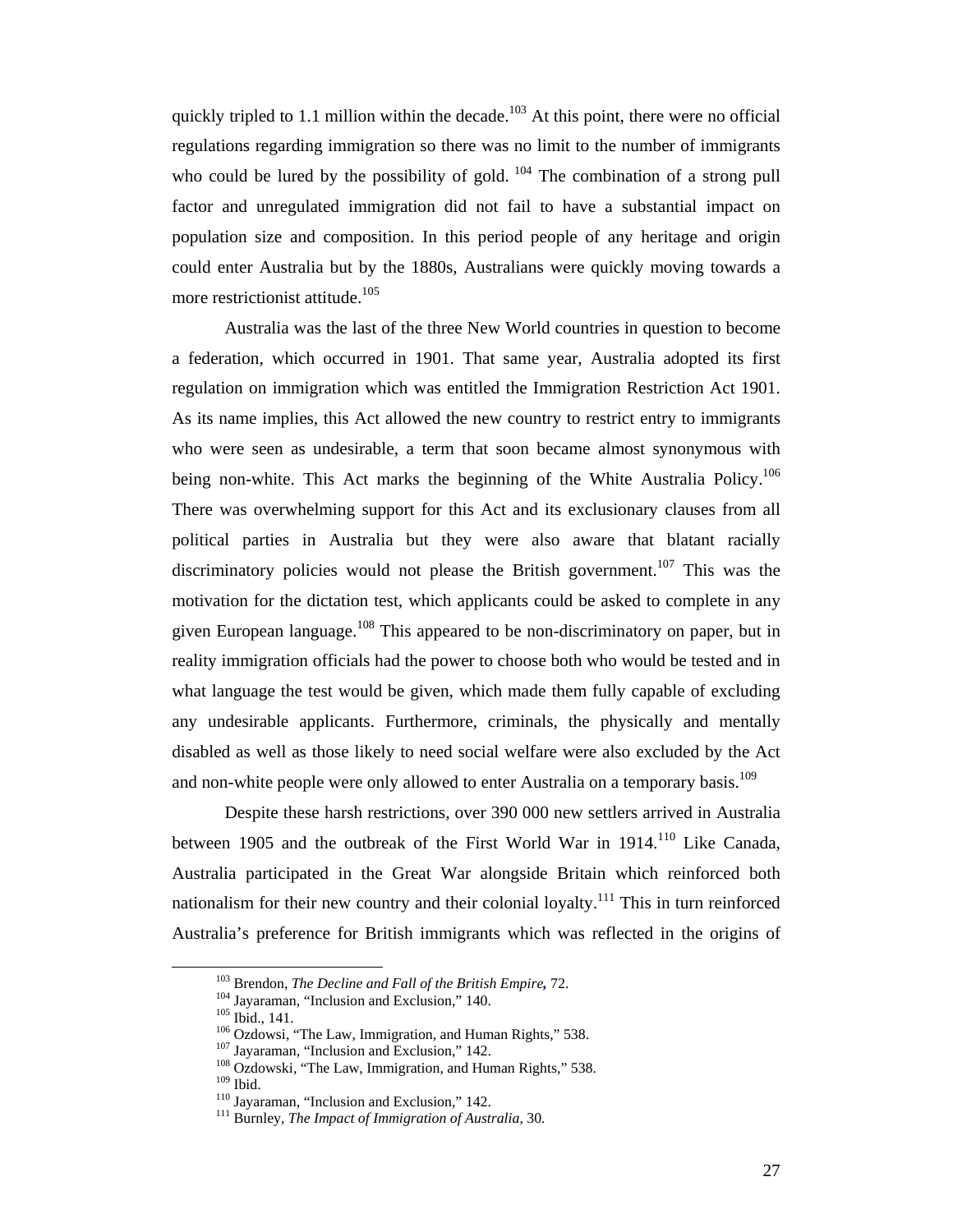immigrants in the years following the war. Of the 600 000 immigrants who came to Australia between 1919 and 1940, 63% were from the UK with and an additional 10% were from Ireland. $112$ 

Events in other countries also affected immigration to Australia. The Immigration Quota Acts of the United States in 1921 and 1924 caused a surge of Southern European immigration to Australia.<sup>113</sup> The formerly Anglo-Celtic restrictions had been loosened to include other Europeans and therefore there was no cap on the number of southern European immigrants who would be granted entry.<sup>114</sup> Also, the decline of major coal fields as well as the textile and heavy industries in the United Kingdom acted as strong push factors for British immigrants and many headed to Australia.<sup>115</sup>

Australia is the only country in this selection that had not filled its land to meet the standards it felt was necessary to guarantee defense by this period. In fact, it had still not met this criterion by the Secord World War when Australia feared a possible invasion by the Japanese. This revived Australia's sentiments of 'populate or perish.<sup>'116</sup> However, this need to populate the land would prove to be less significant when economic issues put pressure on the Australian economy, such as in the 1930s.

# *Evaluating the Historical Variables*

By the 1930s, each of these five countries had extensive policies in place to regulate and oversee immigration. Most of these policies were quite restrictive in terms of who was eligible for entry, which allowed the countries to populate their countries with what they considered to be ideal immigrants and also kept a close watch on immigrants in their first few years in the receiving country.

In this period, the United Kingdom and France had no need for immigration in order to populate their territory as their countries had long been inhabited. With the American frontier closing in 1890 and Canada's 'last best West' filling up shortly after that it is unsurprising that the immigration policies of these two countries would become more restrictive. However, Australia still had vast areas of land that needed to

<sup>&</sup>lt;sup>112</sup> Ibid., 31.<br><sup>113</sup> Jayaraman, "Inclusion and Exclusion," 136.<br><sup>115</sup> Burnley, *The Impact of Immigration of Australia*, 31.<br><sup>116</sup> Ozdowski, "The Law, Immigration, and Human Rights," 535.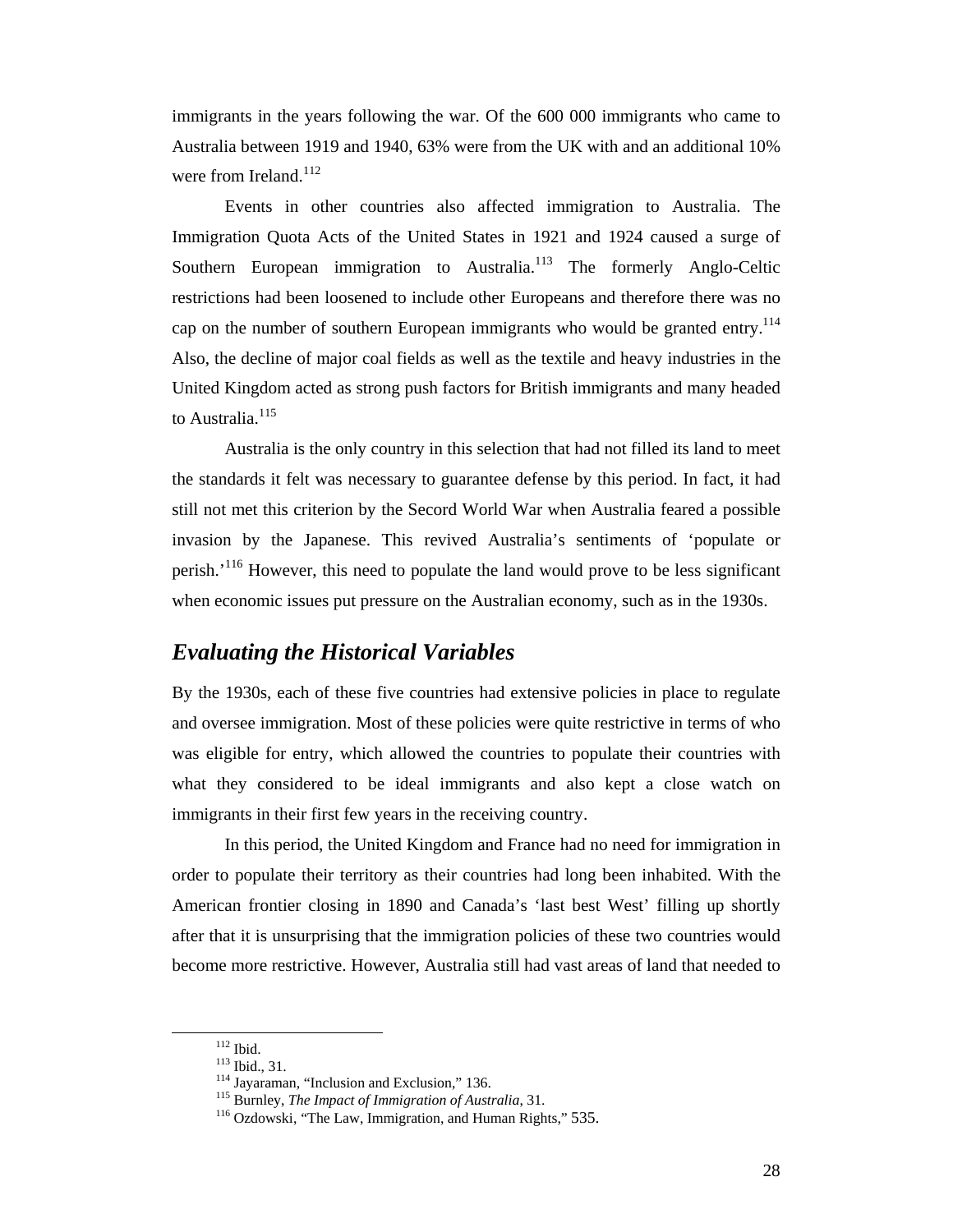be settled. Despite this, the Australian government's immigration policy remained restrictionist.

From the perspective of 1933, it is clear that the United Kingdom, the United States, Canada and Australia all had moved towards and had arrived at completely restrictionist policies. Although France was beginning to move in this direction, the policies in 1929 could still be considered open and would not yet prevent refugees from entering the country.

|                               | United<br>Kingdom | France | United<br><b>States</b> | Canada | Australia |
|-------------------------------|-------------------|--------|-------------------------|--------|-----------|
| Open<br>Immigration<br>Policy |                   |        |                         |        |           |
| Fully<br>Populated            |                   |        |                         |        |           |

**Table 1. Results Table: Historical Variables**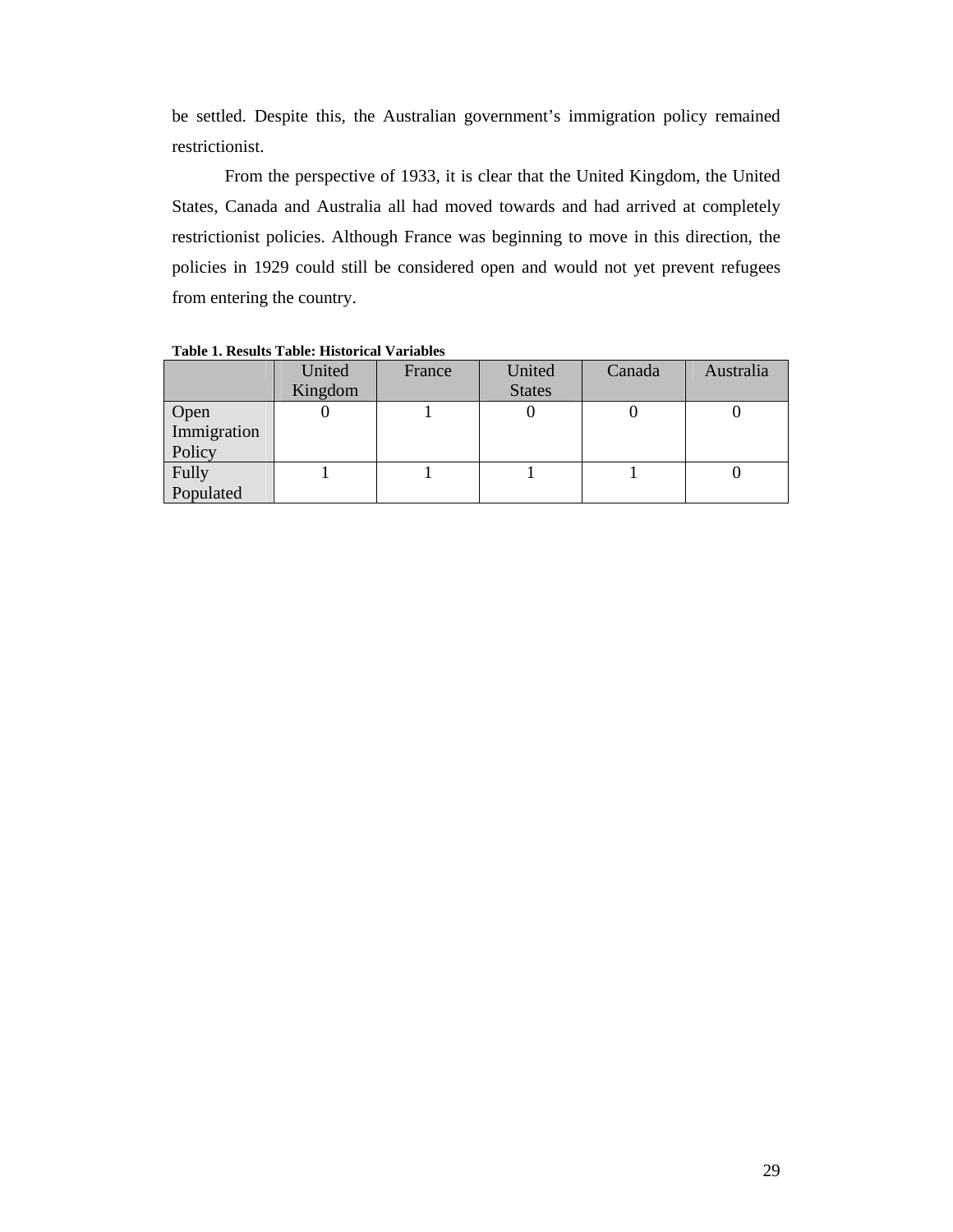# **3. Current Political Situation**

The political situation leading up to the onset of the refugee crisis is important in understanding the changes to immigration that occurred in the early 1930s and the responses of the national governments to the refugee crisis. Stability on the part of the government, the general political climate, the country's international relationships and their roles in international relations are all important aspects that could be responsible for the trends in immigration that occurred as well as their reactions to the refugee crisis.

# *Leadership Stability*

It has been claimed that the most enduring legacy of the First World War was the political and social instability it left behind.<sup>117</sup> Resulting in more than just the rise of Mussolini in Italy and Hitler in Germany, it had a profound effect on countries throughout the world.

David Lloyd George had been the British Prime Minister since 1916 and continued in power until the Liberal was beat out by Conservative Andrew Bonar Law in October of 1922. Law resigned due to health concerns in May of 1923 and was replaced by Stanley Baldwin who remained Prime Minister until early 1924 when he lost a vote of confidence. The Labour party then came into power with Ramsay MacDonald who would alternate with Baldwin for the leadership position several times more until 1937 when Neville Chamberlain replaced Baldwin after the abdication of Edward VIII. There were only five different leaders in twenty years, and despite the additional party changes, the British government was not overly unstable in the period immediately preceding the refugee crisis. Ramsey MacDonald was the prime minister from just before the October onset of the Great Depression, elected for the second time in May of 1929. While his party changed to national Labour in 1931, he remained in power until 1935, two years after the onset of the refugee crisis. This is enough consistency to remain on top of the refugee crisis and formulate an appropriate response. Unlike some governments the United Kingdom can not claim that government instability inhibited their ability to response to the crisis.

 <sup>117</sup> Feinstein, *The European Economy Between the Wars,* 20.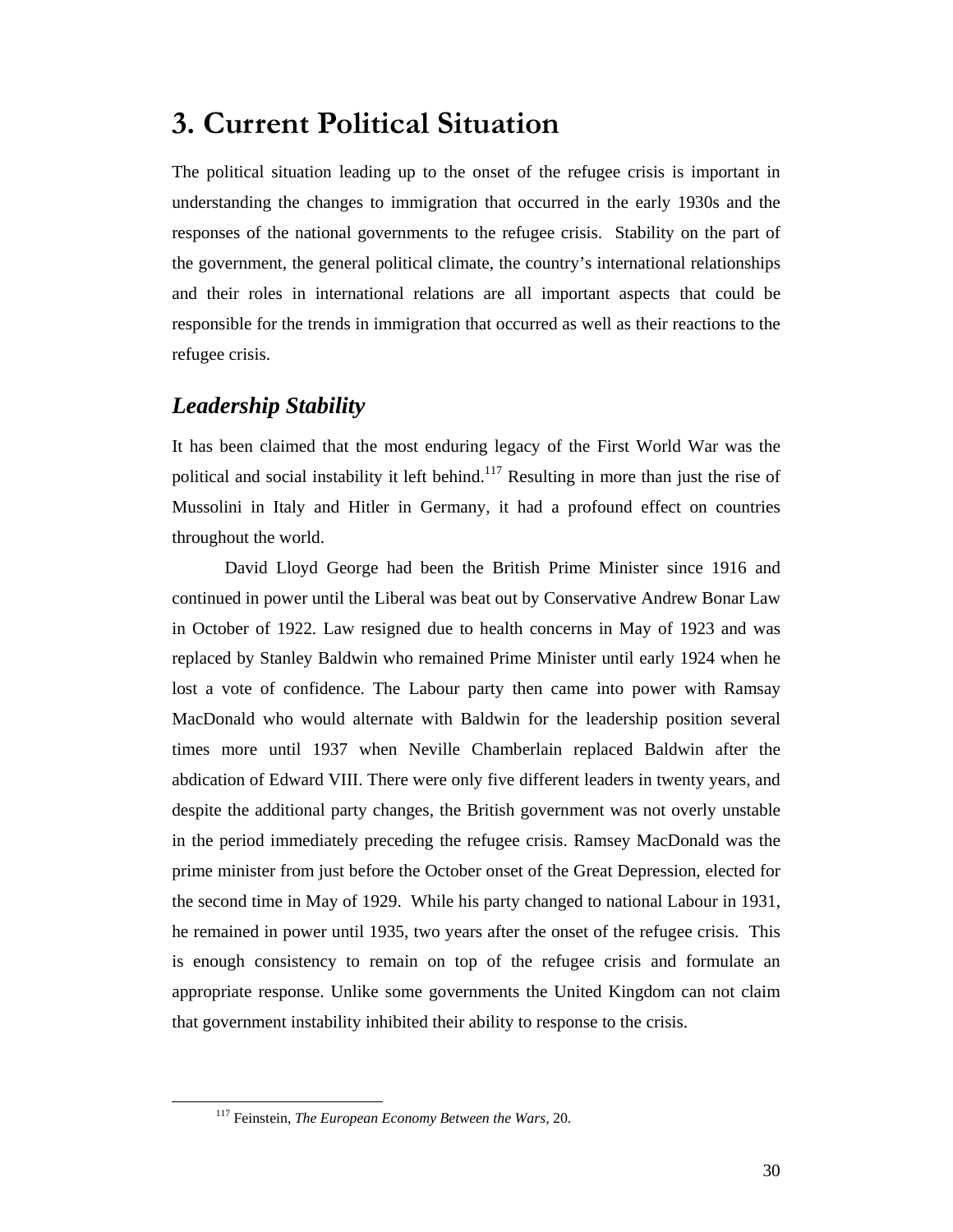Instability was a constant characteristic of the French government throughout the interwar period. There were only four Presidents of the French Republic: Independent Alexandre Millerand, Radicals Gaston Doumergue and Paul Doumer, and Albert Lebrun of the Alliance Démocratique. But in this same period, there were forty-two different governments based on changes to the position of President of the Council of Ministers.<sup>118</sup> These Presidents of the Council and their respective ministries played a significant role in setting immigration and economic policy in general. The most notable Presidents of the Council were Édouard Daladier, Camille Chautemps, and Léon Blum. In terms of immigration policy, Daladier tried to overcome the instability by creating the Interministerial Commission for German Refugees in  $1933$ <sup>119</sup> Daladier supported the restriction of immigration and had the commission meet in secret in order to avoid public reactions.<sup>120</sup> The commission accomplished extremely little and was abolished in 1936 by Blum, who supported refugee entry and attempted to speed up the bureaucratic process for German refugees to gain the necessary official documents to become employed.<sup>121</sup> It is important to recognize that Blum was in fact Jewish which likely influenced his sympathies, however the national Assembly and the French public in general were highly divided, which restricted the measures he could take. When Daladier returned to power in 1938, he reversed the small advances made by Blum and closed the borders to German refugees.<sup>122</sup> Despite the creation of the Interministerial Committee for German Refugees, power in France changed hands too often, and those involved had such varied opinions that it was extremely difficult for the government to take a long term perspective and no full policy or response to the crisis could be formulated.<sup>123</sup>

In the United States, Woodrow Wilson led his country through the First World War and remained the head of state until 1921. He was then replaced by the Republican Warren Harding whose death in 1923 brought in fellow Republican Calvin Coolidge as his replacement. Herbert Hoover, another Republican, succeeded Coolidge in 1929 and remained in office until 1933. By 1930 Herbert Hoover's popularity was already falling due to the mounting economic woes and his apparent lack of success with improving the situation and he was eventually replaced by

<sup>&</sup>lt;sup>118</sup> Price, *A Concise History of France*, 232.<br><sup>119</sup> Burgess, "France and the German Refugee Crisis of 1933," 204.<br><sup>120</sup> Maga, "Closing the Door: The French Government and Refugee Policy," 429.<br><sup>121</sup> Ibid., 433.<br><sup>122</sup> I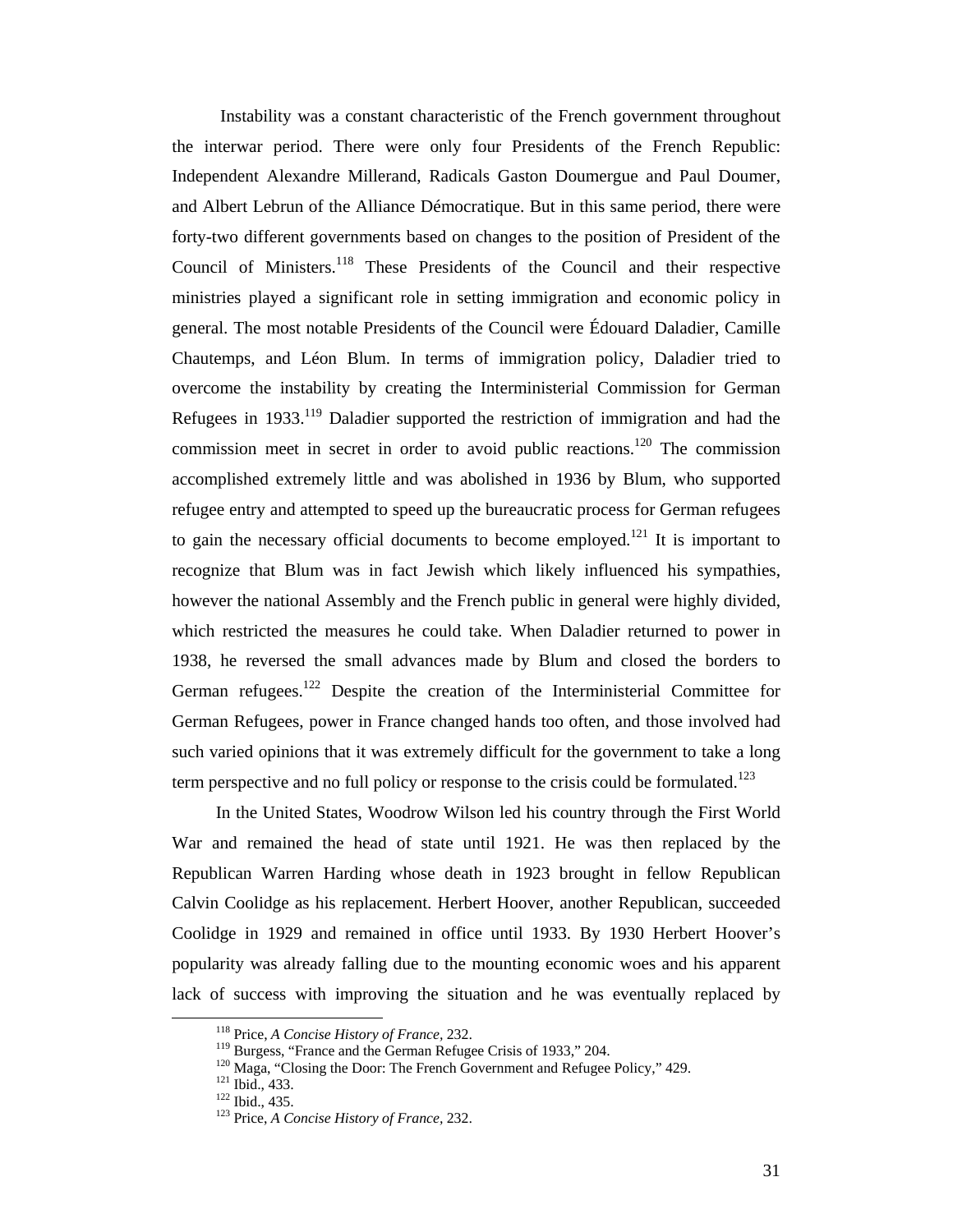Democrat Franklin D. Roosevelt in 1933.<sup>124</sup> Four presidents is certainly not a high turnover of power for a period spanning almost twenty years, and although both political parties were in power at some point during this period, there was no change in ruling party where we see changes to immigration levels. It is then likely that both parties held similar views on immigration and that the decisions made regarding immigration and the entry of refugees were based on factors outside of party policies.

In Canada the end of the First World War saw the end of the coalition government that had been in power.<sup>125</sup> Coalition leader Robert Borden retired in 1920 and was replaced by Conservative Arthur Meighan. Liberal leader William Lyon Mackenzie King was elected in 1921 but resigned after a political fiasco in 1926 and was replaced by former Prime Minister Meighan. King was elected back into office three months later and served as prime minister until 1930 when Conservative Richard Bennett was elected. Unhappy with Bennett's performance during the depression, the Canadian public elected King for a third time in 1935 and he held the position of Prime Minister until 1948. It appears that the 1920's were quite unstable, but the 1930's had only two Prime Ministers. Because immigration policy had been previously moved to the cabinet, immigration policies could easily and quickly changed, without going through parliament, to respond to changes to the economy or political situation.<sup>126</sup> For these reasons, Canada did not have any obstacles inhibiting their ability to carefully examine and respond to the refugee crisis.

Australia had many changes in leadership in this period. With six different leaders from four different parties, it is clear that the Australian public was constantly searching for new solutions to their problems. Billy Hughes was Prime Minister for most of the First World War in a coalition government between the Labour and Nationalist parties and was succeed by Nationalist Stanley Bruce in 1923. James Scullin of the Labour Party was elected a week before the Stock Market Crash of 1929 and it wasn't long before the Australian public opted for someone better equipped to handle the situation. The Labour Party's traditional policies were ill-fitted for the economic situation of the early 1930s.<sup>127</sup> Joseph Lyons of the United Australia Party was elected in 1932 and was the longest in power of the leaders during this period. He acted as prime minister for over seven years before he was succeeded by

<sup>&</sup>lt;sup>124</sup> Hamilton, "Herbert Hoover and the Great Drought of 1930," 850.<br><sup>125</sup> McInnis, "Immigration and Emigration: Canada in the Late  $19^{th}$  Century," 510.<br><sup>126</sup> Kelley, *The Making of a Mosaic*, 114.<br><sup>127</sup> Partridge, "Dep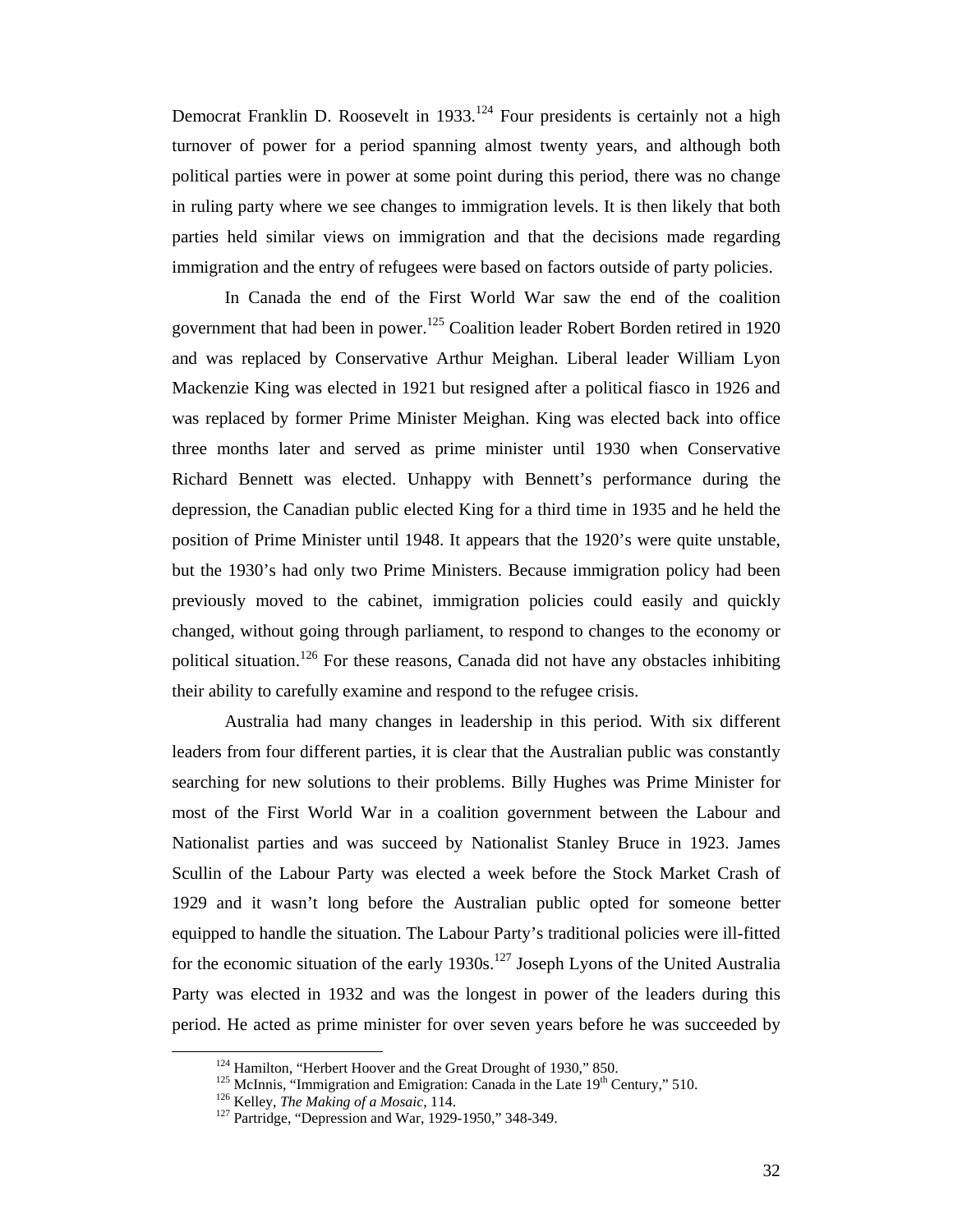Country Party leader Sir Earle Page who retained the position for only 20 days. Finally, Robert Menzies was elected in 1939 and led Australia into the Second World War. The leadership in Australia changed very often and the disastrous economic policies of Scullin and the Labour Party led to the election of Lyons in 1932, just prior to the refugee crisis. Lyons was left scrambling to deal with the economic crisis, and despite his long stay in office, the timing of his arrival was inopportune for him to lead a careful and in-depth response to the crisis.

France and Australia experienced many changes in leadership and appeared to have unstable governments throughout the period. In these cases, whether some parties were more pro-immigration than others appears to be irrelevant here as the high levels of instability would have made it difficult for any one government to successfully push through any legislation that would be highly debated. On the other hand, the United Kingdom, the United States and Canada were hardly more unstable that what can be considered usual, and had the processes in place to be able to respond to the crisis.

#### *Political Climate*

The effects of the First World War were felt heavily by the United Kingdom, France, the United States, Canada and Australia. The costs and sacrifices made were very high, but the war also had a much less tangible effect: it pushed many of the countries involved towards some form of political isolationism in the post war years.<sup>128</sup>

Following the Paris Peace Conference, the British government returned to their traditional policy of isolation from continental affairs.<sup>129</sup> The terms of the Versailles Treaty became less and less popular in Britain, especially after the proliferation of the theories in Keynes' book *The Economic Consequences of the Peace*, which was released in 1919.<sup>130</sup> The understanding that the conditions of the treaty would cripple Germany, and thereby the European economy as a whole, made the British question the legitimacy of the treaty. MacDonald and Baldwin, who alternated as prime minister throughout most of the 1920s and 1930s had quite different perspectives on the direction in which the United Kingdom should proceed following the armistice. MacDonald had a strong sense of utopian internationalism

<sup>&</sup>lt;sup>128</sup> Greenwood, "Development in the Twenties," 288.<br><sup>129</sup> Hutton, *Historical Dictionary of the Third Republic*, 436.<br><sup>130</sup> Morgan, "The Twentieth Century," 536.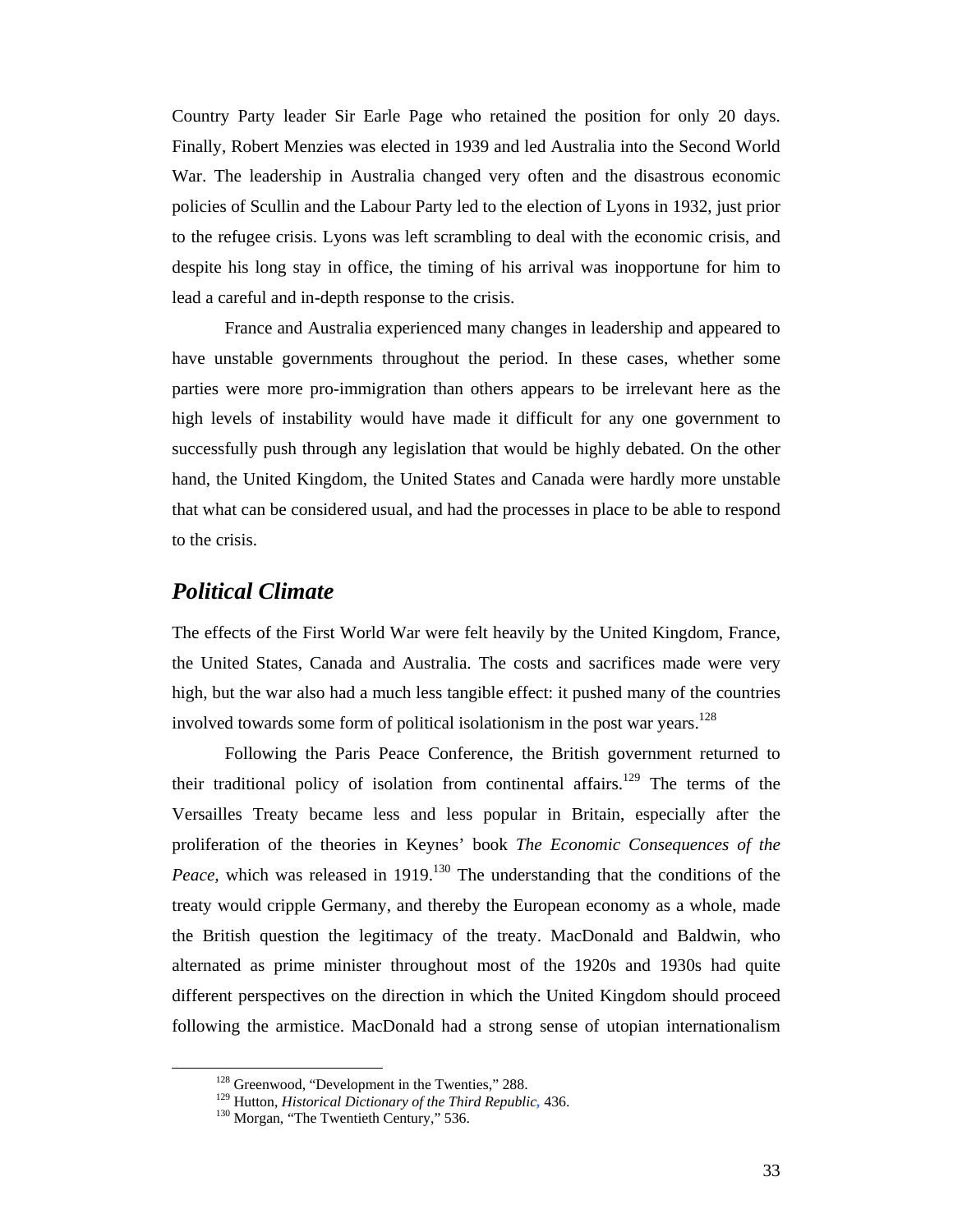and idealism while Baldwin simply wanted domestic tranquility and peace.<sup>131</sup> Baldwin's objectives were much more in-line with public sentiment and led to the latent and passive foreign policy that the United Kingdom held throughout the interwar period.<sup>132</sup> From the beginning of the depression in 1929, the British government was conservative and encouraging of protectionism.133 The depression put immense pressure on the Sterling, causing trade to suffer. The British government slowly moved away from free trade, putting an end to the 100 year tradition in 1932 with the Ottawa conference and its tariffs on trade outside the empire.<sup>134</sup> The weakness of the United Kingdom's economy was reflected in their withdrawal from a global economic role.<sup>135</sup>

In France, the end of the war meant an immediate focus on reconstruction and recovery. It also meant that the deep divisions in politics, even within parties, would surface and cause major problems. Instability plagued the French government, with the average life of any given government being only six months.<sup>136</sup> This meant that extra effort was needed in internal politics to keep the government and country running. What were once simple government processes were now elaborate endeavors as France was so polarized that almost any policy, whether domestic or international, seemed to cause controversy.<sup>137</sup> Despite all this, France still had a strong external focus. The war had encouraged nationalist sentiments and the French felt strongly about the compensation they believed they deserved for the damage done by the war.<sup>138</sup> "Germany will pay," became a well-accepted slogan throughout France and its foreign policy revolved around securing the reparations of the Versailles treaty and encouraging separatist movements in the Rhineland.  $^{139}$  In addition to this aggressive foreign policy, France also had a strong interest in its colonies, including those recently gained from defeated countries in the war.<sup>140</sup>

<sup>&</sup>lt;sup>131</sup> Ibid., 537.<br><sup>132</sup> Ibid., 551.<br><sup>133</sup> Rooth, *British Protectionism and the International Economy*, 69.<br><sup>134</sup> Morgan, "The Twentieth Century," 547.<br><sup>135</sup> Rooth, *British Protectionism and the International Economy*, 3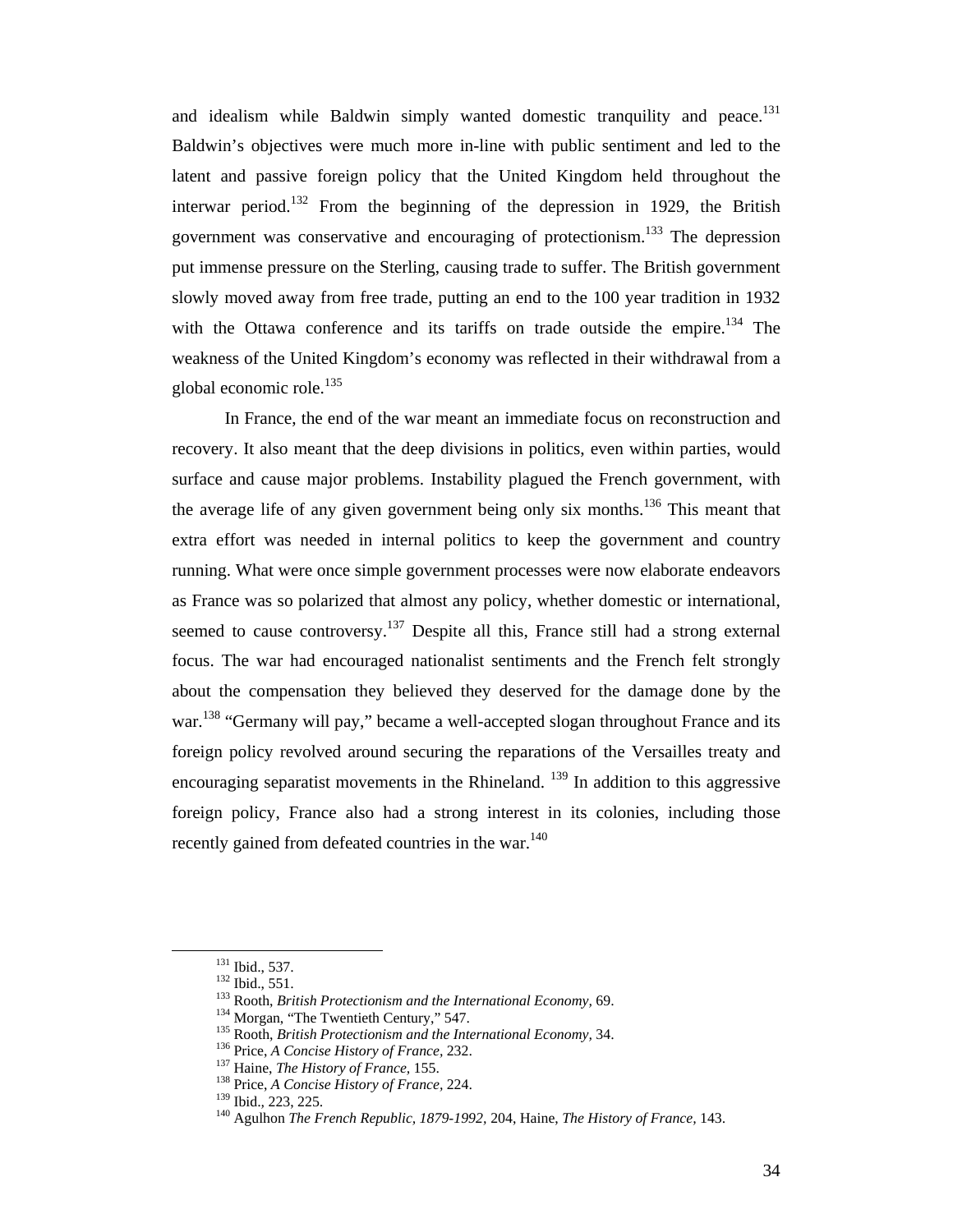Following the armistice of the First World War, the United States immediately retreated into an isolationist policy that continued throughout the twenties. $141$  There was a strong sense of xenophobia in the United States in this period. Woodrow Wilson's espionage and sedition acts of 1917 and 1919 targeted foreign language publications for any criticisms of U.S. policy and the newly formed Federal Bureau of Investigation arrested and deported hundreds of foreign born communists during the Palmer Raids of 1919-1921.<sup>142</sup> These xenophobic events further supported the United States' isolationist tendencies. In the United States, the pro- and anti-immigration forces tend to reflect the state of the economy.<sup>143</sup> This was very apparent in the change from the priority placed on immigration during wartime shortages to the major resistance to any form of immigration once the depression set in.<sup>144</sup>

Isolationism was Canada's the response to four years of war in Europe.<sup>145</sup> Exhausted from the war, Canada tried to ideologically distance itself from Europe. Politicians claimed that Canada was the place where life was thought about in terms of peace not war, and that Canadians had truly created a new way of life.<sup>146</sup> They also felt that the war demonstrated Europe's inability to run itself, while they were confident that North America could.<sup>147</sup> In order to escape contamination, they felt it would be in their own best interests to resort to an isolationist policy. Like the United States, there was also some fear of Bolshevism in Canada. They felt that Bolshevism had a basis "wherever Russians and Jews and other foreigners gather together," and so Canadians should avoid foreigners at all times. $148$  In 1922, former Minister of Immigration Clifford Sifton assured the Canadian public that despite the "enormous numbers of people on the continent of Europe who want to come [to Canada]" there was no danger of the "bars being let down," and Canada allowing mass immigration.<sup>149</sup>

In Australia the motivations for isolationism were slightly less pretentious. Australians simply had a strong desire to return to 'normalcy.<sup>150</sup> They wanted to

<sup>&</sup>lt;sup>141</sup> Greenwood, "Development in the Twenties," 288.<br>
<sup>142</sup> Rosenblum, "Immigration and US National Interests," 16.<br>
<sup>143</sup> Chiswick, "Introduction," 1.<br>
<sup>144</sup> Rosenblum, "Immigration and US National Interests," 17.<br>
<sup>145</sup>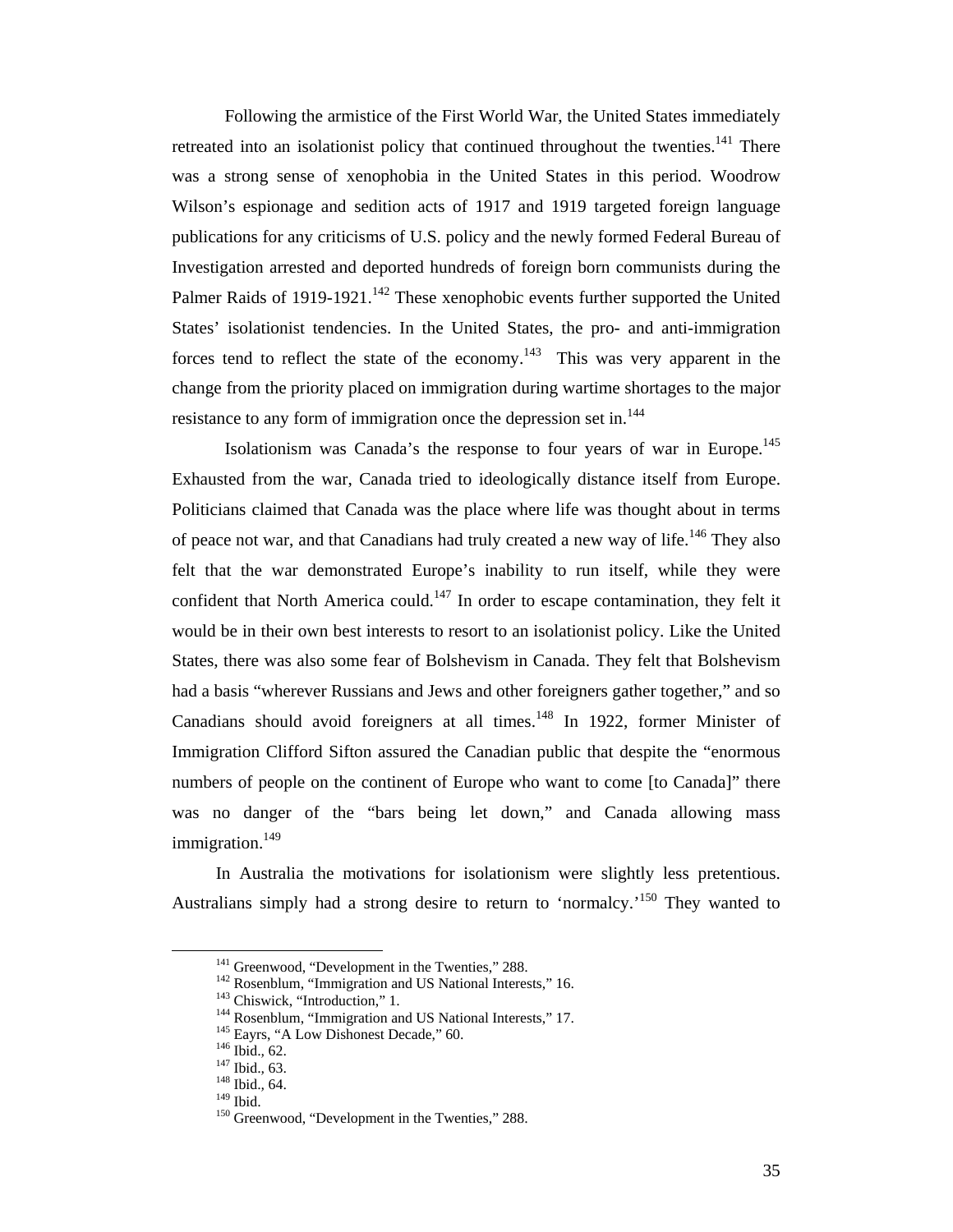return to their pre-war lives and revisit the goals they had prior to the interruption in 1914. After the war, they were kept busy with the rehabilitation and resettlement of returning soldiers but also turned their emphasis to material exploitation and economic development.<sup>151</sup> By 1929 Australia had lost almost all interest in world politics and focused on their domestic needs.<sup>152</sup> More specifically, between 1932 and 1939 Australia was focused on its problems in external trade and the strengthening of defense.<sup>153</sup> The notion of 'populate or perish' was a strong one in the interwar period due to the continuing fear of 'yellow peril' despite the White Australia Policy.<sup>154</sup> The huge influx of immigration to Australia after the Second World War demonstrates the prevalence of this notion, and how it continued to influence their policies.<sup>155</sup>

### *International Relationships: The Commonwealth*

Another factor that shaped the political climate was the relationship that these states had with their colonial founder. It is clear that in this period, Canada and Australia both had a much stronger relationship with Britain than the United States and France. As young countries, Canada and Australia both became members of the British Commonwealth when it was created and continued to be heavily influenced by the United Kingdom's policies. British policies such as their restriction on the entry of Jews in 1905 and the British Aliens Restriction Act of 1914 had a much stronger effect in these two future Commonwealth countries than it did in the United States.<sup>156</sup> Also, political events in the United Kingdom, such as the deadly rioting that occurred in Belfast in the early 1920's created prejudices that quickly transferred to Canada and Australia. 157

 The relatively shorter length of time since independence for Canada and Australia, when compared to the United States also meant that they were much more dependent on the United Kingdom for trade and security. The relationship between the United Kingdom and the members of the British Empire was actually one of interdependence. By the 1930s, British exports were suffering and the United Kingdom called the Ottawa Conference in 1932 to increase trade throughout the

<sup>&</sup>lt;sup>151</sup> Ibid., 287, 294.<br>
<sup>152</sup> Partridge, "Depression and War, 1929-1950," 344.<br>
<sup>153</sup> Ibid., 365.<br>
<sup>153</sup> Laffer, "The *Impact of Immigration on Australia*, 30.<br>
<sup>155</sup> Laffer, "The Economics of Australian Immigration," 362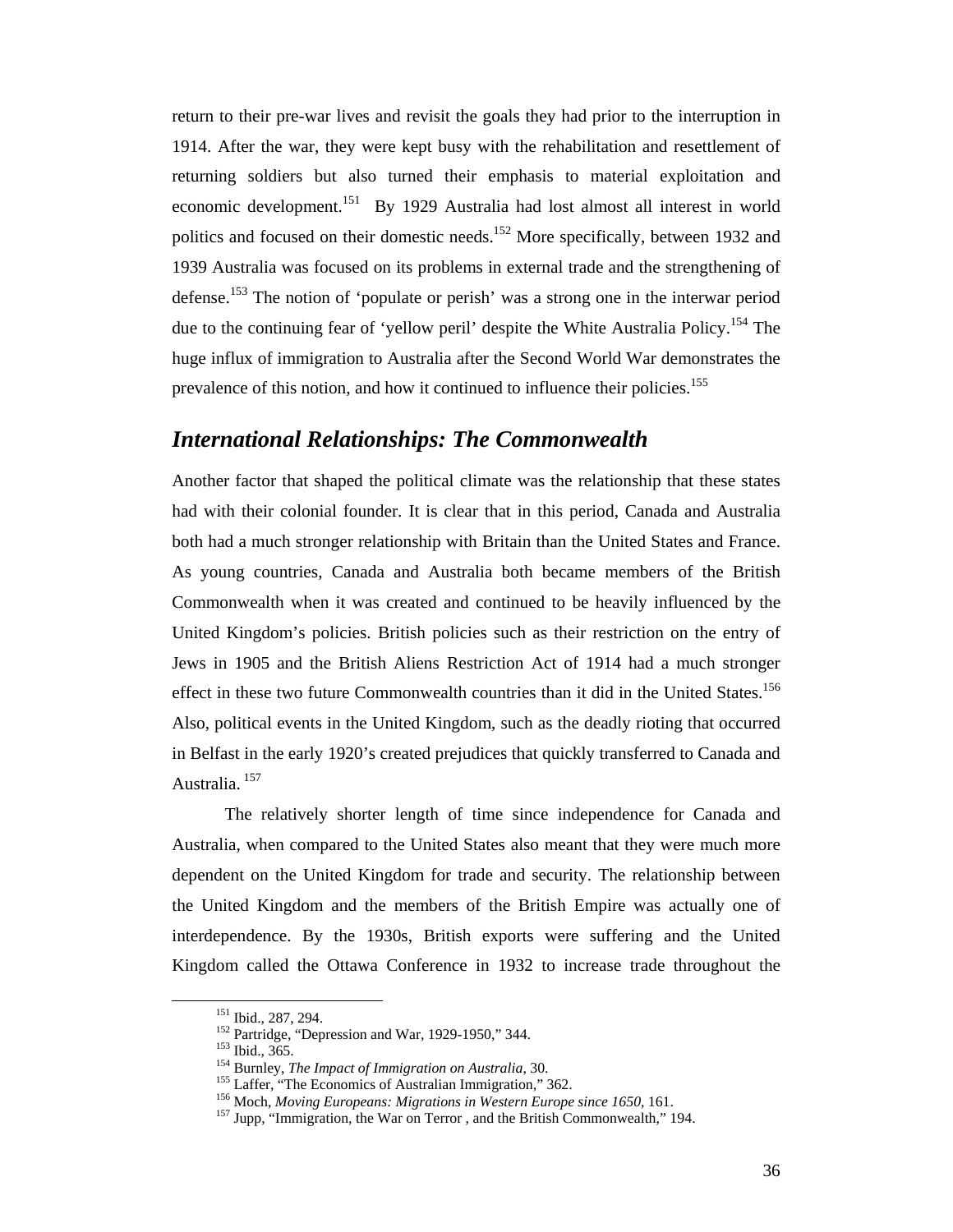British Empire.<sup>158</sup> This conference solidified imperial preference and increased the shares of the former colonies in the British market, but also prohibited discrimination within the newly created Commonwealth.<sup>159</sup> This economic cooperation and interdependence made political agreement increasingly important which explains why Canada and Australia were so quick to agree with Britain on topics regarding immigration.

Conversely, France's relationship with the United Kingdom deteriorated after the war. The threat of German naval supremacy that had united them no longer existed and so the two countries no longer felt a need for close cooperation.<sup>160</sup> Furthermore, the United Kingdom and France disagreed on the terms of the Versailles Treaty with the British wanting concessions for the Germans in order to preserve the European economy.<sup>161</sup> This distance between the United Kingdom and France persisted until the late  $1930s$ .<sup>162</sup> Following the cooperation of the war effort, the United States, cloaked in isolationism also did not feel a need for close cooperation with the United Kingdom and so their relationship became more distanced as well.

 While this Commonwealth relationship sheds some light on why these two former dominions would be more likely to react in a similar manner to the United Kingdom, it is not a completely exogenous factor as the United Kingdom is indeed one of the cases being examined. Nevertheless, the strong relationship between these countries assured the United Kingdom that other countries would support their decision and take a similar position, which would have impacted their decision making process and would decrease concern over international reaction.

### *Responses to International Events*

Isolationism was further demonstrated through the reactions of these countries to international events, and their reactions to the newly formed League of Nations provide an excellent example.

Britain was one of the founding members of the League of Nations in 1919. At first it was the cabinet secretariat who dealt with the League of Nations, but after 1922

<sup>&</sup>lt;sup>158</sup> Rooth, *British Protectionism and the International Economy*, 85. The Ottawa Conference is also referred to as the British Empire Economic Conference.

<sup>&</sup>lt;sup>159</sup> Ibid., 238. The Commonwealth was officially established on 11 December, 1931.<br><sup>160</sup> Hutton, *Historical Dictionary of the Third Republic*, 436.<br><sup>161</sup> Ibid., 437.<br><sup>162</sup> Ibid., 436.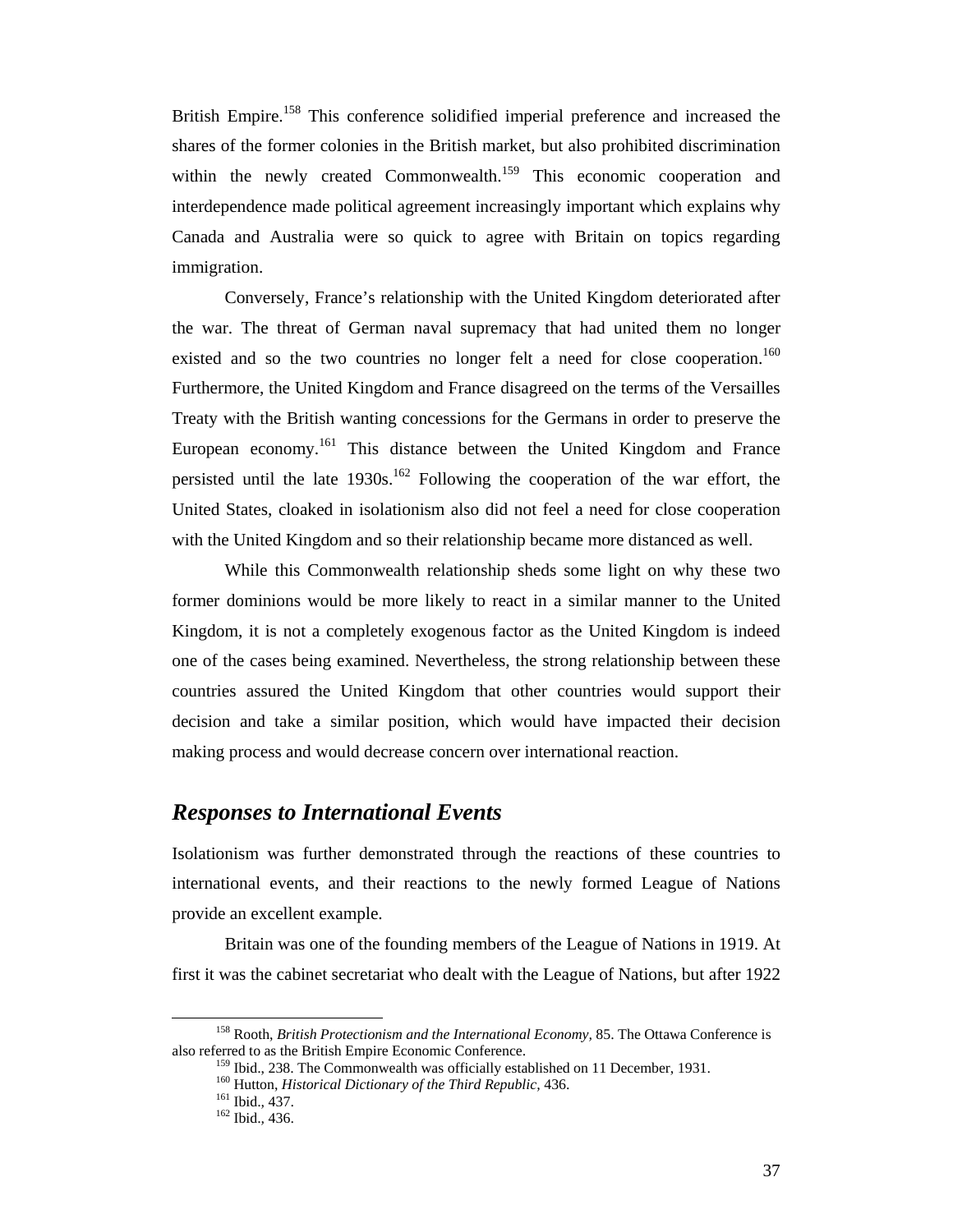it was the Foreign Office that was responsible for the relations with the League. <sup>163</sup> The British never had a permanent delegation in Geneva and Eden was the only minister ever appointed officially for League of Nation affairs, which he fulfilled from 1935 to 1938.<sup>164</sup> The United Kingdom made formal commitments to the League and its quest for collective security, but their enthusiasm was lackluster and there was often little effort made to support these commitments.<sup>165</sup>

France left the Paris Peace conference delighted by the idea of the League of Nations and the security it promised.<sup>166</sup> The League's assurance of the return of Alsace-Lorraine to France also fortified French support for the League.<sup>167</sup> Unsurprisingly, the French Government agreed that collective security was important and that the League of Nations was an ideal way to achieve it.<sup>168</sup> The League of Nations also facilitated the Locarno Pact, in which the League, as well as Germany, recognized the eastern border of France and it was guaranteed by the British and the Italians.<sup>169</sup> It is clear that the League served many of France's interests and with their continual focus on foreign policy, it is no surprise that they were so supportive and involved in the League of Nations.

Being the brain child of Woodrow Wilson himself, one would expect the United States to fully support the League of Nations and play a significant role in its developing years. The last of his Fourteen Points, Wilson recommended an association of states that could be used as a system of international relations to preserve peace. However, the United States was already moving towards an isolationist policy and the U.S. Congress was unwilling to allow the United States to become a member of the League of Nations.<sup>170</sup> Despite being initiated by the American president, the United States did not join the League of Nations at this time.

Canada did in fact join the League of Nations, but William Lyon Mackenzie King largely neglected it.<sup>171</sup> Tired from the war, King tried to minimize his role in the League of Nations, claiming that as Canadians, "we should not strive to overplay our

<sup>&</sup>lt;sup>163</sup> Butler, *British Political Facts*, 461.<br><sup>164</sup> Ibid.<br><sup>165</sup> Morgan, "The Twentieth Century," 552.<br><sup>166</sup> Agulhon, *The French Republic*, 1879-1992, 191.<br><sup>167</sup> Ibid.<br><sup>168</sup> Price, *A Concise History of France*, 225.<br><sup>169</sup> Agreement," 801.<br><sup>171</sup> Eayrs, "A Low Dishonest Decade," 67.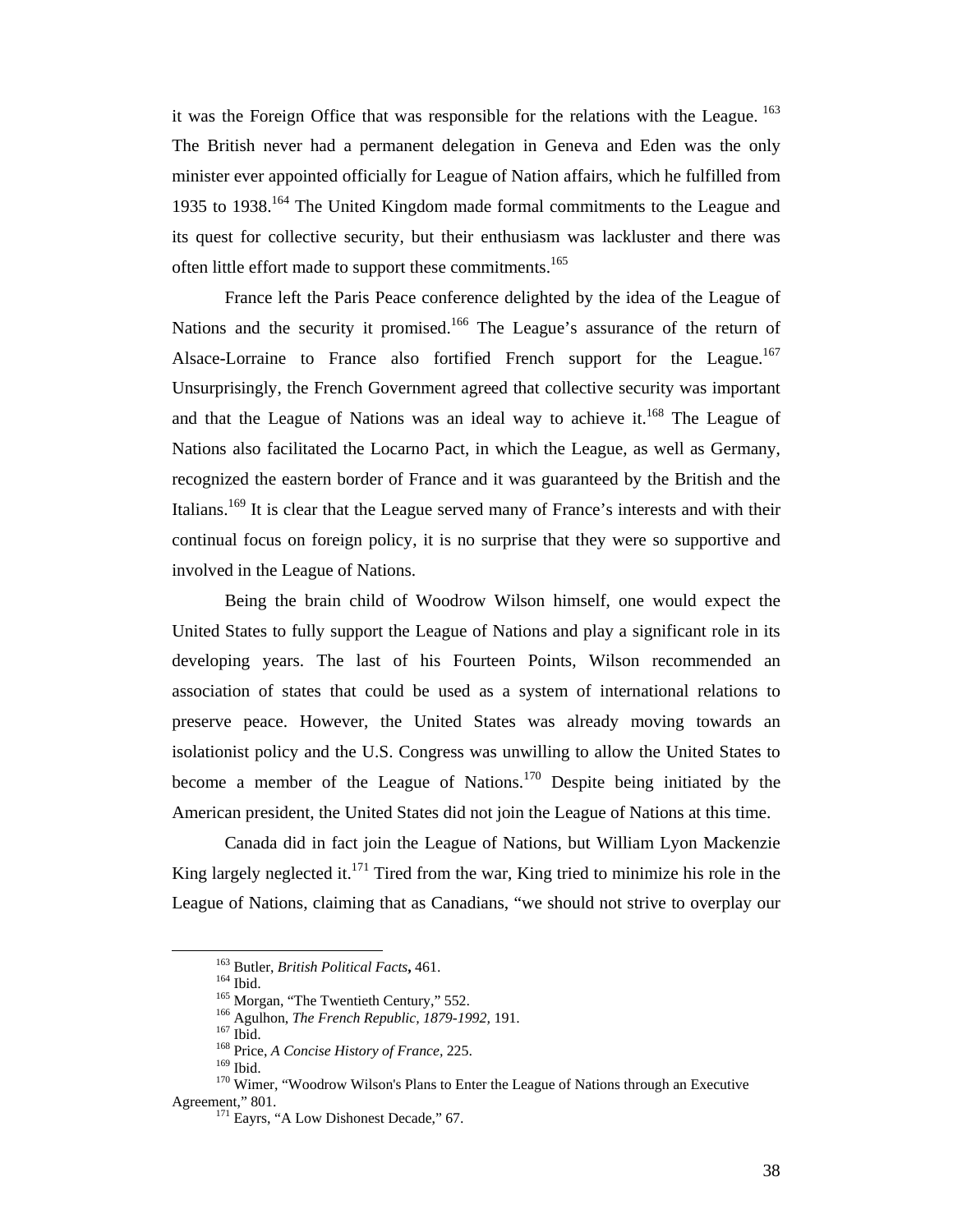part."<sup>172</sup> Continuing under this ideology, Canada also ignored requests to contribute to relief for famines in Russia in 1922 and in Albania in 1924 and refused to sign the Geneva protocol in  $1925$ <sup>173</sup> Canada still felt a general distrust of Europe and this distrust manifested itself in their outright refusal to aid in any international issues.

Australians were approving of the idea of the League of Nations, not only because it appealed to Australian idealism, but also because it was advantageous to a smaller country like themselves to have a more orderly system of international relations.<sup>174</sup> Although they did join the League of Nations and were initially very encouraging of the idea, Australia's attention quickly shifted to its own physical and social security.<sup>175</sup> Furthermore, once it got underway, Australians felt that the League failed to recognize their security needs and did not acknowledge the contribution they made during the war.<sup>176</sup> The Australian government was quickly disillusioned by the League of Nations and from that point on, only showed interest in external issues when they were significant to their own security.<sup>177</sup> Australia was also against the Geneva Protocol because of the remote possibility that immigration policy might become a question for international arbitration.<sup>178</sup> It was extremely important to the Australians that they maintain control over who was able to settle in their country.

### *Evaluating the Political Variables*

The first political variable examined is the stability of the leadership in government throughout the period. The logic behind this is that a stable government would be capable of responding to the ongoing refugee crisis in a responsible way while an instable government would not only have to focus its resources internally, but also that there is likely to be little agreement within the government therefore making it more difficult to stage an appropriate response. The United Kingdom, the United States and Australia have all been scored a 1. This is due to their relative stability, especially in the period immediately preceding the refugee crisis. France and Australia have been awarded 0 due to their instability and constantly changing leadership.

<sup>&</sup>lt;sup>172</sup> Ibid., 68.<br><sup>173</sup> Ibid., 64-65.<br><sup>174</sup> Greenwood, "Development in the Twenties," 288.<br><sup>175</sup> Greenwood, "Australia at War, 1914-1919," 284.<br><sup>176</sup> Ibid., 284-285.<br><sup>177</sup> Greenwood, "Development in the Twenties," 288.<br><sup>17</sup>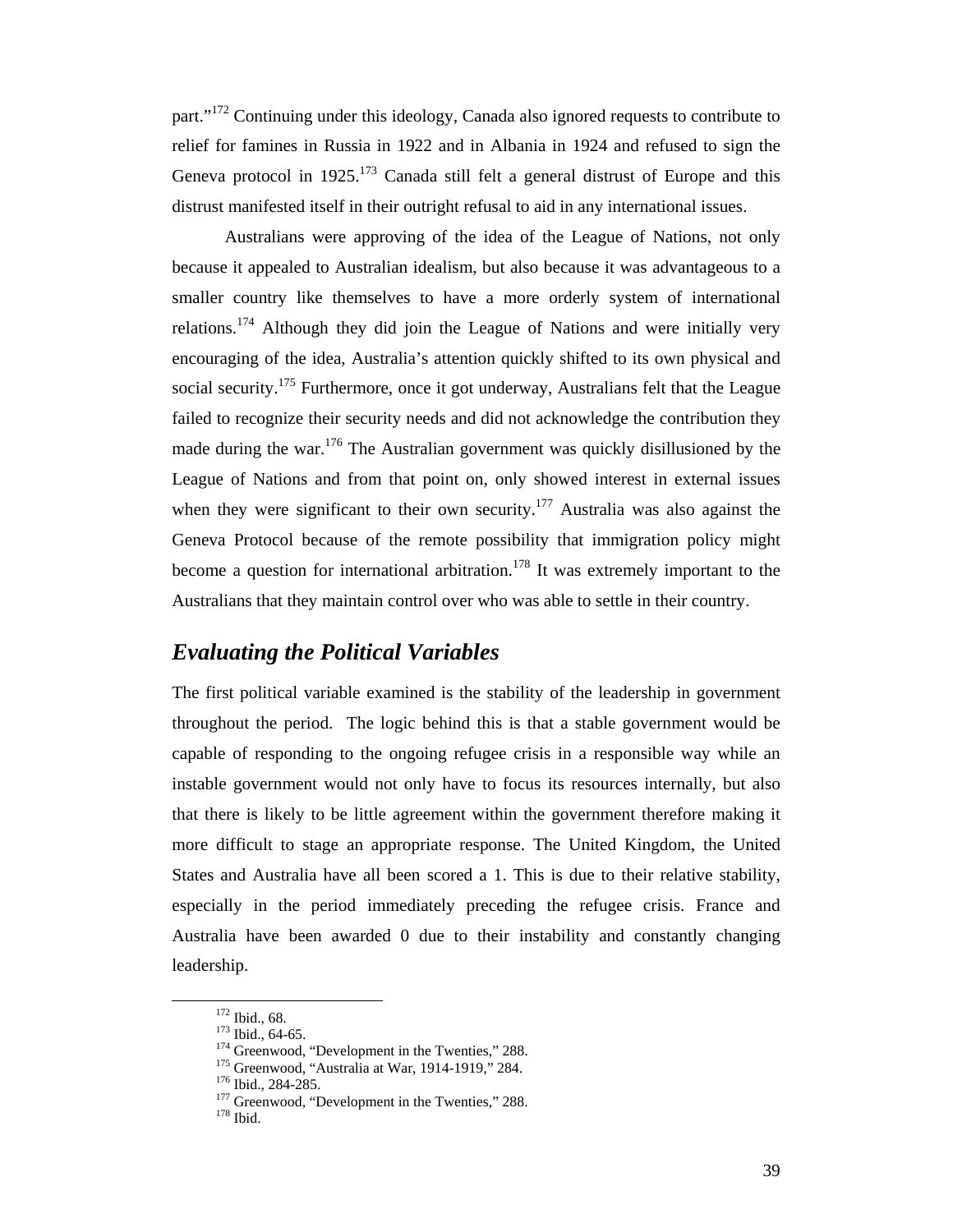The second variable is the political climate and degree of isolationism. Following the First World War, many countries were exhausted and held a strong desire to return to pre-war life. For many, this included focusing on domestic politics in order to ensure a strong recovery. The United Kingdom, the United States, Canada and Australia all followed this pattern and retreated to protectionism and isolationism in the interwar period. France's need to reconstruct and repair did not prevent it from having an aggressive foreign policy and staying heavily involved in international affairs.

 The third variable discussed is the international relationships. The Commonwealth is an important example of a political and economic alliance that came into effect during the interwar period. Canada and Australia were still very closely linked to the United Kingdom and remained under its political influence. This meant that once the United Kingdom took a restrictive stance on the refugee crisis, these two countries were likely to follow suit. Equally important was the United Kingdom's confidence that their decision would be supported by the members of the Commonwealth. This relationship reduced individual responsibility and allowed for a form of 'social loafing' in that each of the parties felt justified in doing nothing, because the others were doing the same. Therefore, the members of the Commonwealth (the United Kingdom, Canada and Australia) have scored a 1 because of this relationship while France and the United States have scored a 0 because they lack such a relationship that would diffuse responsibility in such a way.

 Finally, the last variable is the country's response to international events. In this case, the creation of the League of Nations has been chosen to serve as the example. As a practical example of isolationism, this variable determines if the country was interested in other international issues in this period. Unsurprisingly, the results for this variable are the same as the one examining political climate. France was the only country to play an enthusiastic and ardent role in the League of Nations and therefore is the only country to be scored as a 1.

|              | United  | France | United        | Canada | Australia |
|--------------|---------|--------|---------------|--------|-----------|
|              | Kingdom |        | <b>States</b> |        |           |
| Stability of |         |        |               |        |           |
| Government   |         |        |               |        |           |
| Isolationist |         |        |               |        |           |
| Policy       |         |        |               |        |           |

**Table 2. Results Table: Economic Variables**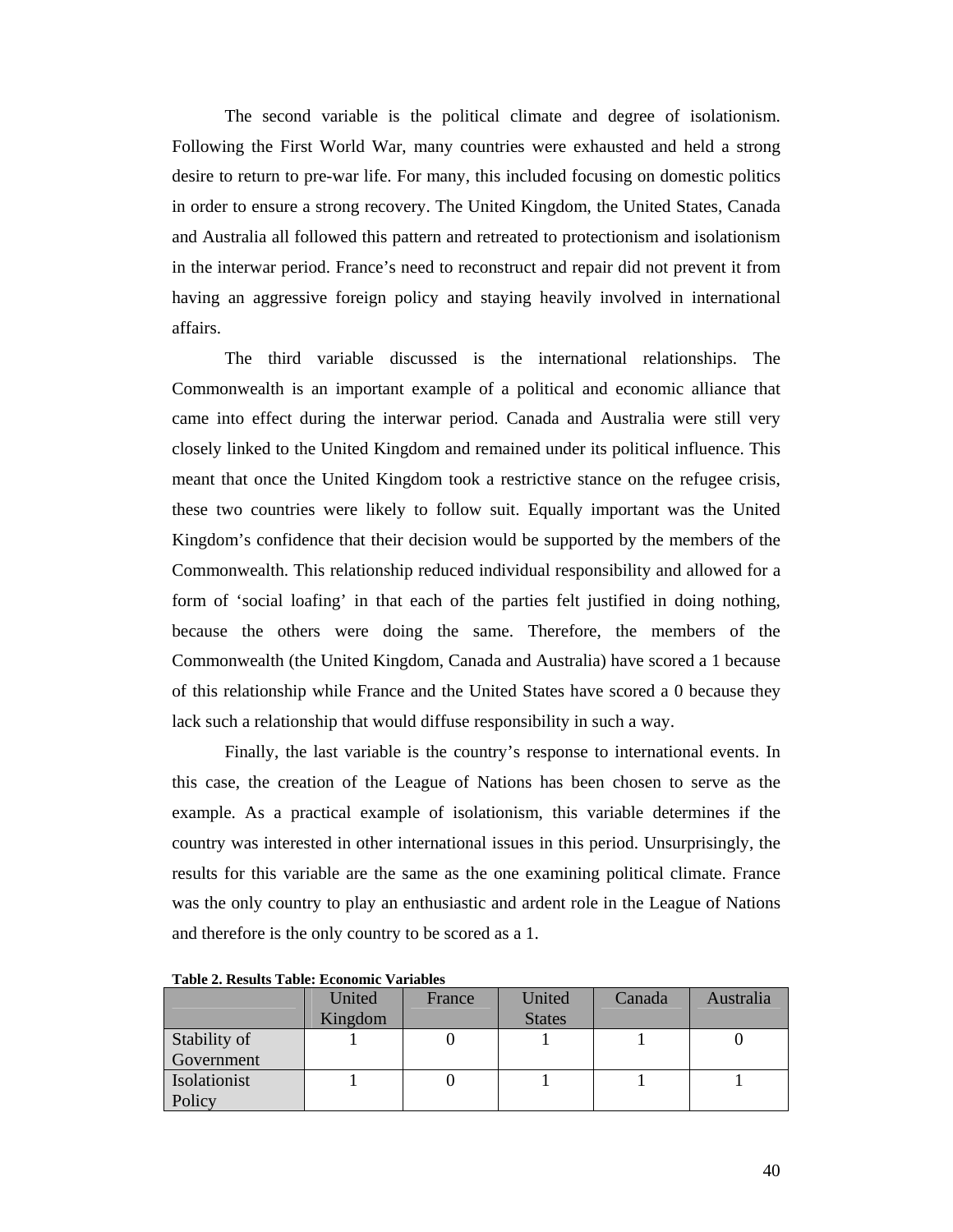| International  |  |  |  |
|----------------|--|--|--|
| Relationships  |  |  |  |
| (Commonwealth) |  |  |  |
| Response to    |  |  |  |
| International  |  |  |  |
| Events         |  |  |  |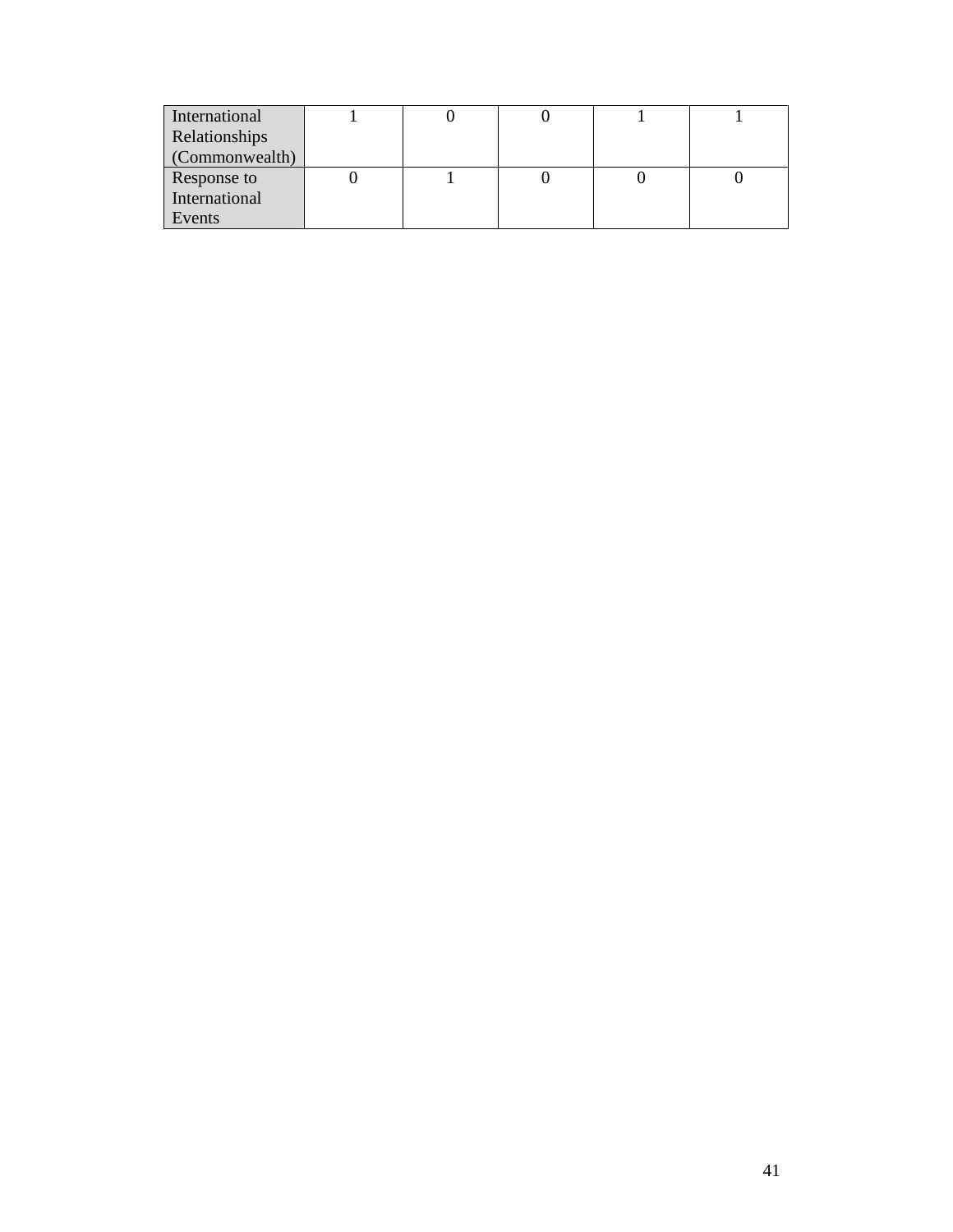# **4. Cultural Variables**

The large majority of refugees in 1933 were German-Jewish. From the perspective of the receiving states, this had two disadvantages. Not only was anti-Semitism a long running prejudice, but the First World War created a separate dislike for the German people in general. All five countries in this study fought against the Germans in the First World War, with many casualties. The armistice did not immediately change the feelings that the citizens of these five countries had towards Germany and its people.<sup>179</sup>

Because of their specific experiences with immigration, the populations of the New World countries had unique perspectives on foreigners. Because immigration was a fundamental part of their founding, and the large majority of their population can be traced to immigrants, the folklore surrounding immigration can often be a rich, historical memory.<sup>180</sup> It has been argued that in these countries the public generally has more confidence in their government when it comes to immigration because of its past experience and well-developed institutions.<sup>181</sup> Gary Freeman argues that the timing of a country's first experience of mass immigration is a major determinant of the cultural response to immigration, therefore differentiating the United Kingdom, France and other European countries from the New World countries.<sup>182</sup> But these cases do not seem to confirm these theories, as the situation was nearly the same in all five countries. Xenophobia was a reality that not only affected the newcomers who had already arrived in these countries, but also had an influence on politicians and the policies they created. The First World War, pre-existing anti-Semitism and the Great Depression all played important roles in the xenophobic attitudes of these countries' populations.

## *Xenophobia and Anti-Semitism*

Throughout the history of the United Kingdom, the topic of immigration has generated both sympathy and antipathy from the general public.<sup>183</sup> Despite its reputation as a place of tolerance, the United Kingdom does have a history of racial

<sup>&</sup>lt;sup>179</sup> Holland, *The Pursuit of Greatness: Britain and the World Role*, 89.<br><sup>180</sup> Freeman, "Modes of Immigration Politics in Liberal Democratic States," 887.<br><sup>181</sup> Ibid., 888.<br><sup>182</sup> Ibid.<br><sup>183</sup> Holmes, "Immigration to Brit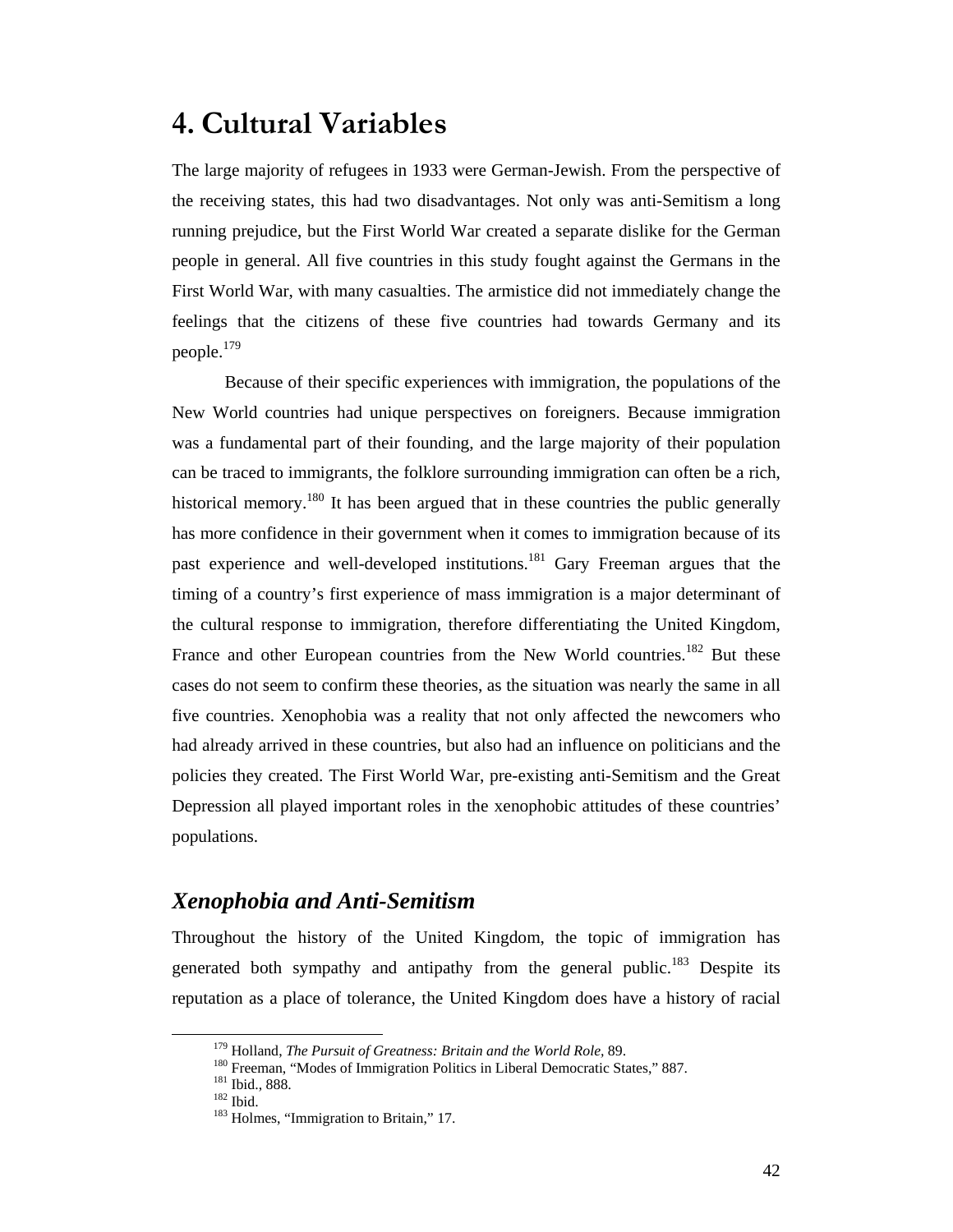violence.184 This became especially apparent in the period between 1911 and 1919 when there were random attacks on black workers and seamen, Chinese laundries and Jewish businesses.<sup>185</sup>

Anti-Semitism existed in the United Kingdom far before the refugee crisis. The Tsarist Pogroms in Russia prompted a significant migration of Russian Jews to the United Kingdom between 1880 and 1914.<sup>186</sup> Russian Jews were not forced to enlist in the armed forces during the First World War which caused resentment are violence.187 Jews were also treated as scapegoats during a national railway strike when the public responded to an increase in rents and truck arrangements, made by a very small number of Jewish capitalists, by inciting widespread riots and attacks on Jewish businesses of all kinds, whether they were responsible or related to the issue or not.<sup>188</sup> This is a clear example of when the actions of a small group were transposed onto the entire ethnic group, who then had to deal with the consequences.

Germany became an official enemy of the United Kingdom with the outbreak of the First World War. This had an obvious and immediate effect on the British perceptions of Germans. The sinking of the passenger liner, the Lusitania, by German torpedoes in 1915, further solidified this and reinforced the British image of Germans as barbarians. This anti-German sentiment by the public continued throughout the war and into the interwar period.<sup>189</sup>

The interwar period was one of few periods in modern history when the United Kingdom had a net immigration rate.<sup>190</sup> However, the pre-existing sentiments did not disappear and foreigners were generally unwelcome. The British found political and economic reasons to excuse their xenophobia and desire to close the borders to foreigners. Each ethnic group suffered from specific prejudices: the Chinese broke strikes, Jews were exploitative middlemen, Russian Jews were cowards, the Germans were barbarians, and coloured seamen were a threat to the labour market.<sup>191</sup>

<sup>&</sup>lt;sup>184</sup> Holmes, "The Myth of Fairness," 41.<br>
<sup>185</sup> Ibid., 42, 44.<br>
<sup>186</sup> Layton-Henry, "Great Britain," 90.<br>
<sup>187</sup> Holmes, "The Myth of Fairness," 44.<br>
<sup>188</sup> Ibid., 42.<br>
<sup>189</sup> Ibid., 43.<br>
<sup>190</sup> Layton-Henry, "Great Britain,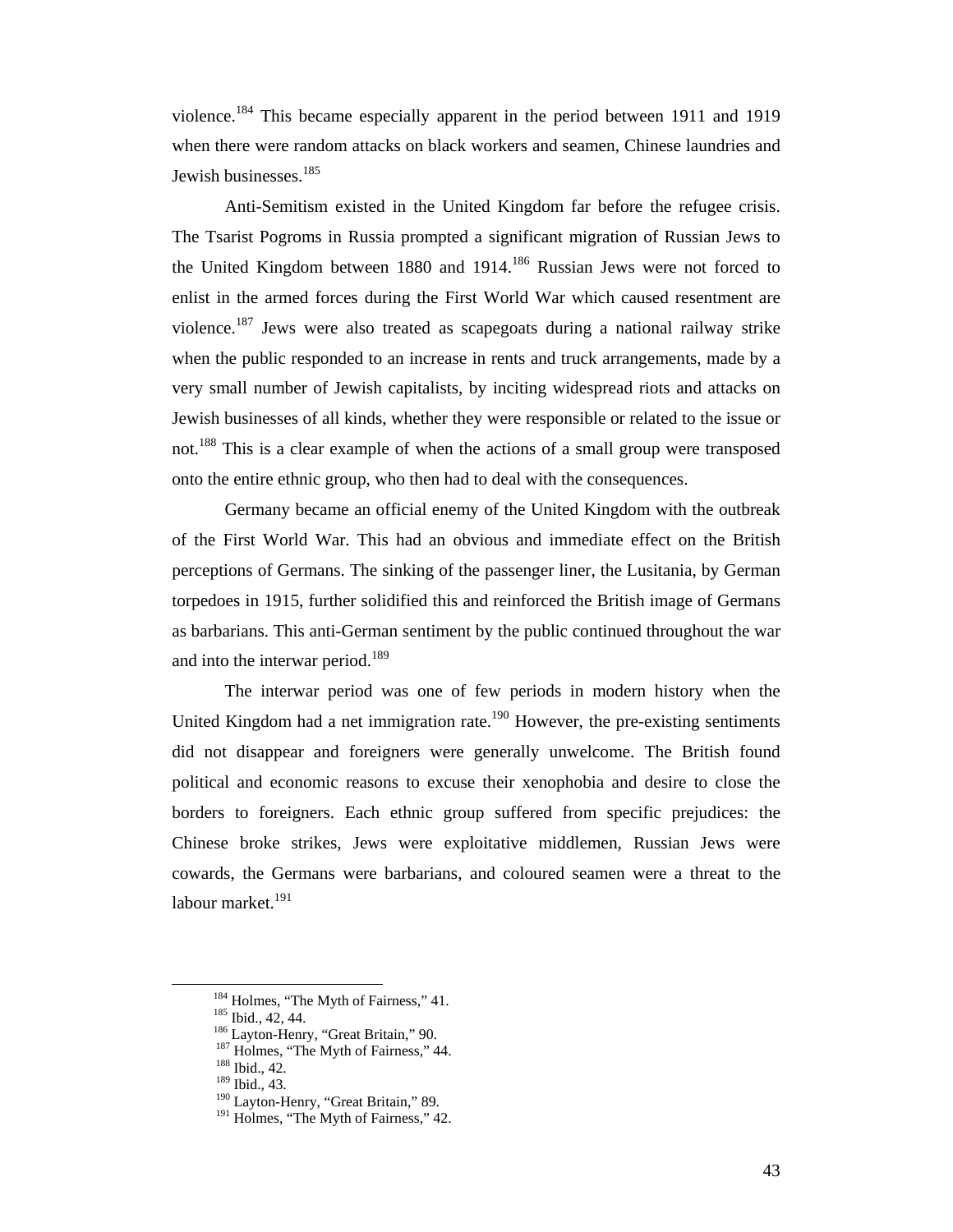France's war effort required additional labour from the colonies and over a half a million foreigners came to work in France's factories and farms between 1914 and  $1918$ <sup>192</sup> Despite the essential role they played during the war, the presence of so many foreigners brought up questions about the desirability of having such a large foreign population.<sup>193</sup> The 300 000 non-white foreign workers in this group were treated differently from their European peers; the only group controlled by what the French called 'encadrement' or regimentation, which meant living in official barracks that have been said to resemble prisoner of war camps.<sup>194</sup> Following this experience in the First World War, the French government focused on recruiting white, European immigrants almost exclusively.<sup>195</sup>

France held its "Colonial Exhibition" in 1931, affording French citizens an opportunity to take a worldwide tour of the colonies culturally, without ever leaving mainland France.196 Rather than a true celebration of the various cultures, the exhibition was meant to aid in keeping the French people loyal to the colonial idea as well as proving itself as an imperial power.<sup>197</sup> The French government saw the colonies as an economic asset and bulwark, a source of labour and a reservoir of military goods.<sup>198</sup> This treatment of colonial cultures is a typical example of how the French felt towards foreigners. Despite France's racially varied Empire, the French did not see all races equally.

The public was initially sympathetic towards the German-Jewish refugees, but this dissipated as they realized that it would be a permanent problem.<sup>199</sup>

Similar to the concerns of other countries, Daladier was concerned that a large German Jewish population could cause an anti-Semitic backlash, as well as strengthen the political right who had accused the French government of being manipulated by Jewish money.<sup>200</sup>

Despite the fact that anti-Semitism and xenophobia were not explicit parts of the programme of the fascist right in France, the Faisceau, these attitudes were

<sup>&</sup>lt;sup>192</sup> Stovall, "National Identities and Shifting Imperial Frontiers," 55.<br><sup>193</sup> Ibid., 52.<br><sup>194</sup> Ibid., 55-56.<br><sup>195</sup> Ibid., 59.<br><sup>196</sup> Furlough, "Une Leçon des Choses," 441.<br><sup>197</sup> Ibid., 442, 472.<br><sup>198</sup> Burgess, "France an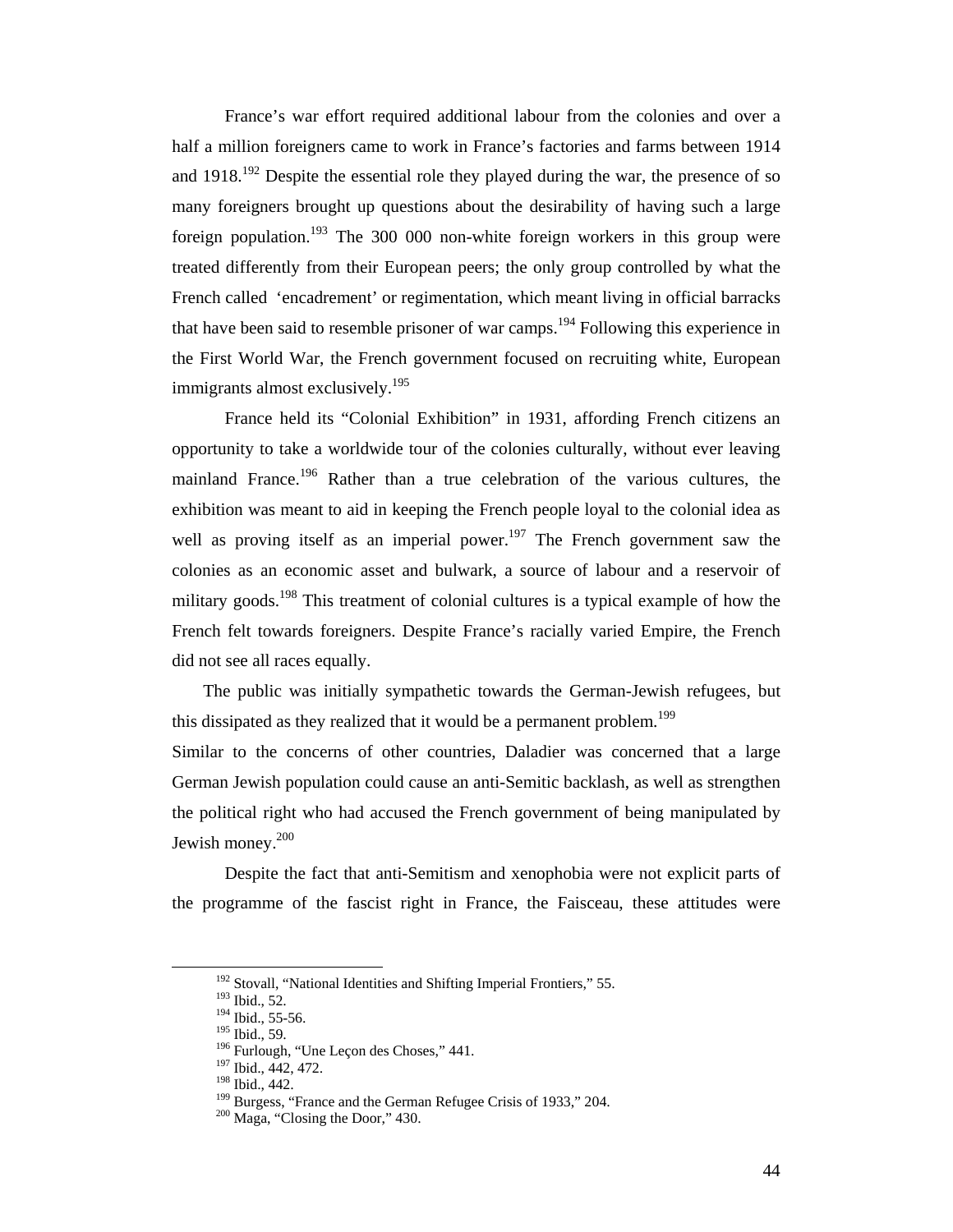abundant among their members and leaders.<sup>201</sup> The Faisceau was keen to exclude what they saw as undesirables, including Jews and non-white foreigners. $202$  This fascist party was able to convince many French people that the Jews had infiltrated the power structure of the country and were poisoning France.<sup>203</sup> Anti-Semitism had been an issue in French politics before. The Dreyfus Affair, in which a Jewish military officer was wrongly charged with treason, occurred at the end of the nineteenth century and had largely divided the French public.<sup>204</sup>

 By mid-1933, when the people of France realized they were the only country helping the refugees, they began resenting the aloofness of other countries and were becoming less sympathetic<sup>205</sup>. In 1934, the Stavisky affair, the conviction of a naturalized Ukrainian Jew for fraudulent financial activity, led to further anti-Semitism, especially by the far right.<sup>206</sup>They believed that this further proved that Jews could never really be French.<sup>207</sup>

On the whole, the American public was very resistant to increased immigration.<sup>208</sup> Racial hierarchy had been scientifically proven to many Americans by people such as Samuel George Morton, who was America's most famous anthropologist in the late nineteenth century. His study of skulls, later proven to be completely flawed and biased, reinforced racist instincts scientifically.<sup>209</sup> The white supremacist group, the Ku Klux Klan also experienced a revival in the interwar period, preaching racism, anti-Semitism and nativism throughout the United States, but concentrated in the American South.<sup>210</sup>

The United States and the other New World countries were harder hit by unemployment than their European counterparts. The higher unemployment numbers caused an increased fear of introducing new workers into an already troubled job market.<sup>211</sup> Americans living in fear of losing their job, or desperately trying to find one, were highly unlikely to support increased competition. They often felt that recent

<sup>&</sup>lt;sup>201</sup> Kalman, "Reconsidering Fascist Anti-Semitism and Xenophobia in 1920s France," 346.<br><sup>202</sup> Ibid., 346-347.<br><sup>203</sup> Ibid., 346-347.<br><sup>203</sup> Kalman, "Reconsidering Fascist Anti-Semitism and Xenophobia in 1920s France," 347-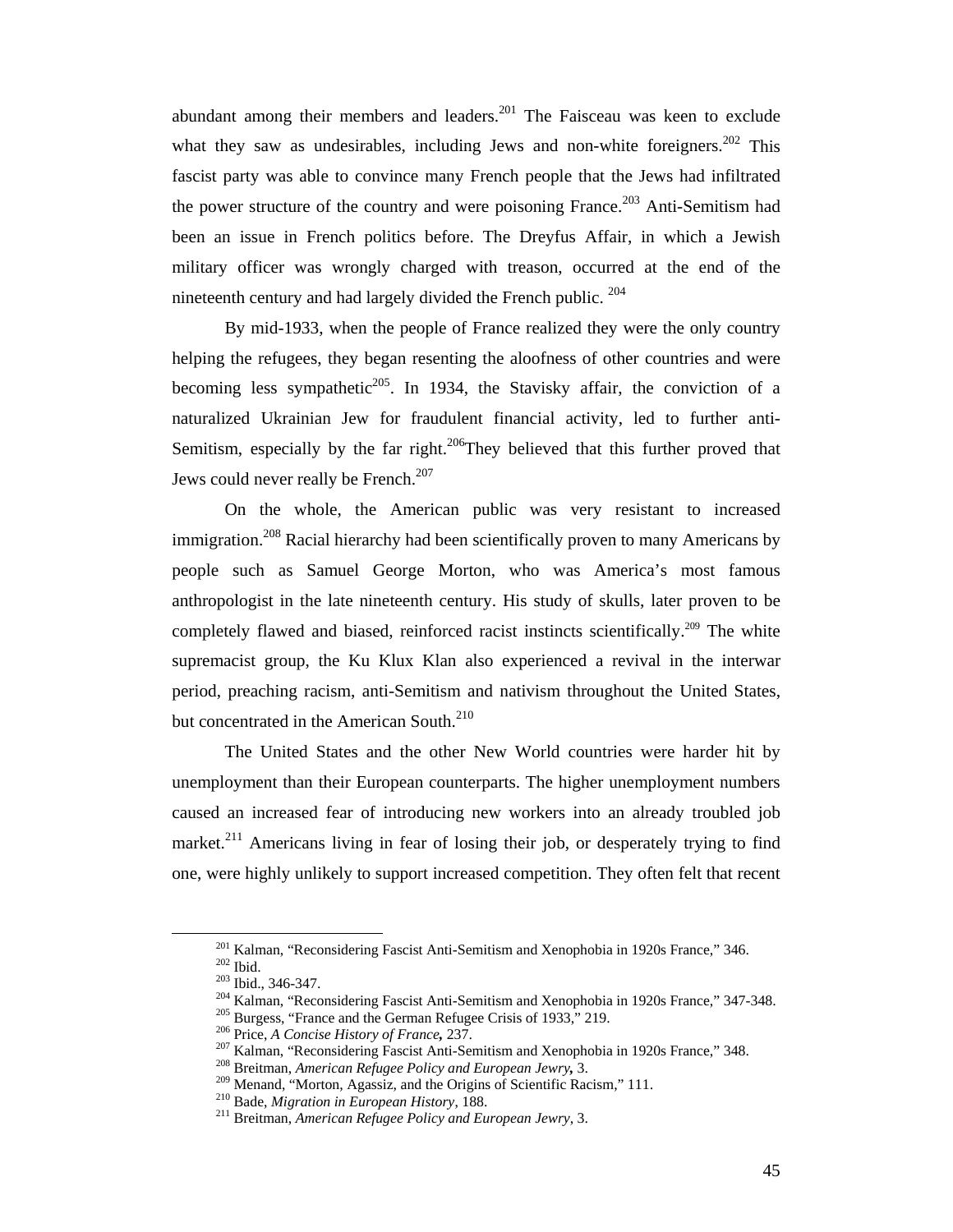immigrants were responsible for the current problems and became more and more intolerant of foreigners.

 Roosevelt's outward humanitarian actions, such as the calling of the Evian Conference, concerned many Americans who felt that he was being unrealistic.<sup>212</sup> The public felt that he was forgetting that indeed a third of Americans were currently unemployed, ill fed, ill clothed and ill housed.<sup>213</sup> Americans felt that the priority should be the care of the American public, not those of other countries, and became strongly opposed to foreigners.

Concerns in Canada were similar to those in other countries. As a bilingual and immigrant country, Canadians were apprehensive of their society becoming less homogenous than it already was.<sup>214</sup> Many groups within Canadian society had more specific and personal grievances. French Canadians were concerned about increased immigration because only a small percentage of immigrants spoke French and they worried that their language and political weight was being diluted.<sup>215</sup> Organized workers in various unions disliked increasing the number of foreigners because they felt that they competed unfairly with Canadian workers and were used to break strikes.<sup>216</sup> Even law enforcement officials expressed that they believed that increased immigration would increase crime. $217$ 

The First World War had a significant effect on the way that Canadians viewed foreigners and Germans in particular. Many Canadians of German descent were Mennonites and pacifists, who did not support the war. Other Canadians saw this as a lack of loyalty towards Canada and the British Empire. Canadians did not want to be associated with the enemy forces to the point where an Ontario manufacturing town with a particularly strong German community, named Berlin, was renamed during the war. The name chosen to replace Berlin was Kitchener, after a British war hero who had recently passed away. The statue of the Kaiser Wilhelm II which had stood for years in the central park was thrown into the lake as the town tried to dissociate itself from Germany. Furthermore, in what appears to be a precedent of the

<sup>&</sup>lt;sup>212</sup> Although Roosevelt initiated the Evian Conference on the Jewish refugee problem and appeared to want to help, it was clear in the conference that he and his government were unwilling to contribute much to an active solution.<br><sup>213</sup> Kampmark, "'Spying for Hitler," 7.<br><sup>214</sup> Kelley, *The Making of a Mosaic*, 116.<br><sup>215</sup> Ibid., 116.<br><sup>216</sup> Ibid., 135.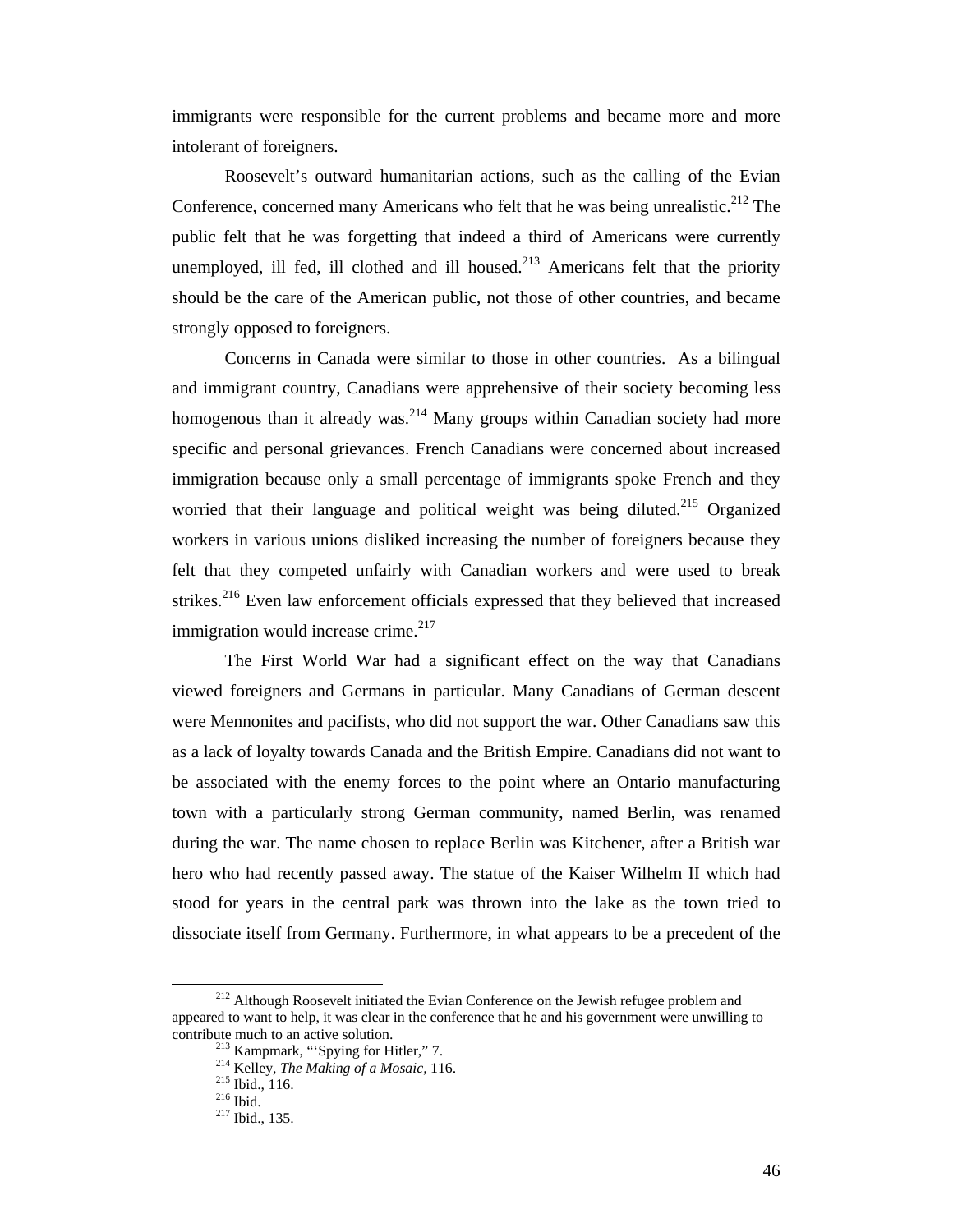Japanese internment that occurring in Canada during the Second World War, over 9000 individuals of alien enemy birth were incarcerated during the First World War.<sup>218</sup> The sentiments behind these actions did not disappear after the war and continued to shape the views of Canadians towards Germans.

 When economic conditions began to rapidly deteriorate in the early 1930s, Canadians became more and more supportive of restrictive immigration measures.<sup>219</sup> Canadians widely supported the exclusion of the Jews and there was little outcry made on their behalf. Canadians justified this response with economic reasoning; the entry Jews would increase competition for already scare employment opportunities. But it also had very much to do with the ideological, cultural and racial values held by the Canadian public, which would later support the Japanese internment on the same basis.<sup>220</sup> In reference to Jewish refugees, the Canadian government refused to allow "special humanitarian classification for the entry of refugees and to make a distinctions between them and ordinary immigrants."<sup>221</sup> This demonstrates the lack of sympathy for the Jewish refugees and their specific situation.

 As the 1930s continued, there were cases of violence between Jewish and non-Jewish workers in Toronto's textile industry. Jewish and non-Jewish trade unions operated separately due in part to the language barrier, with many recent Jewish immigrants unable to speak English.<sup>222</sup> This created tension between Jewish workers and the rest of the workers which made it much more difficult to overcome the prejudices that caused unemployed members of trade unions to attack and beat leaders of the Jewish trade unions.<sup>223</sup>

Australia experienced many of the same issues. Australians were concerned that a continued influx of immigrants, especially of one particular group, would challenge their core values.<sup>224</sup> Similar to occurrences in Canada, but in much greater numbers, Australia also renamed cities that had German names. Many cities and towns were given more anglicized or aboriginal names, with some being named after events and battles of the First World War.

<sup>&</sup>lt;sup>218</sup> Ibid., 15.<br><sup>220</sup> Ibid., 17.<br><sup>221</sup> Kampmark, "'Spying for Hitler," 13.<br><sup>222</sup> Frager, "Mixing with People on Spadina," 142.<br><sup>223</sup> Ibid., 142, 153.<br><sup>224</sup> Kampmark, "Spying for Hitler," 2.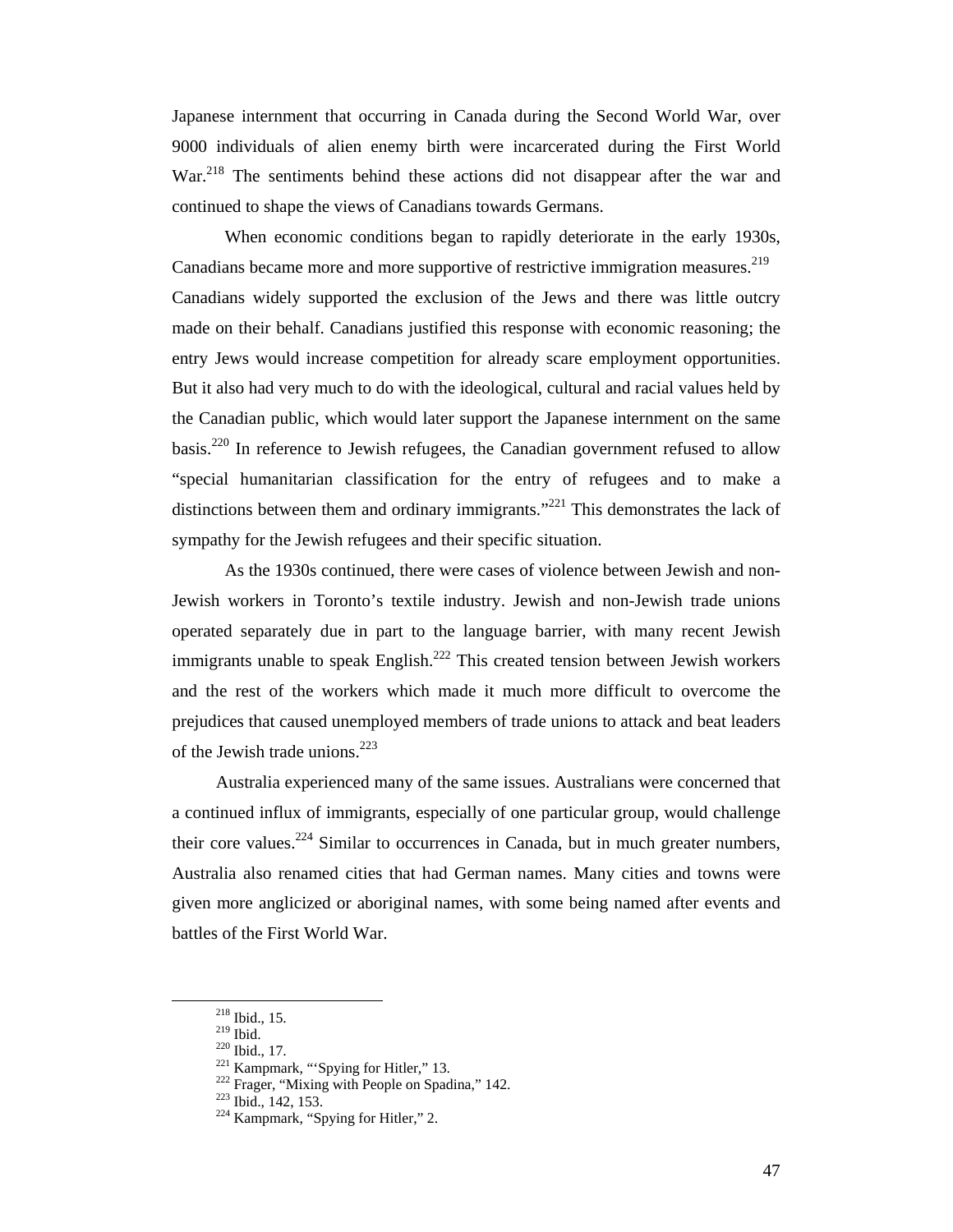Australia had Jewish political leaders and military officials so it can not be said that anti-Semitism was completely institutionalized. However, Australia had a unique way of dividing Jewish people into what they considered good and bad Jews. Most Australian Jews were English or anglicized and were therefore less visible and more assimilable. On the other hand, German or Eastern European Jews were seen as inassimilable. Australian newspapers and journals often brought the concerns of inassimilability into public discourse, focusing on the solidarity that Jews had towards each other and their religion, and not the country they lived in.<sup>225</sup> Once the crisis began, the loyalty of Jewish refugees was constantly being questioned and some even saw the fact that they were unwanted in Germany as a reason for suspicion.<sup>226</sup>

An issue that also existed in the other cases was the fear of importing racial problems. Australia claimed to have no such issues and worried that allowing the entry to Jews in large numbers would create stronger anti-Semitism that would also affect the Australian Jews and could possibly incite violence.<sup>227</sup> Another similar issue is that of job competition. With the highest unemployment rates in the world in the 1930s, Australians also were concerned about the economic effects of allowing refugee entry, namely that refugees would take Australian jobs.<sup>228</sup>

### *Role of the Local Jewish Community*

None of the five countries had a local Jewish community that was able to persuade their government to aid the German Jewish refugees in any way. In France, the local Jewish population had the added responsibility of looking out for the German Jewish refugees, something that was not an issue in the other four countries because there were no refugees who were able to enter. In France, the immediate welfare and material assistance to Jewish refugees was left to private and community organizations.<sup>229</sup> These were funded mainly by French Jewish groups but also included donations from the general public. Despite their pleas for funding and aid from the government, the French Jewish groups were turned down. They could not raise enough money to help with the immediate settlement of all of the refugees. The French Jewish organizations also took the possibility of agricultural settlement for

<sup>&</sup>lt;sup>225</sup> Ibid., 6.<br><sup>226</sup> Ibid., 5,8.<br><sup>227</sup> Ibid., 13.<br><sup>228</sup> Ibid., 16.<br><sup>229</sup> Burgess, "France and the German Refugee Crisis of 1933," 222.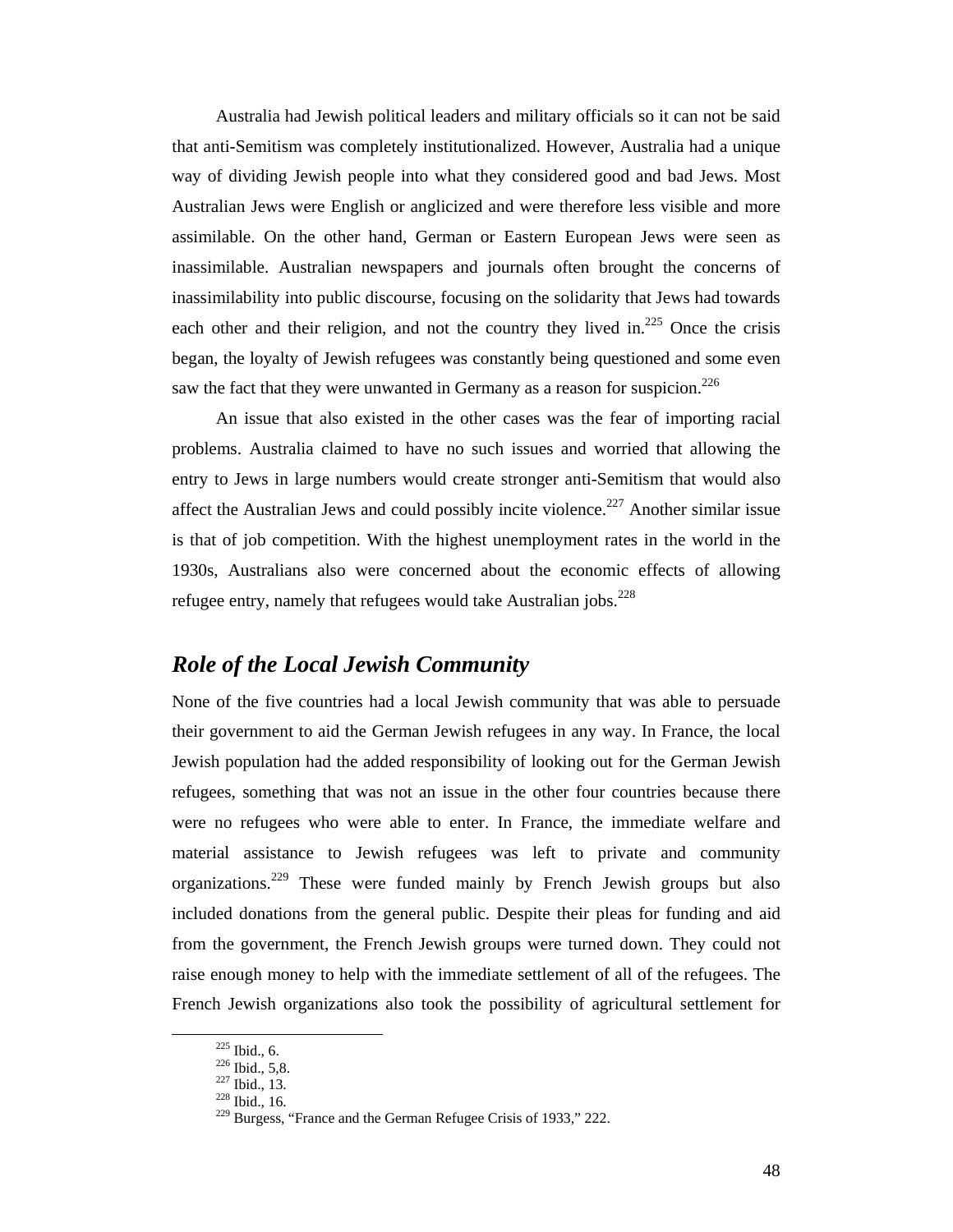German Jewish refugees very seriously, nonetheless, the plans were made extremely complicated and eventually cancelled by the French government.<sup>230</sup> There were too few members of the community who were willing to make the necessary sacrifices to help.

 There are several reasons why so few were willing to come forward to help, and these same issues apply to all five cases. The main issue was the concern that an increased Jewish population would create an anti-Semitic backlash, which was a concern also shared by politicians at the time. Jews living in these countries, many of whom already suffered the effects of the anti-Semitism that existed in their societies, did not want to make the situation more difficult and possibly dangerous for themselves and their families. This meant that surprisingly few were willing to fight and protest on behalf of the German Jewish refugees. In addition to their concerns over the issues that would be caused by the arrival of a large group of Jews, they were also concerned about what the protests themselves would cost them. In many cases they were not interested in making themselves a more visible minority. In fact, Australian Jews, concerned about the safety of more recently arrived Jews and possibly themselves, urged German Jews to try to become non-visible as a minority. They encouraged them to only speak English in public and to not draw attention to themselves.<sup>231</sup> While there are numerous records of attempts made by small and committed groups such as the Jewish trade unions in Toronto, Canada, these efforts are largely seen as uncommon.<sup>232</sup> The local Jewish population understood the anti-Semitic society they lived in and the state of the economy and many were not willing to put themselves at risk.

### *Evaluating the Cultural factors*

It is evident that xenophobia was present in all five cases. If this study were expanded to include more cases, it is likely that a very high percent of them would prove to be xenophobic in this time period. Despite being founded on immigration, the New World countries had not accepted equality for all races. In what are some of the most proudly multicultural countries today, xenophobia, anti-Semitism and racial segregation were huge parts of everyday culture in these countries.

<sup>&</sup>lt;sup>230</sup> Ibid., 225.<br><sup>231</sup> Kampmark, "Spying for Hitler," 11.<br><sup>232</sup> Frager, "Mixing with People on Spadina," 154.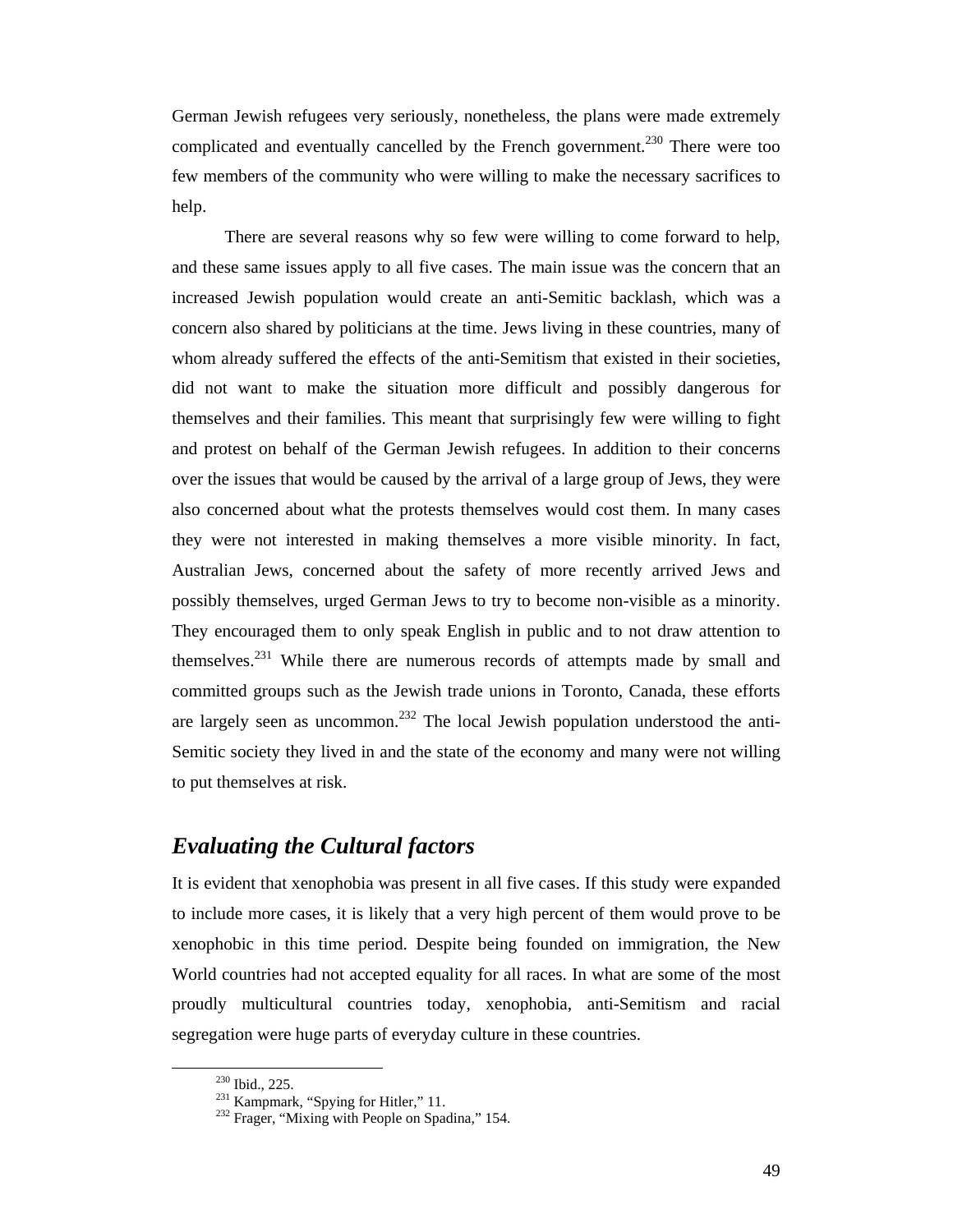While some of the reasoning is difficult to comprehend today, some are completely understandable. One such example is the fear of job displacement. People often see the number of jobs available as fixed (not taking into account the entrepreneurial endeavors and increased markets caused by immigrants) so they see immigrants as competitors for jobs, often with the advantage of accepting lower wages.<sup>233</sup> The possibility of losing one's job at any time can be alarming and the consequences of it occurring during a depression could be catastrophic. Because this was the most direct effect that immigration would be likely to have on an individual, it is logical that they would take such a stance on foreigners.

None of the countries had a local Jewish community who was able to make a difference in the political realm. The small numbers within the support groups was due in part to the anti-Semitism that already existed in these countries, and many individuals did not feel that the personal costs of calling for the aid for the German-Jewish refugees and their arrival in large numbers were worth the risk.

While the situation for foreigners was arguably better in each of these countries than during the Pogroms in Russia or in Nazi Germany, it is clear that a strong sense of xenophobia existed in each of them. With Germanophobia and anti-Semitism being especially strong elements, it was clear that the general public of each of these countries was not enthusiastic about allowing the entry of German-Jewish refugees.

|                                    | United<br>Kingdom | France | United<br><b>States</b> | Canada | Australia |
|------------------------------------|-------------------|--------|-------------------------|--------|-----------|
| Xenophobia                         |                   |        |                         |        |           |
| Role of the<br>Jewish<br>Community |                   |        |                         | U      |           |

**Table 3. Results Table: Cultural Variables** 

 <sup>233</sup> Simon, *The Economic Consequences of Immigration,* 213.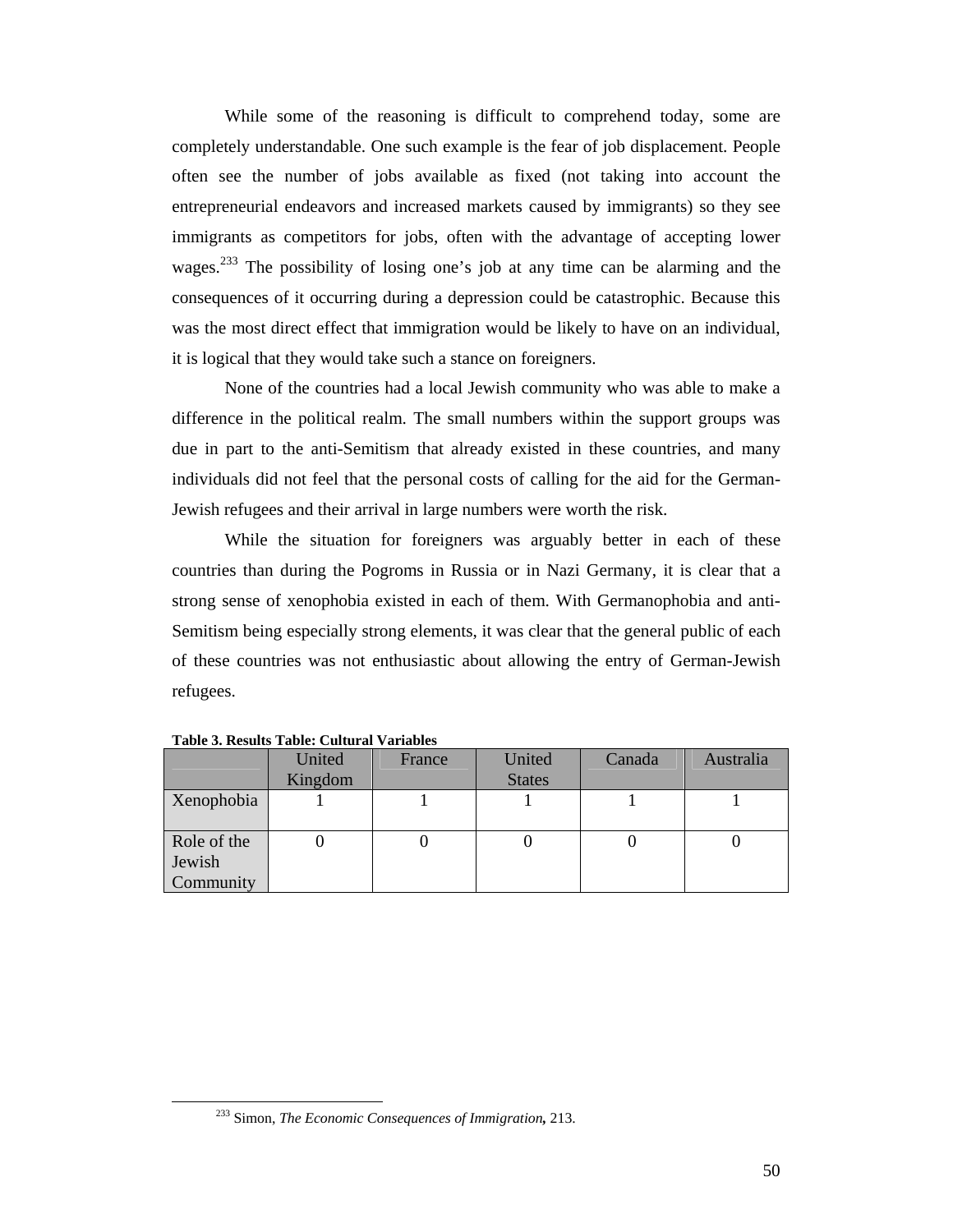# **5. Economic Factors**

The Great Depression was an economic event that influenced all aspects of life in the 1930s. It is very probable that economic factors such as domestic economies, unemployment rates, climate (related to agricultural productivity) and GDP per capita played an important role in determining the immigration trends that occurred in this period.

### *National Economies in the 1920s*

In the interwar period the economies of each of these countries were not only interrelated to each other, but to the international economy as a whole. None the less, we will discuss the state of the economy during the 1920s in each of the countries.

Unemployment was high in Britain throughout the 1920s, averaging 7.7% between 1920 and1929, and was especially concentrated in Wales, Manchester and the North East.<sup>234</sup> By 1924, British exports were doing poorly compared to their own exports in 1913, as well as compared to the rest of Europe and the rest of the world at that time.<sup>235</sup> Britain had returned the Pound Sterling to the Gold Standard in 1925, which made British exports very expensive to the world market.<sup>236</sup> The United Kingdom's inability to get their exports up to pre-war levels contributed to their high levels of unemployment during the  $1920s$ .<sup>237</sup> On a whole, the 1920s are generally seen as a 'lost decade' for the United Kingdom, in terms of economic growth.<sup>238</sup> This lack of growth was reflected in the United Kingdom's withdrawal from its global economic role.<sup>239</sup>

France position as an exporter also declined following the First World War. The destruction of the war had diminished its output potential and despite its prestige as a great power, France went into decline.<sup>240</sup> The chronic monetary instability that had plagued France since 1918 culminated in the collapse of the franc in July of

<sup>&</sup>lt;sup>234</sup> Kindleberger, *The World in Depression*, 42.<br><sup>235</sup> Holland, *The Pursuit of Greatness: Britain and the World Role*, 111.<br><sup>236</sup> Rooth, *British Protectionism and the International Economy*, 70.<br><sup>237</sup> Ibid., 33.<br><sup>238</sup>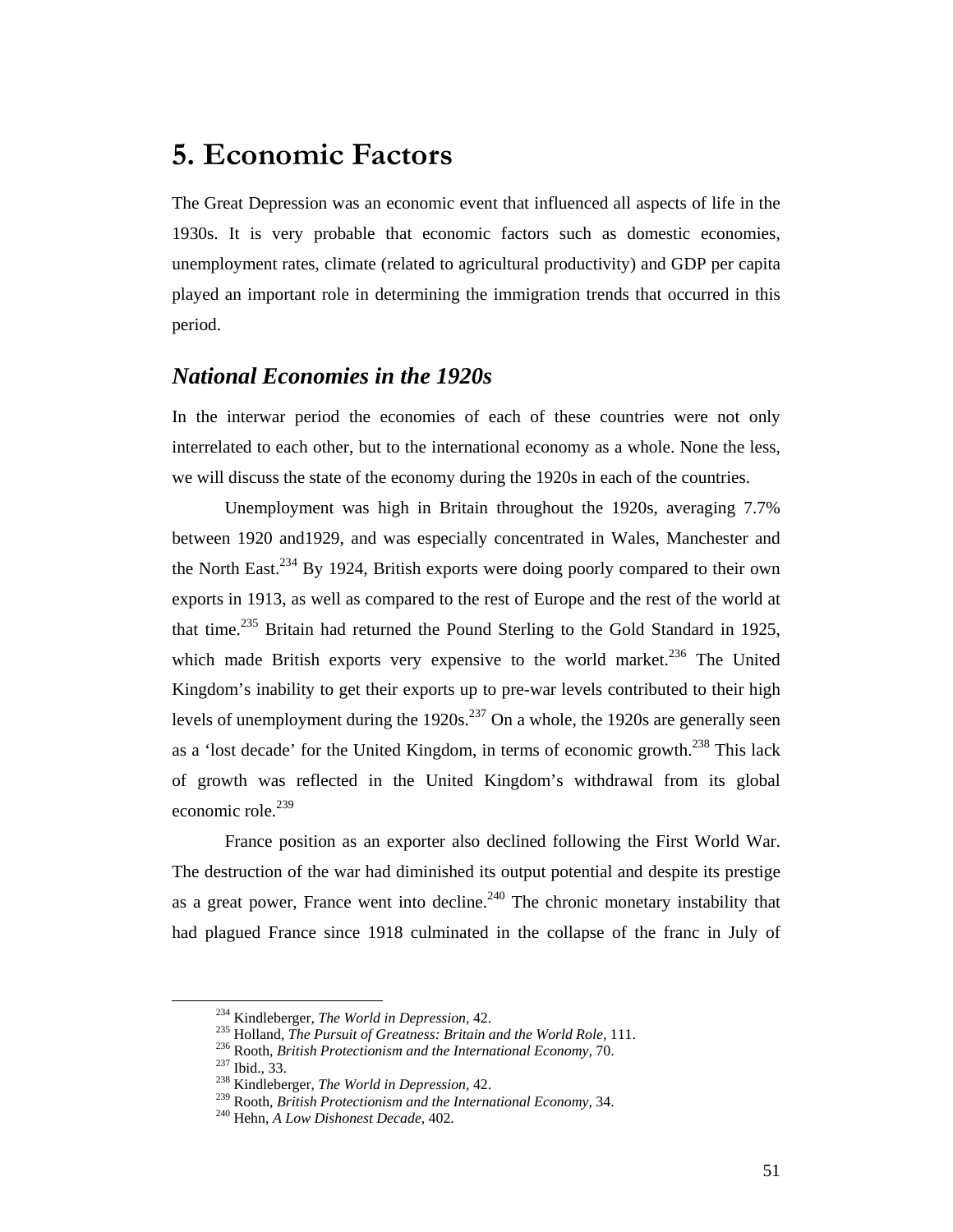$1926<sup>241</sup>$  It was then that economic conditions really began to deteriorate and there was a spike in industrial unemployment in 1927.<sup>242</sup> This spike caused a lot of attention to be focused on the number of foreign workers in France and possible solutions involving their removal. With the exception of 1927, unemployment remained low throughout most of the 1920s in France, with industrial unemployment averaging 3.8% between 1921 and 1929. Despite falling prices, France believed that it was highly unlikely that they would experience serious unemployment. They felt protected by both the 1.5 million foreign workers in France as well as having what they believed to be an ideal balance between agriculture and industry.<sup>243</sup>

The United States has a history of correlating its immigration policies directly to its economic needs. This was demonstrated during the First World War which served as an economic disruption and caused the economic benefits of an open immigration policy to be diminished.<sup>244</sup> However during the First World War, there were very specific shortages of agricultural workers and the U.S. Department of Labour responded to these shortages by suspending the head tax and literacy requirement for agricultural workers.<sup>245</sup> Shortly after the war was over, the United States adopted a quota system that put a maximum on the number of immigrants who were granted entry each year. This meant that in addition to the qualitative standards that an immigrant had to meet, they also had to make it before the quota was filled, adding another step to the struggle to move to America.

Following the armistice on 11 November, 1919, Canada had to find a way to reabsorb over a half million veterans from overseas. Their re-settlement into Canadian society created a demand for consumer goods, which in turn caused inflation, but it also prevented Canada from having immediate unemployment issues.<sup>246</sup> The end of war-production led to a slight slump in the latter part of 1920 but by 1923 the economy had recovered and production was on the rise.<sup>247</sup>

During the war, Australia's exports had been in excess of their imports but this was reversed in  $1921$ <sup>248</sup>. In addition to this, the prices of exports were falling and

<sup>&</sup>lt;sup>241</sup> Jackson, *The Politics of Depression in France*, 9-10.<br><sup>242</sup> Burgess, "France and the German Refugee Crisis of 1933," 212.<br><sup>243</sup> Jackson, *The Politics of Depression in France*, 29.<br><sup>244</sup> Rosenblum, "Immigration and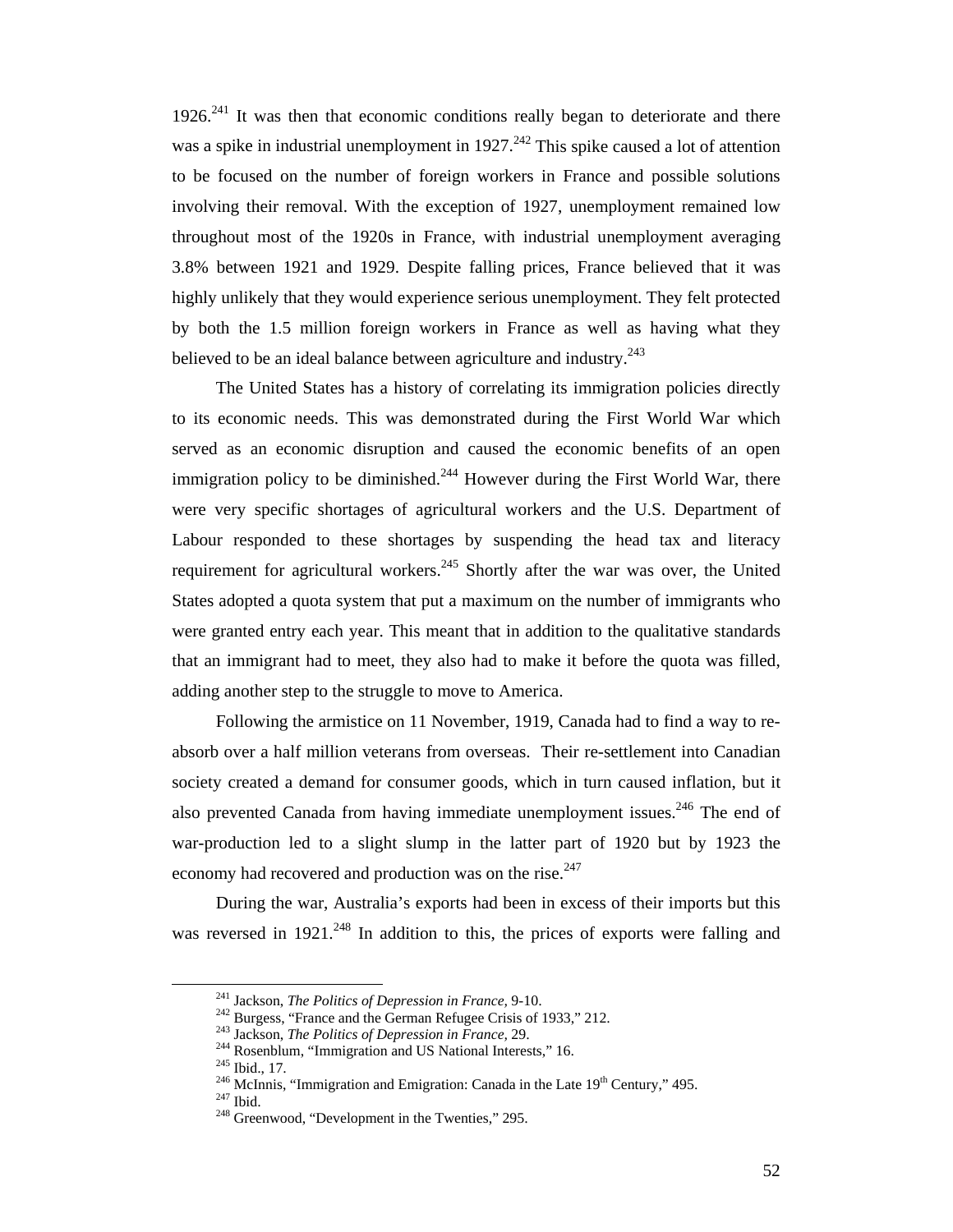combined, these two things led Australia to run a deficit budget.<sup>249</sup> The disruption of international trade during and following the First World War was very serious for Australia because it was so reliant on distant export markets.<sup>250</sup> As a primaryproducing market, Australia was debilitated by the increase difficulty of getting its exports to markets.<sup>251</sup> Between 1919 and 1929, Australia's overseas debt increased by 225 million pounds and the increase had been most rapid in the 4 years before  $1929.^{252}$  The protectionist tariffs put in place under the isolationist policy also negatively affected external trade. The rigidity of prices and the internal costs of the tariffs were major contributors to the declining economy.<sup>253</sup>

When the stock market crashed in October of 1929, all five economies were considerably affected. People lost faith in the financial system and many lost their jobs. Work camps had to be created to keep the thousands of unemployed busy and fed. Politicians were slow to admit the existence of an economic depression, especially in Australia.<sup>254</sup> No government was fully prepared for the deep economic depression that had begun.

<sup>&</sup>lt;sup>249</sup> Partridge, "Depression and War, 1929-1950," 346.<br>
<sup>250</sup> Meredith, *Australia in the Global Economy*, 77.<br>
<sup>251</sup> Ibid.<br>
<sup>252</sup> Partridge, "Depression and War, 1929-1950," 346.<br>
<sup>253</sup> Greenwood, "Development in the Twe 1950," 346. 254 Partridge, "Depression and War, 1929-1950," 349.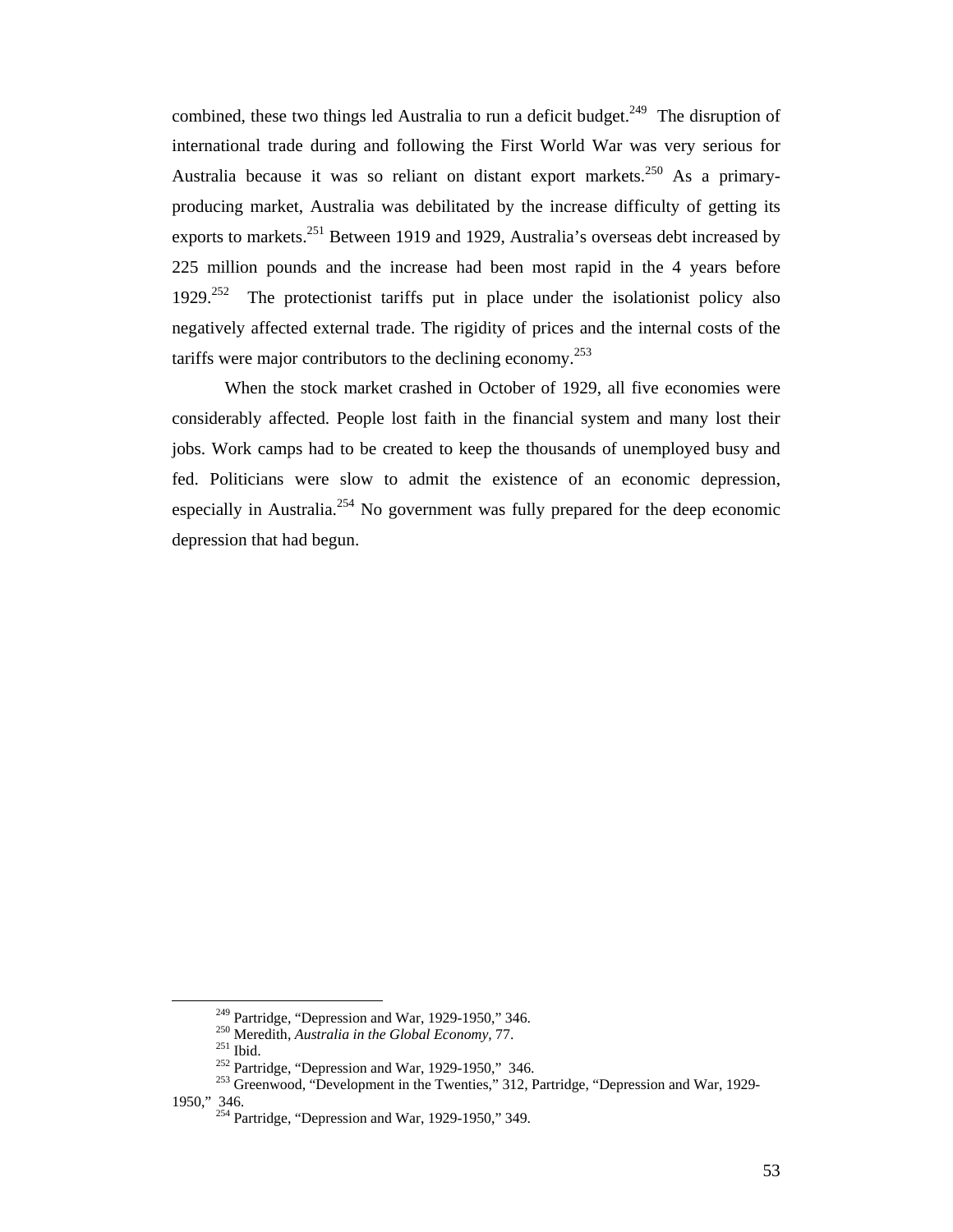## *Unemployment Rates*





**Source**: Eichengreen, *Interwar Unemployment in International Perspective*, 6.



**Figure 4. Unemployment as a Percentage of Total Workforce** 

#### **Sources:**

The United Kingdom: Feinstein, *Statistical Tables*, p. 126. France: Maddison, *Economic Growth in the West*, 220. The United States: Darby, "Three-and-a-Half Million U.S. Employees Have Been Mislaid," 8, and Zagorsky, "Was Depression Era Unemployment Really Less in Canada than the U.S.?" 126.

 Canada: Gower, "A Note on Canadian Unemployment since 1921,"and Zagorsky, 126. Australia: Australian Bureau of Statistics, *Year Book Australia* (Editions from 1920-1940).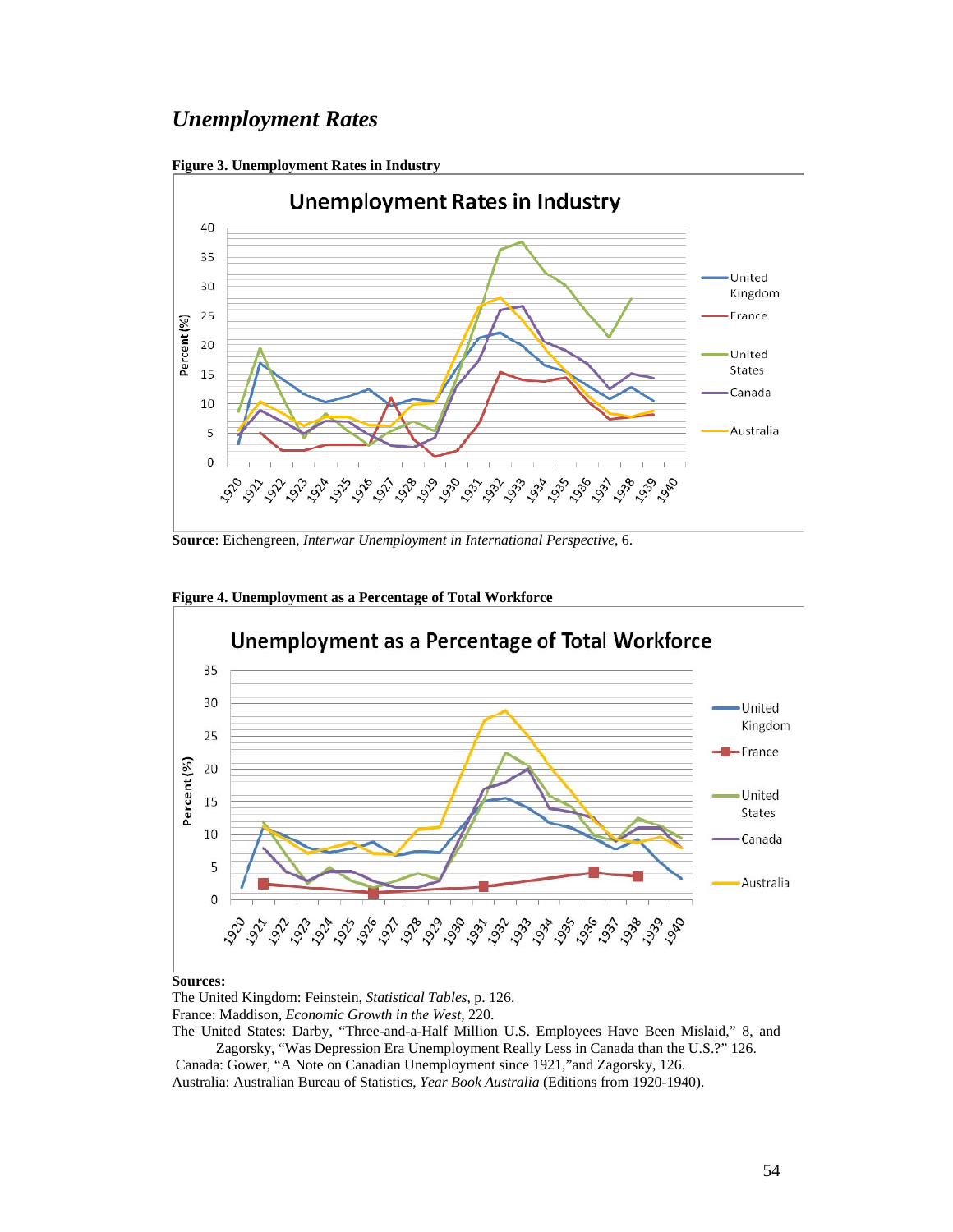Statistics on unemployment in this period are riddled with problems. The term 'unemployment' itself was a relatively new one in 1920. The concept had only emerged in the late nineteenth century in advanced economies when the Long Depression hit in the  $1870s^{255}$  Prior to this period, unemployment was seen as an individual problem, not a societal one, and was often blamed on personal character flaws such as laziness or incompetence, or ethnic faults. The noun 'unemployment' only appeared for the first time in 1888 and so the collection of unemployment statistics was uncommon and haphazard at best during the early twentieth century.<sup>256</sup> Because France was less industrialized than the other countries in this study, it took another generation for joblessness to be seen as a social problem and thus their recording of these statistics is even less comprehensive than the others.<sup>257</sup> Many of the statistics that do exist are based on the number of people registering for unemployment benefits and others are extrapolated from later data, using the information available for that time period.

Two groups of statistics will be used to discuss unemployment in the interwar period. The first is the 'Unemployment Rates in Industry' (Figure 3) that have been gathered by Barry Eichengreen and Tim Hatton. While they admit that their statistics are imperfect, they have tried to gather them from consistent sources: trade union and unemployment figures in each country. Much of their statistics came from Galenson and Zellner's earlier study in 1957, but some changes have been made and France, among others have been added.<sup>258</sup> The second graph (Figure 4) includes more recent statistics that have been corrected to reflect the overall unemployment during the period. National and official sources have been used to obtain the most accurate data available. Data was only available for France in the census years and so points have only been included every five years. This is unfortunate as it does not allow us to see what went on between 1931 and 1936, presumably when France's unemployment rates were highest. While the specific data from these dates are the most accurate, Eichengreen and Hatton's statistics portray a fuller and more accurate image the changes in unemployment in France.

<sup>&</sup>lt;sup>255</sup> Dormois, *The French Economy in the Twentieth Century*, 96.<br><sup>256</sup> Feinstein, *The European Economy Between the Wars*, 10.<br><sup>257</sup> Dormois, *The French Economy in the Twentieth Century*, 96.<br><sup>258</sup> For these original st

and Zellner, "International Comparison of Unemployment Rates" In *The Measurement and Behavior of Unemployment.*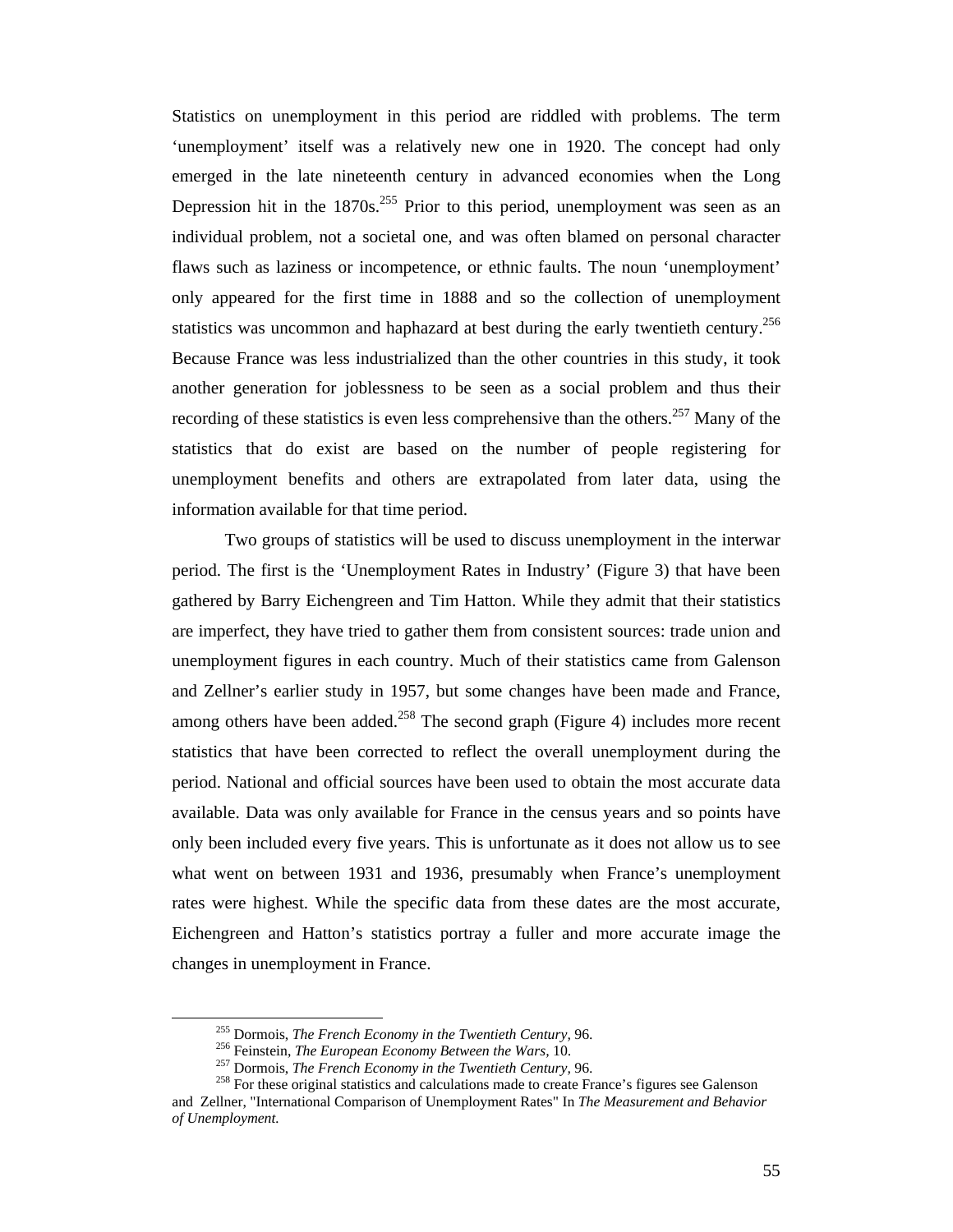A marked difference between these two graphs is the data for the United States. Eichengreen and Hatton's statistics cite Stanley Lebergott's 1957 article "Annual Estimates of Unemployment in the United States, 1900-1954" as their source for the United States data. Lebergott's data had already been corrected by 1976 when Darby made further corrections to the number of emergency workers participating in government programs who were categorized as unemployed in order to keep tabs on the number of jobs that needed to be created.<sup>259</sup> Because of this, we understand Darby's data to be more accurate. It is now generally believed that Australia endured the highest unemployment rates.

Despite the problems with the data, unemployment rates are a very important aspect of the depression and played a significant role in determining immigration policy. Unemployment is often remembered as the distinctive and deepest felt effect of the depression.<sup>260</sup> One event that all of the data agrees on is the huge jump in unemployment following the stock market crash of 1929. As previously mentioned, it is likely that Australia experienced the highest unemployment rate, reaching a peak of almost 30% of the total workforce in 1932. However, it is important to note that Australia, along with the United Kingdom, had some of the highest unemployment rates throughout the 1920s. Britain's high unemployment was unevenly dispersed geographically. For instance, in 1932 unemployment rose to 36.5% in Wales while reaching only 13.5 % in London.<sup>261</sup> Australia's unemployment rates remain the highest of all five countries until 1936 when it dipped below Canada.

The United Kingdom, the United States, Canada and Australia all experienced sharp increases in unemployment between 1929 and 1932. The United Kingdom, the United States and Australia reached their peak unemployment rates in 1932 at 15.2%, 22.5% and 29% respectively while Canada's rate of increase slowed down after 1931 and reached its peak in 1933 at 20%. With France's industrial unemployment reaching its peak in 1932 , it is possible that its total unemployment also peaked at this time, although likely at a lower figure than the 15.4 % experienced in industry given that the rate in 1931 was only 2.1%. Despite Eichengreen's statistics on industrial unemployment, many believe the true maximum of total unemployment occurred in

<sup>&</sup>lt;sup>259</sup> Darby, "Three-and-a-Half Million U.S. Employees Have Been Mislaid," 1.<br><sup>260</sup> Feinstein, *The European Economy Between the Wars*, 10.<br><sup>261</sup> Ibid., 134.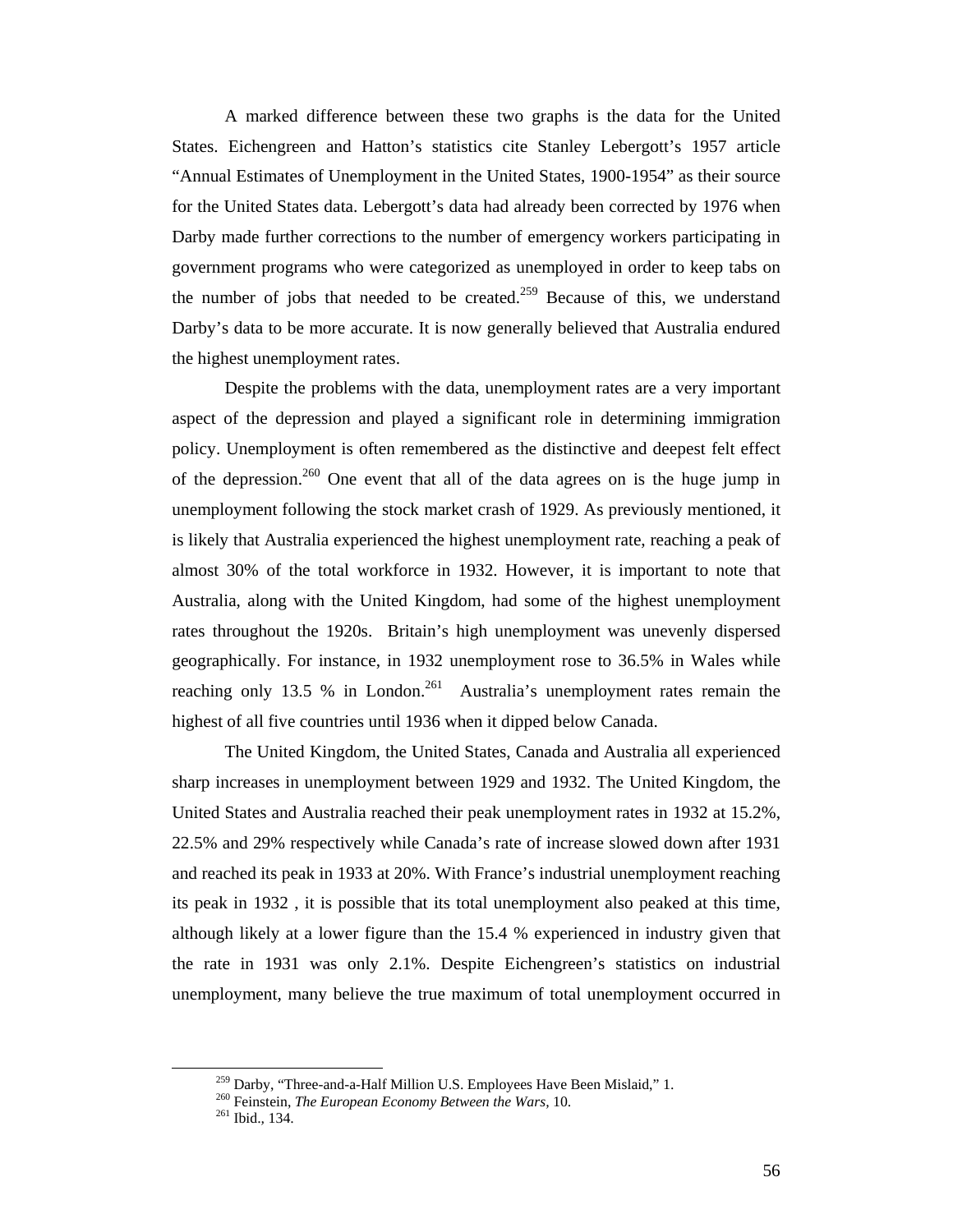February of 1935 and was slightly over 1 million unemployed.<sup>262</sup> Others believe that the 1 million mark had been met earlier, in January of  $1933$ <sup>263</sup> Regardless of when this occurred, it is important to remember that while 1 million may sound high, this would mean a maximum of 2.6% of the general population.<sup>264</sup> There appears to be little information to confirm Eichengreen's high rates.

There are several explanations for why France's unemployment levels would be so low. Reconstruction after the First World War had created a lot of work and brought in many foreign workers. As unemployment began to rise, these workers were expelled from the country, protecting the native population. In addition to the foreigners leaving the country, many French people who lost their jobs returned to rural areas to farm and thus were not considered among the unemployed.<sup>265</sup> Furthermore, France did not have to impose deflationary policies in order to protect its gold reserves and compulsory conscription eased youth unemployment.<sup>266</sup> It is estimated that at least 1.3 million jobs disappeared because of the depression.<sup>267</sup>

After these peaks in unemployment, the rates began to drop quickly in most cases. According to the statistics on unemployment of the total workforce, rates for all of the countries, save France, were almost identical in 1937, ranging between 7.8 and 9.3%. Furthermore, the three New World countries had only a range of 0.3%. After 1937 the rates increased once again but began to decline almost immediately again in 1938 and 1939 with the advent of the Second World War. It is important to note that by 1940, the United States and Canada had not even approached their pre-depression levels of unemployment. By 1940, only the United Kingdom's rate was lower than they had been in 1920.

These unemployment rates are very significant to immigration because they have a direct effect. For the most part, immigration was welcomed when labour was needed but both the government and public of each of these countries were extremely reluctant to have more people unemployed and competing for scarce work when rates were already so high. Furthermore, governments did not want to have to pay for welfare or provide work camps for additional people.

<sup>&</sup>lt;sup>262</sup> Jackson, *The Politics of Depression in France*, 29.<br><sup>263</sup> Maga, "Closing the Door: The French Government and Refugee Policy," 428.<br><sup>264</sup> Jackson, *The Politics of Depression in France*, 30.<br><sup>265</sup> Dormois, *The Fren*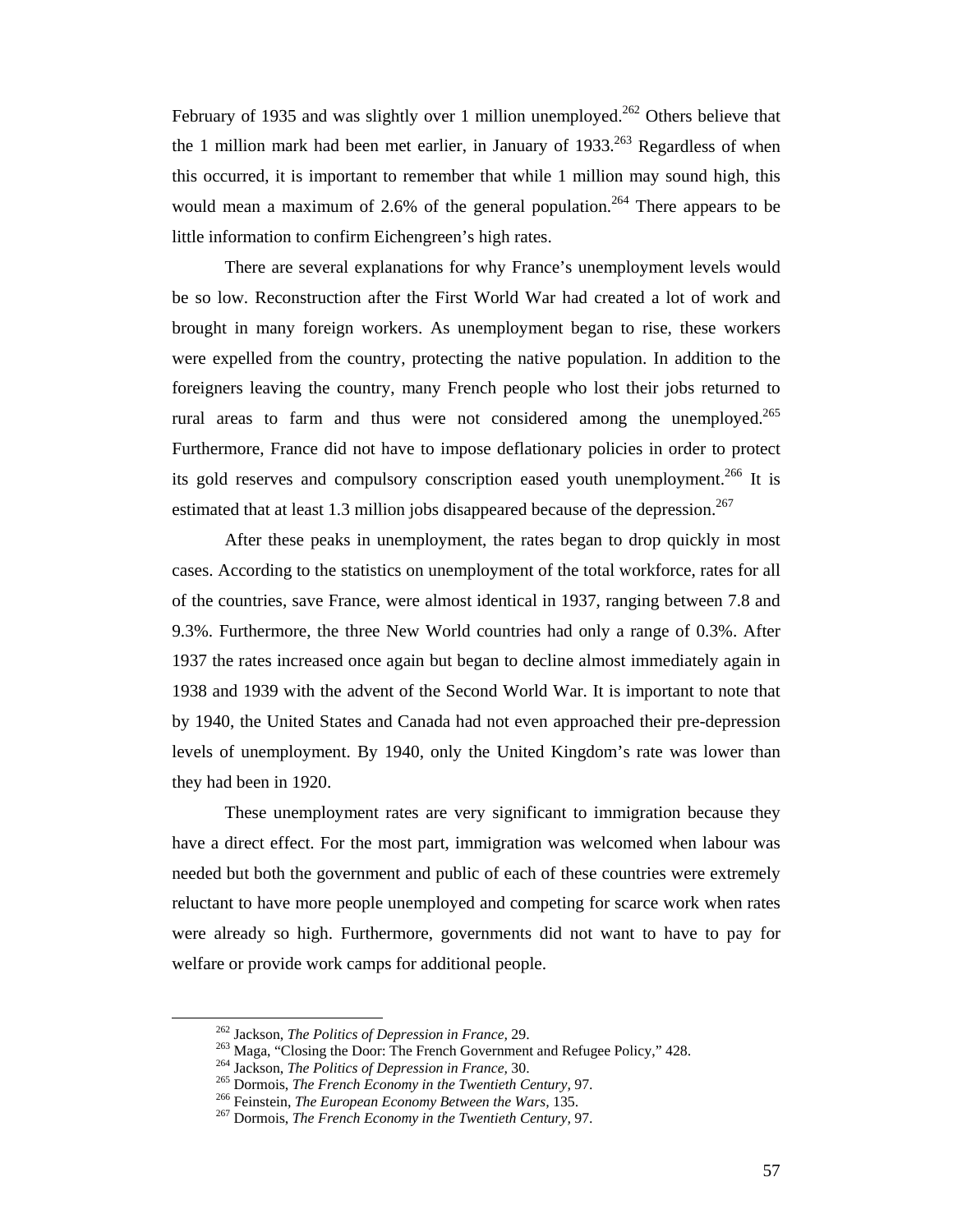### *Agricultural Productivity: Climate*

Agricultural productivity, much like every aspect of economic life, fell victim to the depression in the 1930s. France's agricultural sector was its first to be affected and was also the hardest hit.<sup>268</sup> The twenty years between the two world wars were generally unprofitable for British farmers.<sup>269</sup> All five countries suffered from the fifty percent drop in world prices for staples, with primary-producing countries like Australia being hit particularly hard.<sup>270</sup> This drastic drop in prices was due overexpansion of production during and after the First World War.<sup>271</sup> Trade barriers put up by protectionist governments further hurt agricultural productivity. Despite all of these hardships, these countries did not suffer the effects of exogenous factors that the United States and Canada did.

Both Canada and the United States suffered severe droughts in the 1930s which had negative effects on the agricultural sector and further exacerbated the effects of the depression. For the most part, droughts are defined by their impact on society. $272$ Their meteorological and atmospheric causes make them a completely exogenous factor.<sup>273</sup> The relevance of their effect is their direct impact on agricultural productivity and indirect impact on the economy.

 In the decade between 1930 and 1939 over half of the years were considered drought stricken in Canada.<sup>274</sup> The extreme heat, water deficits and dust storms in the southern prairies created what was to be called the 'dust bowl' and would eventually threaten the survival of the area as a viable economic community.<sup>275</sup> Coincidently occurring at the same time at the onset of the depression, Canadian crops failed in 1929, 1930 and 1931. To add to the damage, in 1932 the falling price of grain could not cover the harvesting costs, and in 1933 grasshopper infestations completely devastated the land.<sup>276</sup> Similar problems continued to plague the agricultural sector until 1938.

<sup>&</sup>lt;sup>268</sup> Ibid., 104.<br>
<sup>269</sup> Perren, Agriculture in Depression, 41.<br>
<sup>270</sup> Meredith, *Australia in the Global Economy*, 77.<br>
<sup>271</sup> Temin, *Lessons from the Great Depression*, 55.<br>
<sup>272</sup> Namias, "Severe Drought and Recent Hist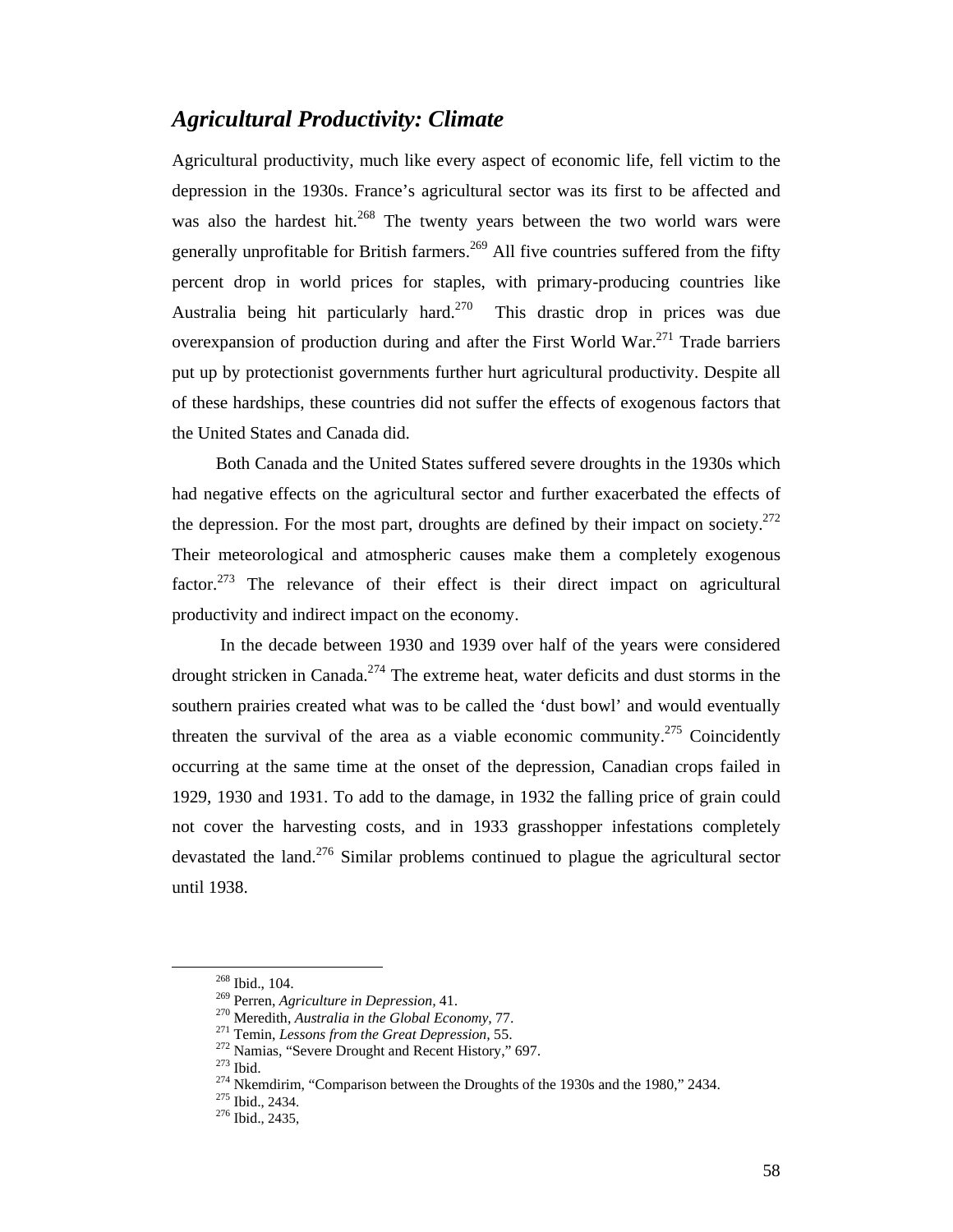Of course these droughts were not confined by the  $49<sup>th</sup>$  parallel. The entire period from 1930 to 1940 was also extremely dry in the United States.<sup>277</sup> While the nation was still reeling from the shock of the stock market crash, the first great drought hit in 1930, brutally affecting 30 states.<sup>278</sup> The national yield per acre in 1930 was already down 8.9 percent from the previous decade's average and the worst was yet to come.<sup>279</sup> The dust bowl of the mid-thirties dwarfed the severity and duration of the drought of 1930. In addition to the increased food prices, there was a major crisis in the supply of animal feed.<sup>280</sup>

The United Kingdom, France and Australia did not suffer any similar agricultural hardships in this period that exacerbated the problems of the Depression. The distance between North America and Europe or Australia makes it quite logical that they would not be suffering from the same atmospheric patterns. This compounding of economic and ecological problems made it extremely difficult for North American farmers to survive during the depression. Because they were affected directly by both the economic effects of the depression and the effects of the drought, their ability to overcome these difficulties was greatly reduced. The drought had severe repercussions on agricultural productivity and on the general economies of Canada and the United States.

<sup>&</sup>lt;sup>277</sup> Skaggs, "Drought in the United States, 1931-1940,", 402.<br><sup>278</sup> Hamilton, "Herbert Hoover and the Great Drought of 1930," 851.<br><sup>279</sup> Ibid., 852.<br><sup>280</sup> Ibid.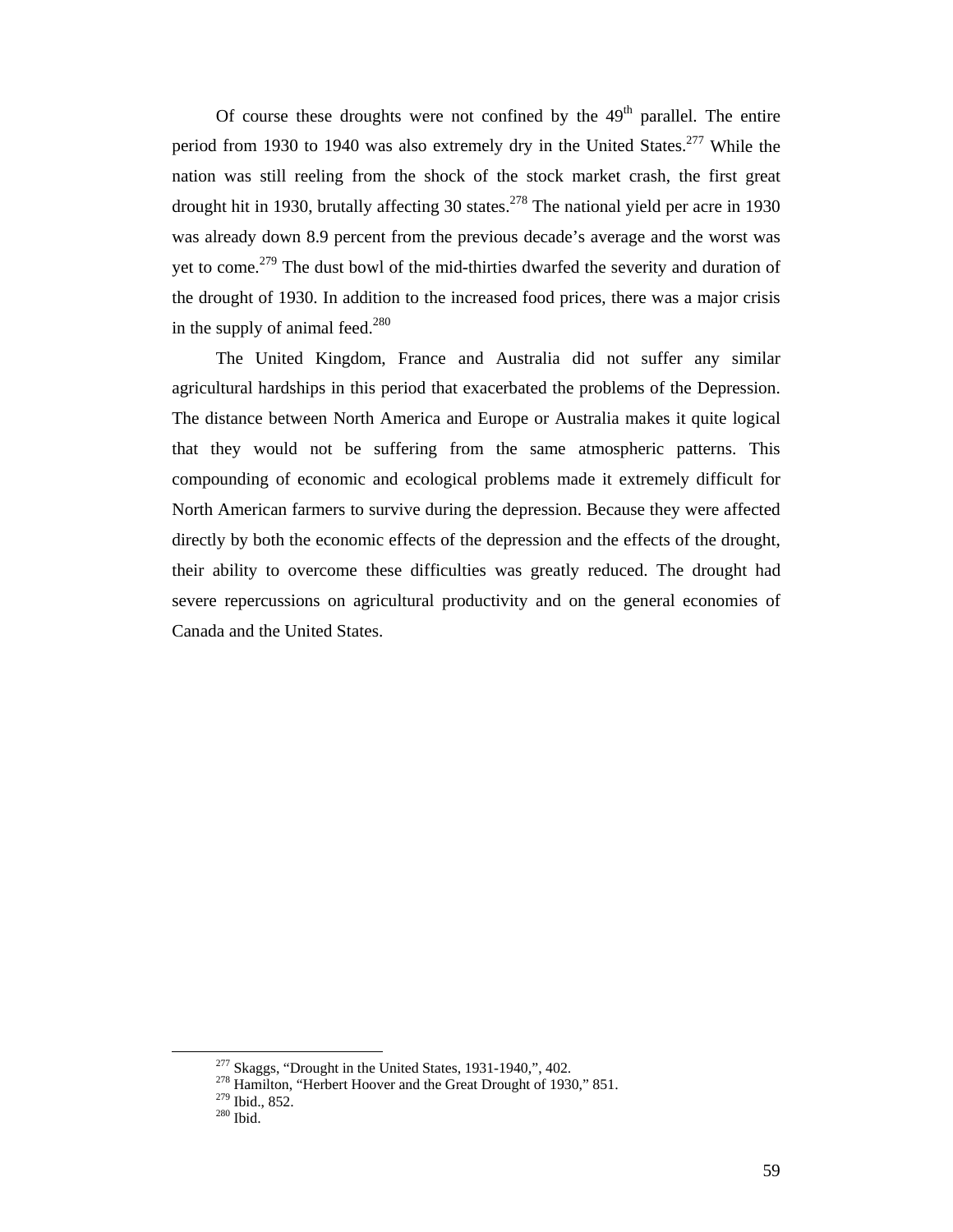# *GDP per Capita*





**Source**: Maddison, "Statistics on World Population, GDP and Per Capita GDP, 1-2006 AD."

The effects of the Great Depression are reflected in the changes in gross domestic product per capita. The drops in GDP per capita in the early 1930s are significant.

The trends in the New World countries are quite similar, with those of Canada and the United States being almost identical. Their graphs are almost parallel, with both experiencing the beginning of the downfall between 1928 and 1929, their lowest GDP per capita in the decade occurring in 1933, and the United States' GDP dropping by 31% while Canada's dropped by 35%. The graph of Australia's GDP follows a similar shape but it occurs slightly earlier with a slow decline beginning in 1926, falling much faster by 1929 but hitting its low point in 1931, after which it begins to recover at the same rate that Canada and the United States would recover at after 1933. Australia's drop in GDP was less severe than both the United States and Canada, falling only 21%.

The GDPs of the United Kingdom and France experienced similar changes to each other. Both GDPs begin to decline in 1929 with the United Kingdom stagnating between 1931 and 1932 then promptly began its recovery and France beginning to recover in 1932 as well. The United Kingdom's GDP dropped only 6% while France's dropped 16%. These drops are significantly smaller than the major drops that occurred in Canada and the United States. Unfortunately for France, recovery was not easy and the period of growth immediately following the decline was short-lived, with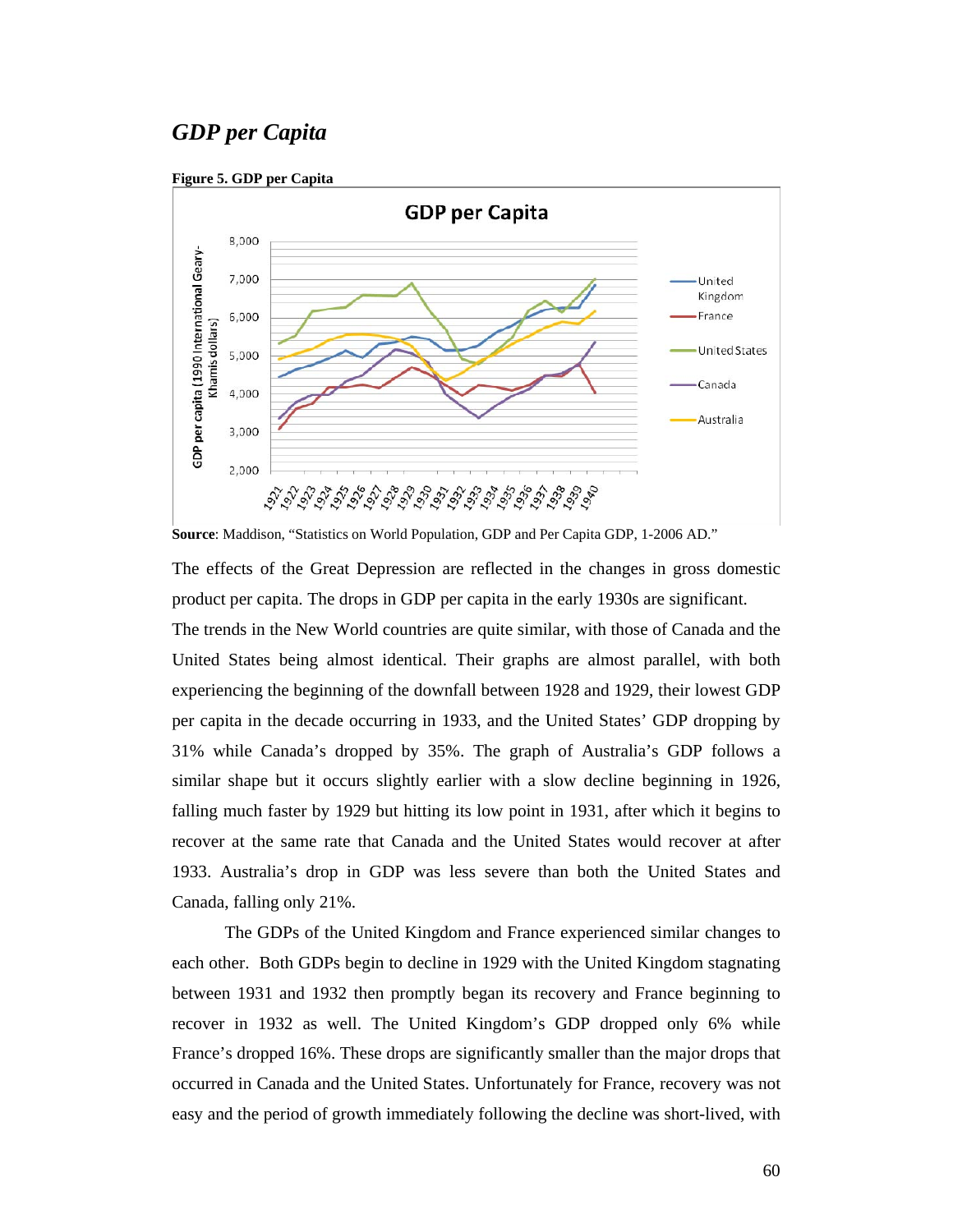France's GDP experienced a mild drop between 1933 and 1935. France is the only country of the five to experience further interruptions to growth before 1937.

The differences in absolute changes in GDP between these countries are large enough to change the order of who was the leader in GDP. Despite the United States' lead in GDP by \$1389 over the next highest, the United Kingdom in 1929, by 1933 it had fallen behind both the United Kingdom and Australia. Not only is this due to the fact that the United States had the highest drop, both in absolute numbers and as a percentage of the 1929 figure, but also because of the late point at which the United States' GDP begins to recover. However, by the outbreak of the Second World War, the United States is again the leader in GDP.

Compared to the New World countries, the changes to GDP in the European countries are much less severe, but a similar pattern is still recognizable. Unsurprisingly, all five countries experienced a drop in GDP between 1929 and 1931, and the average length of that drop was 3.8 years with each case ranging between 2 and 5 years.

In general, the GDP growth rates for this period were lower than the periods preceding or following. The growth rate of Europe's GDP fell to 0.9% between 1913 and 1950, while it had been 1.4% from 1890 to 1913, and was followed by a growth rate of 4% from 1950 to 1973. The United States' growth rates were 2% from 1890 to 1913, 1.4% from1913 to 1950, and 2.9% from 1950 to 1973. Canada's growth rates for the same periods were,  $2.8\%$ ,  $1.4\%$  and  $2.9\%$ .<sup>281</sup> In retrospect, one can see that this period is between two major wars that disrupt international economies. Even within this slow period, there are marked changes within it. The period in which the depression falls is significant because it affects the severity of it. Had similar shocks occurred during a larger period of rapid growth, the economies may have been able to withstand more and would be less likely to be disrupted so severely. A period of rapid growth would also have allowed for a quicker recovery from these shocks.

The shape of the graph of Gross Domestic Product (Figure 5) during this period looks very similar to the inverse of the unemployment graph, or rather the employment rates. With so many members of society unemployed, it makes sense that the capacity of the countries to produce would also fall. While it cannot be claimed that GDP per capita is in any way an exogenous factors, it still play a role in

 <sup>281</sup> Feinstein, *The European Economy between the Wars*, 9 and Maddison, *Monitoring the World Economy*, 104-111, 180-187.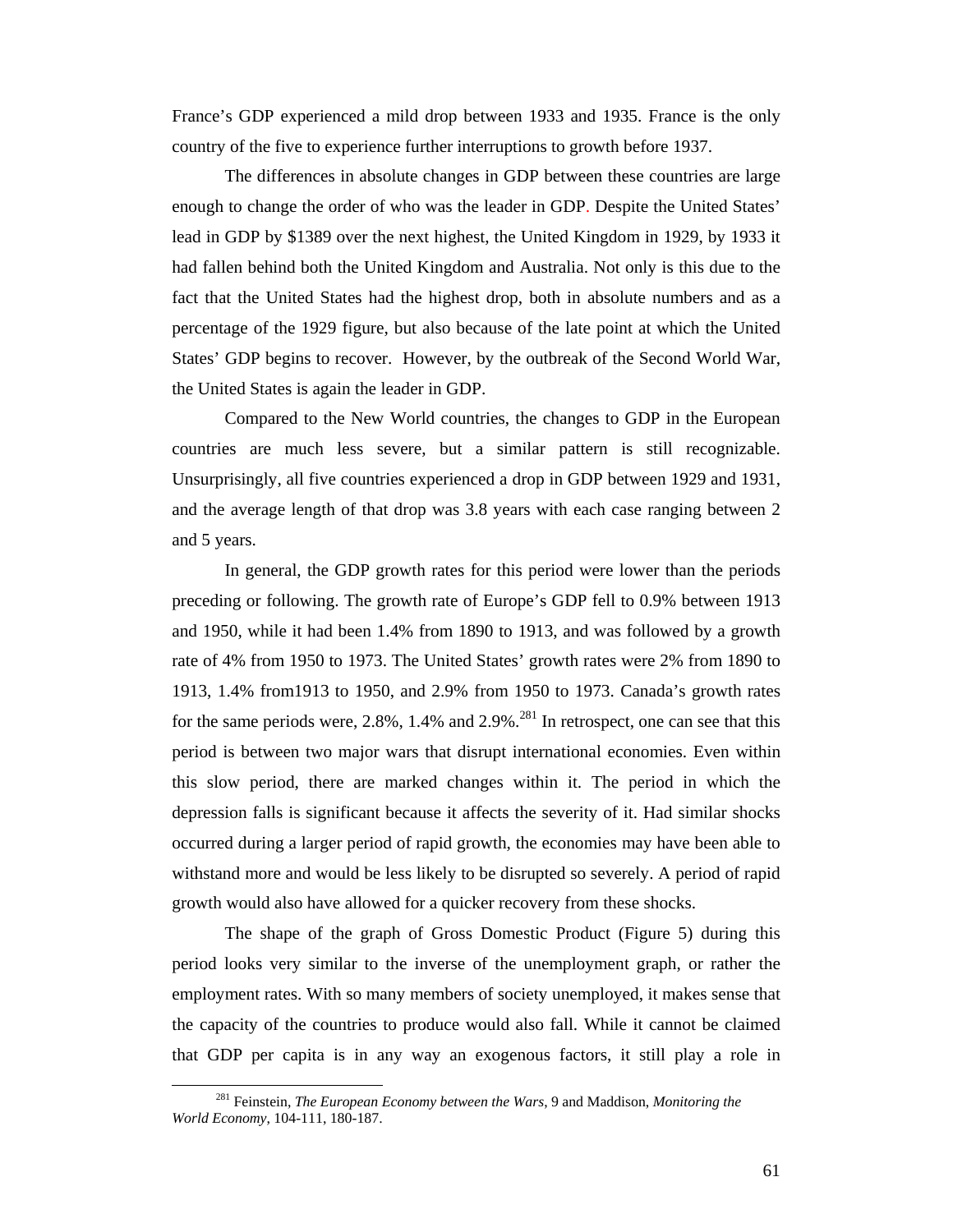causation, or rather exacerbation. When unemployment rises, GDP per capita deceases which means that there is less money to invest back into the economy and industries in an effort to create jobs or stimulate the economy. This further complicates the problem and makes it increasingly difficult for a country to lift itself out of this cycle as time goes on.

### *Evaluating the Economic Variables*

The first variable we looked at in this chapter was unemployment. It is clear that unemployment is extremely high for most of these countries throughout the 1930s. The one exception is France, who took much longer to be affected by the Great Depression and thus could curb unemployment until the mid-to-late 1930s. Because of this, France has been scored a 1 because its unemployment rates are not high enough in 1933 to inhibit immigration or refugee entry, or in more positive terms, the employment rate is high enough to allow immigration. The rest of the cases have scored a 0 because their unemployment rates discourage entry of any foreigners.

The second variable in this chapter is climate and its effect on agricultural productivity. The United States and Canada have been scored as a 0 due to the exogenous and debilitating droughts they experienced. While the United Kingdom, France and Australia experienced agricultural hardships as well, these difficulties were a reflection of the battered economies and not another factor causing it. It is by pure chance that North America experienced these meteorological events at this time and geographical distance kept the European and Australian countries from experiencing it.

The third variable is gross domestic product. If we compare the statistics specifically from 1929 and 1933, the result is that only Canada and the United States have severe drops in GDP, at 33% and 31% respectively. In this same period, the United Kingdom had dropped by 4%, France by 10% and Australia by 8%. These three countries had also already begun recovering by 1933. All of these drops can be considered severe and had harsh repercussions on every aspect of life in these countries. But there is also a clear difference between losing one tenth of your GDP and one third. The exceptional drops in Canada and the United States were completely debilitating, resulting in a society that could barely cope with the loss of income. For this reason, the United States and Canada have been scored as 0 while the United Kingdom, France and Australia have been scored as 1.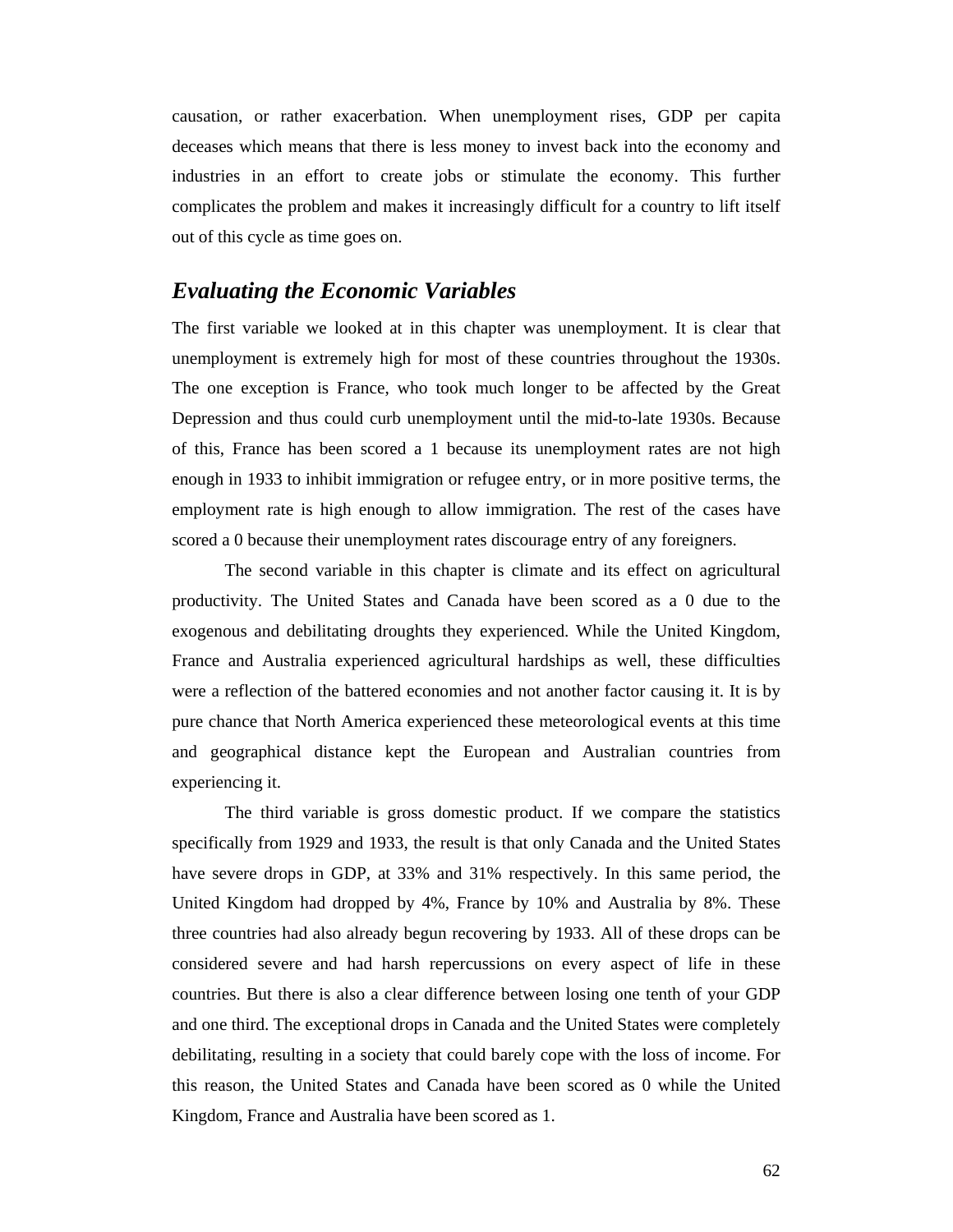|                | United  | France | United        | Canada | Australia |  |
|----------------|---------|--------|---------------|--------|-----------|--|
|                | Kingdom |        | <b>States</b> |        |           |  |
| Employment     |         |        |               |        |           |  |
| <b>Climate</b> |         |        |               |        |           |  |
| <b>GDP</b>     |         |        |               |        |           |  |

**Table 4. Results Table: Economic Variables**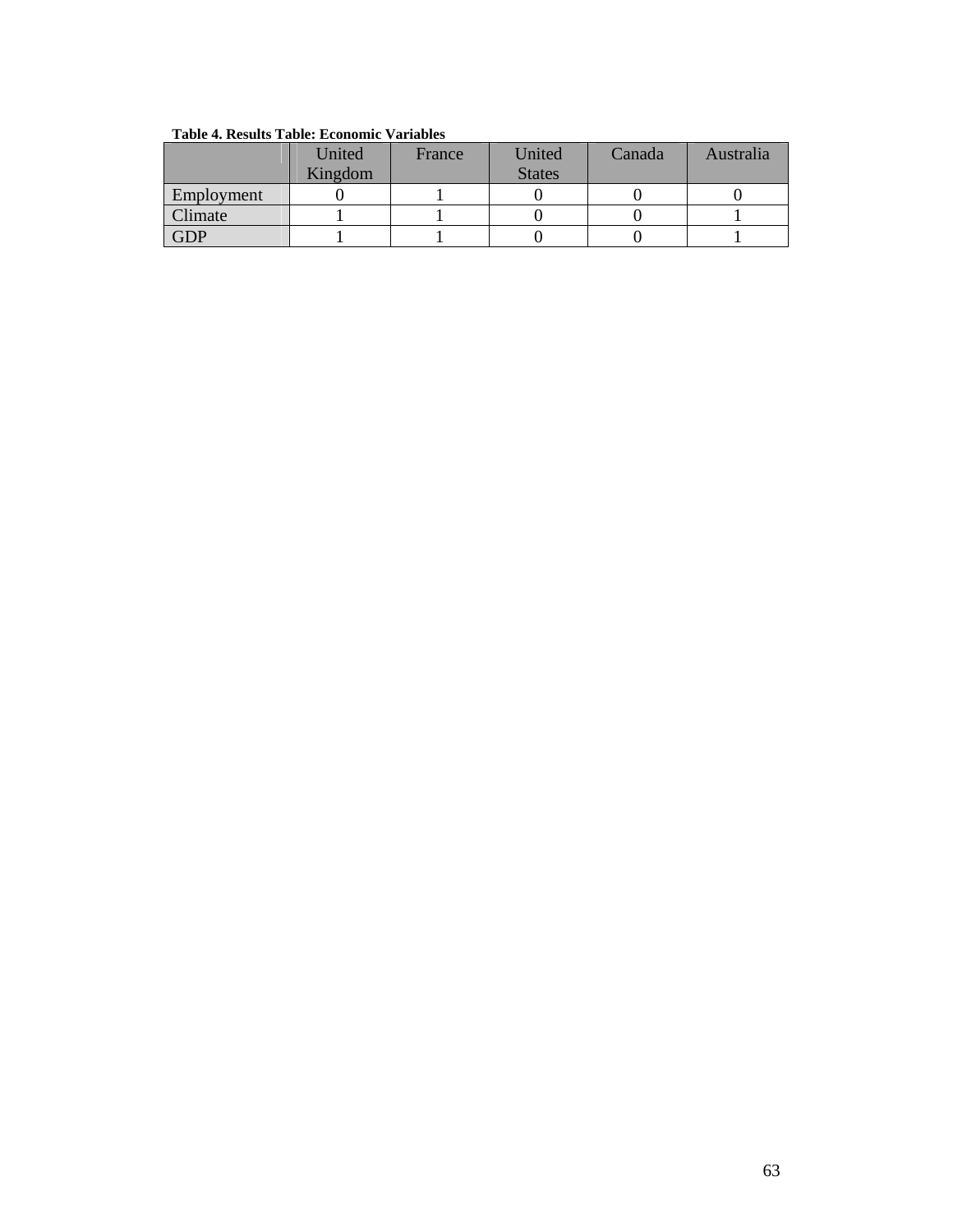# **Conclusion**

|                                                          | United         | France         | United         | Canada         | Australia      |
|----------------------------------------------------------|----------------|----------------|----------------|----------------|----------------|
|                                                          | Kingdom        |                | <b>States</b>  |                |                |
| <b>Open Immigration</b>                                  | 0              | 1              | $\Omega$       | $\overline{0}$ | $\overline{0}$ |
| <b>Policy</b>                                            |                |                |                |                |                |
| <b>Fully Populated</b>                                   | 1              | 1              | $\mathbf{1}$   | $\mathbf{1}$   | $\overline{0}$ |
| <b>Stability of</b>                                      | 1              | $\theta$       | 1              | 1              | $\overline{0}$ |
| Government                                               |                |                |                |                |                |
| <b>Isolationist policy</b>                               | 1              | $\theta$       | $\mathbf{1}$   | $\mathbf{1}$   | 1              |
| <b>International</b>                                     |                | $\theta$       | $\overline{0}$ | 1              | 1              |
| <b>Agreements</b>                                        |                |                |                |                |                |
| (Commonwealth)                                           |                |                |                |                |                |
| <b>International</b>                                     | $\theta$       | $\mathbf{1}$   | $\overline{0}$ | $\overline{0}$ | $\overline{0}$ |
| events                                                   |                |                |                |                |                |
| (League of Nations)                                      |                |                |                |                |                |
| <b>Xenophobia</b>                                        | 1              | $\mathbf{1}$   | 1              | 1              | 1              |
| <b>Role of local</b>                                     | $\overline{0}$ | $\overline{0}$ | $\overline{0}$ | $\overline{0}$ | $\overline{0}$ |
| community                                                |                |                |                |                |                |
| <b>Employment</b>                                        | $\theta$       | 1              | $\overline{0}$ | $\theta$       | $\theta$       |
| <b>GDP</b> per Capita                                    | 1              | $\mathbf{1}$   | $\overline{0}$ | $\theta$       | 1              |
| <b>Climate</b>                                           | 1              | 1              | $\theta$       | $\theta$       | 1              |
| <b>Outcome:</b><br><b>Restriction of</b><br><b>Entry</b> |                | $\overline{0}$ |                |                |                |

**Table 5. Compiled Results Table: All Variables** 

Table 5 is a compilation of all of the results that have been determined in each of the individual chapters. As depicted in this table, there are four variables where the four countries with restricted immigration have the same score and the one country that allowed entry has the opposite score. This is the case with pre-depression immigration policy, isolationist foreign policy, response to international events such as the creation of the League of Nations, and employment levels. France has scored a 1 in each of these cases except isolationist policy, while the other four have scored a 0 except for isolationist policy. Because each of these variables demonstrates a clear and direct relationship with the outcome, they are an important focus of each of their sections.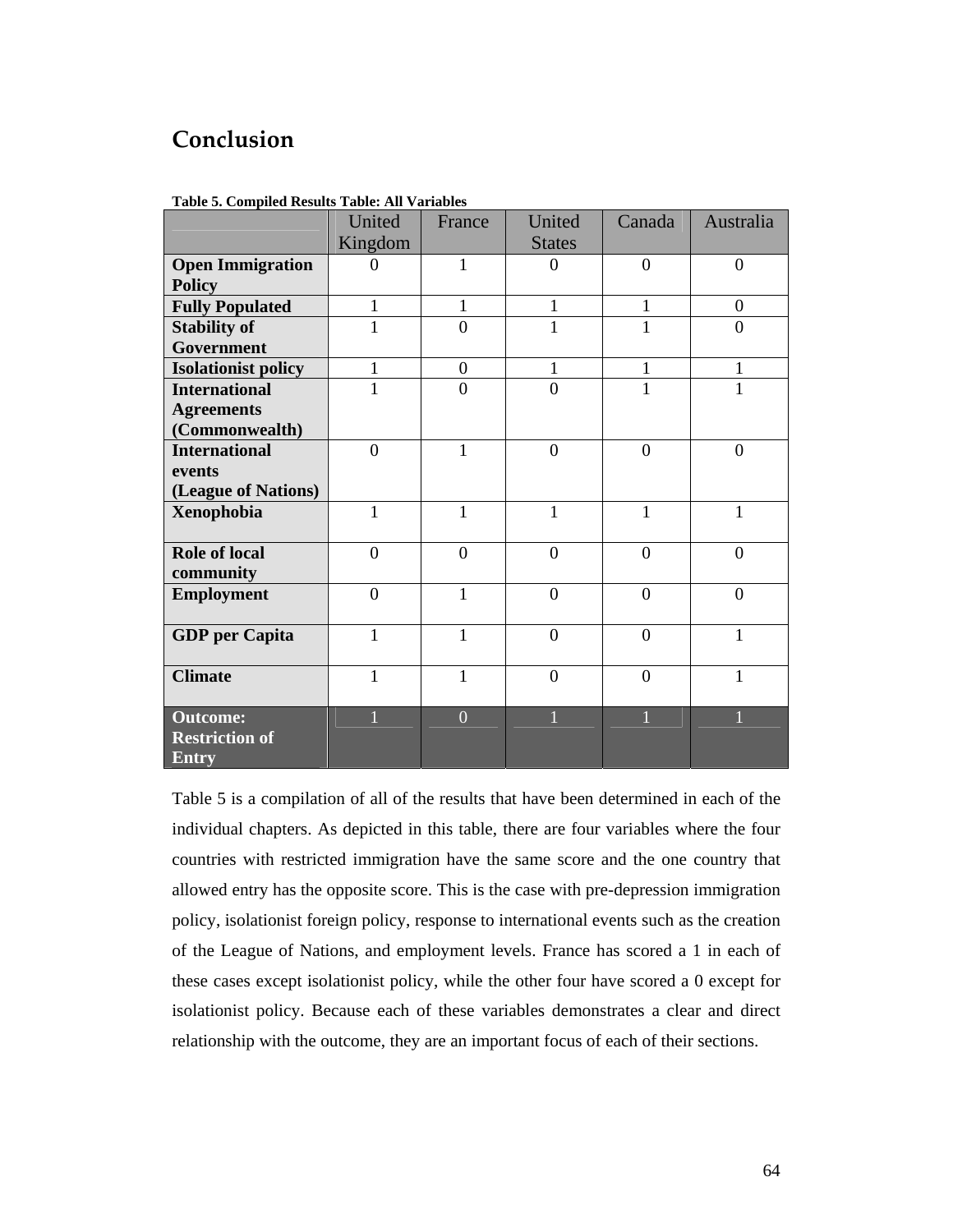### *Analysis of Historical Factors*

Within the historical factors, four of the cases (the United Kingdom, the United States, Canada and Australia) all had restrictionist policies in place by the time the Great Depression. France, the only case with the outcome of allowed entry, is also the only case where the immigration policy was open before the Great Depression and the refugee crisis. This is significant as it argues that the underlying causes for the uncommonly open borders in the period leading up to the depression (when compared to other states) continued to play a role in determining policy. The main underlying cause of this policy was the weak demographics of France in the shadow of the First World War, in terms of both population growth and labour requirements. By 1929 and even in 1933, this was still a concern in France. The other four countries did not have these same needs as their demographics were stronger and their needs for labour were either being met or they experienced a surplus of labour. This demonstrates the strong continuity in immigration policy that occurred in France. Despite changes to the economic climate, France's other concerns overrode any changes that would have been made.

In reference to the domestic security and need to populate uninhabited land, Australia was the only country for whom this was a concern in the interwar period. Despite this need, Australia's borders were closed to immigrants and refugees, thus demonstrating that this factor was not very significant in immigration policy in this period and that other factors such as the state of the economy, were determined to be of more importance by decision makers at the time. The fear of invasion was still an issue in this period and continued even in the period following the Second World War, so there are two possible explanations for this. The first would be that political relationships, such as being a dominion of the United Kingdom and later as a member of the commonwealth, and the recent victories of the countries in these alliances in the First World War comforted Australia and allowed the Australian government to feel more secure about the support they would receive in the case of an invasion. The second and more plausible explanation is that the severe economic deterioration trumped all other factors. Australia experienced some of the highest unemployment rates throughout the period and had lost 21% of its GDP per capita by 1931. It is logical to think that despite their security needs, and perhaps also taking some comfort in their strong political relationships, that the economy would be the priority in this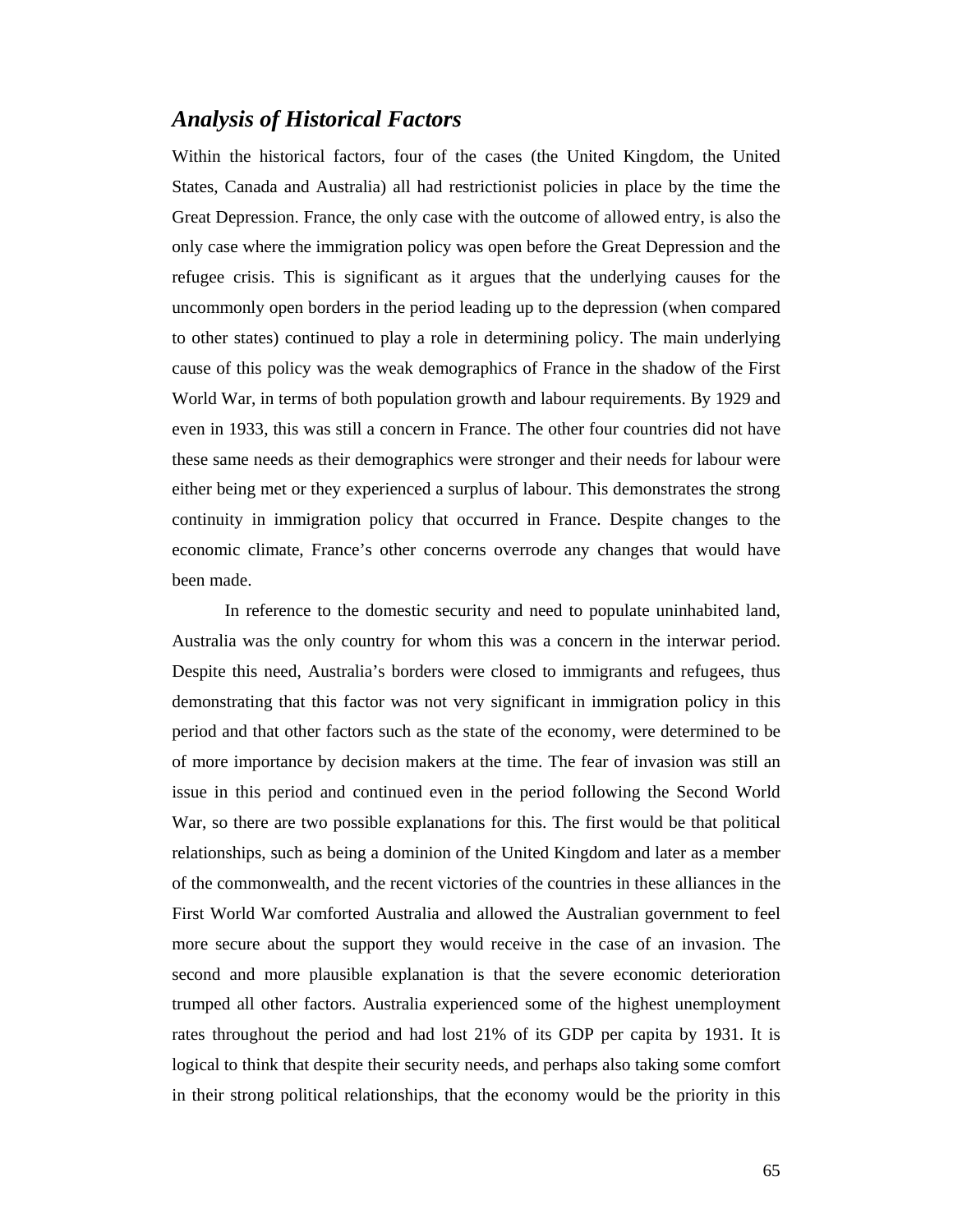period and Australia did not feel that they could take on a larger population when they did not have enough work for those already there.

### *Analysis of Political Factors*

Of the four political variables, France does not experience two of the variables when all of the other cases do. While all four cases with negative outcomes follow isolationist foreign policies in the interwar period, France does not. Similarly, France is the only country to play an active and enthusiastic role in the League of Nations. As previously mentioned, these two variables are correlated and a country's level of activity and their perspective on the League of Nations can be seen as a practical example of the foreign policy that they were practising. For this reason, it is unsurprising that the results for both of these variables would be the same with France having an active foreign policy and participating enthusiastically in the Leagues of Nations, while the other four countries practised isolationism both in theory and in practice. Despite France's active role in the international community, it cannot be said that its participation was completely altruistic. Much of the motivation for an aggressive foreign policy and support of the League of Nations came from national security issues and gains that could be made. France was interested in collective security, but this may have been galvanized by the destruction it had recently experienced through the lack of it. France was also very interested in making sure the Versailles Treaty was upheld, which was of course necessary for them to receive their reparations. Because of these logical and justified, but not necessarily benevolent, reasons it is difficult to translate these actions to more humanitarian issues such as the refugee crisis. While France had a history of humanitarianism, these recent examples did not necessarily support this reputation of benevolence. It is not an example where France had intervened in international affaires from which they had nothing to gain, and suggests that France may have had some vested interest in allowing refugees into the country and that this is not a wholly independent motivator and variable.

A surprising aspect of the political factors is that only France and Australia experienced overly unstable governments during the interwar period and especially immediately preceding the onset of the refugee crisis. It has been assume in this study that an unstable government would be less likely to allow the entry of refugees due to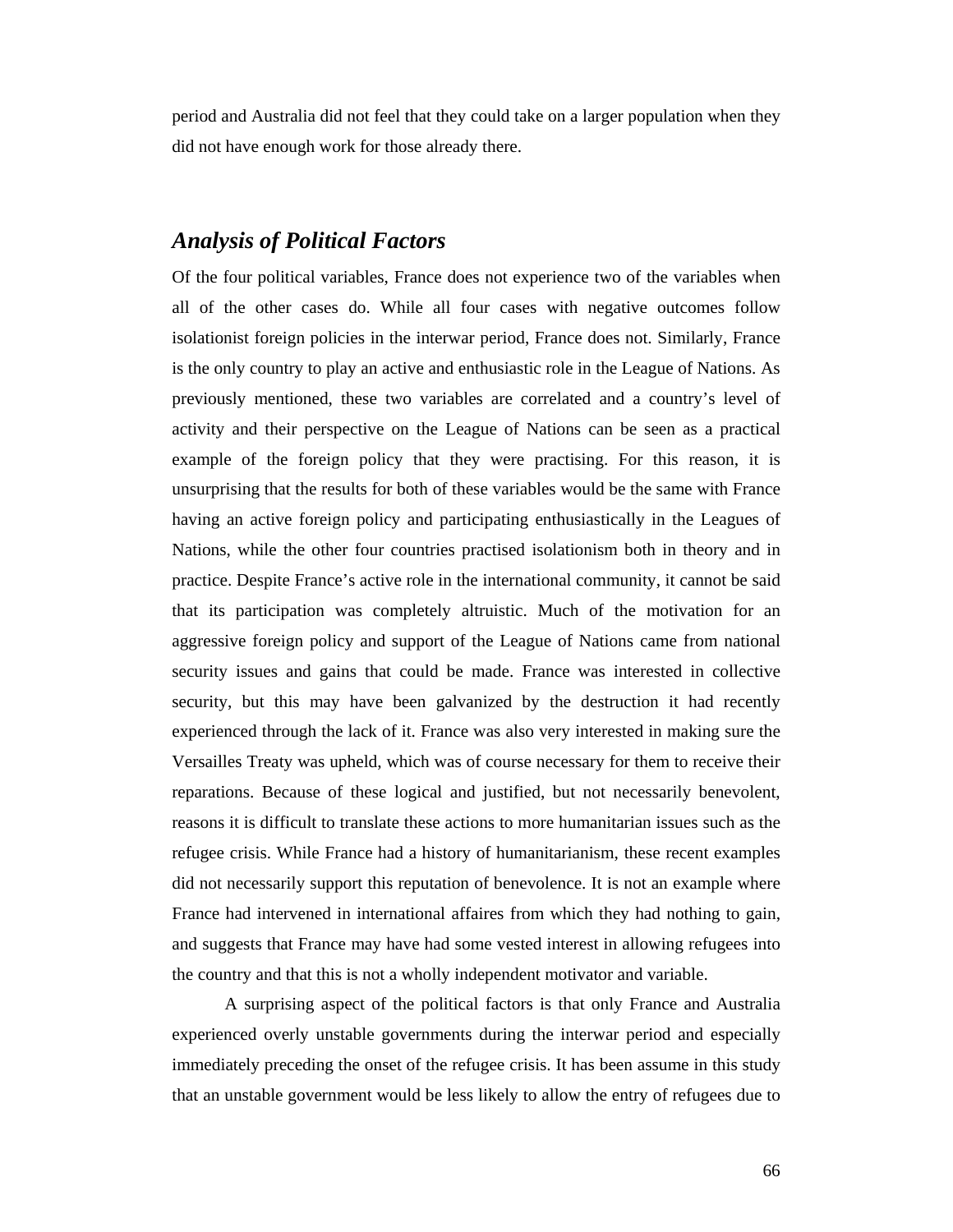the increased resources being used to try to stabilize the government, but also that there would be less consensus in these governments and it would be more difficult to pass a controversial commitment to allowing entry to refugees when the governments were constantly changing. This assumption has been proven wrong by all of the cases except Australia. Australia suffered from instability and failed to open its doors to refugees while the other four cases had the opposite of what this theory assumes. France also experienced instability, and to a higher degree than Australia, but France did allow the entry of refugees. Likewise, the United Kingdom, the United States and Canada all had relatively stable governments but did not open their doors. This unexpected result does not prove that this theory works in the reverse of what was predicted, due not only to the rogue case of Australia, but also the lack of a logical explanation of why this would be. However, it does suggest that this variable had little to no significance in the causation of restrictionist immigration policies.

The final comment to be made on the political factors is the fact that all of the countries with negative outcomes, save the United States, were members of the commonwealth and had close political ties to each other. As was previously mentioned, this variable was included in order to examine how these close ties and mutual support would affect decision making. It appears that for the three countries involved in the Commonwealth (the United Kingdom, Canada and Australia) this relationship worked as predicted in that these countries were not afraid to ignore such a crisis because of domestic needs because they knew that the other states would do the same. However, the United States reacted in this same way, and yet was not a member of the Commonwealth and had in fact distanced itself from the United Kingdom and other countries in general immediately after the First World War. Before concluding that this case disproves the role of the Commonwealth in the decision making process, one must remember that the United States emerged from the First World War as the wealthiest and most powerful nation in the world.<sup>282</sup> The United States did not need the guaranteed support of other nations in the same way that smaller and less power countries like Canada and Australia did. Simply because the most powerful nation did not require these relationships to make a bold statement, does not mean that it had no effect on those in the commonwealth.

 <sup>282</sup> Venzon, *The United States in the First World War,* 243.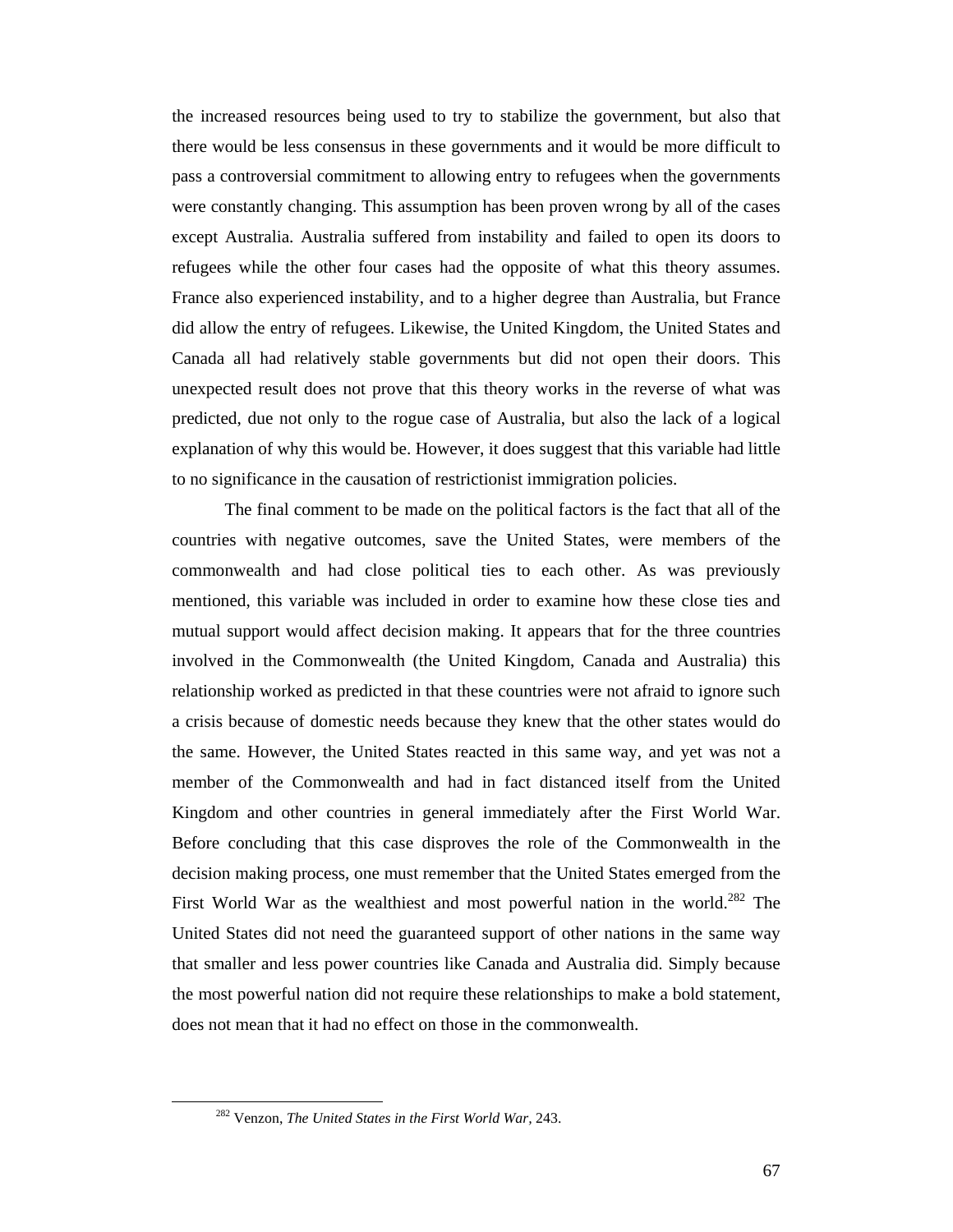While the Commonwealth was a very important relationship in international relations in this period, it would also be worth investigating each of these countries specific political and economic relations with Germany in the years leading up to the refugee crisis. Strong political or economic ties to Germany could have had a significant effect on a countries response to the crisis and an examination of these relationships could provide further insight into the responses of these five countries.

# *Analysis of Cultural Factors*

All five countries have been awarded a 1 for the presence of xenophobia and 0 for the successful role of Jewish advocacy groups. Because all five cases were given the same score for each of the variables and yet had different outcomes, we can discard these variables from the causality of restrictionist immigration policies. The logical assumption that xenophobia in the general population would make a national government less likely to permit immigration or the entry of refugees has been proven wrong by the case of France. Despite the xenophobia and more specifically anti-Semitism that existed there, France opened its borders to refugees during the first years of the crisis. Although, one could argue that the presence of xenophobia combined with other factors to make open immigration less desirable, the results of this study clearly state that this variable was not sufficient to cause such a result, and in fact, did not prevent the opposite result from occurring. This is very significant as it disproves what we are inclined to think naturally: that xenophobia causes restrictive policy. In fact, it agrees with Richard Breitman and Alan Kraut's claim that the influence of anti-Semitism and xenophobia has been overestimated in the general discourse.<sup>283</sup> The variable examining the role of the local Jewish community works in the same way. The lack of support from the established Jewish community would assumingly lead to the refusal of entry but despite the lack of support in France, entry was awarded. Why would a country where there is rampant intolerance of other races and little support from the local community allow foreign immigration in a period such as the Great Depression? The answer is that there were other, more significant factors that provoked the opening of the border. What those factors are can be found in the other variables examined in this study.

 $\overline{a}$ 

<sup>283</sup> Breitman, *American Refugee Policy and European Jewry,* 3.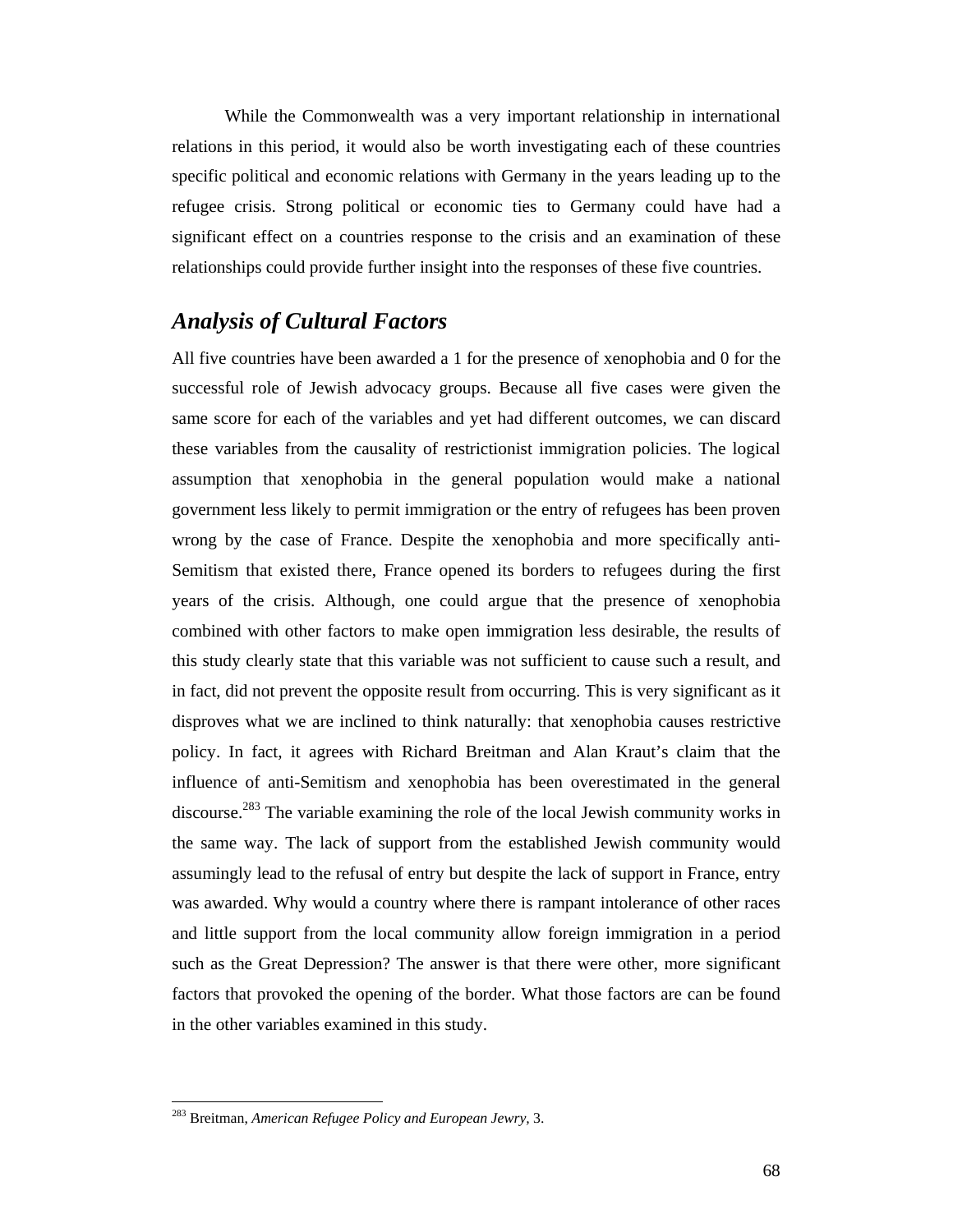### *Analysis of Economic Factors*

When looking at the economic factors as a whole, one notices that within the four negative cases, all experience high unemployment, but two also experience a milder drop in GDP and an early start to recovery along with no exogenous climatic complications, while the other two experience severe drops in GDP per capita and devastating droughts. Because two of the negative cases experience the presence of these variables while the other two do not, it appears that the presence or absence of these two variables is less significant than the presence of high unemployment. Within the economic factors, it is the unemployment rate that determines whether a country defines itself economically able to accept refugees and immigrants in this period.

All five countries experienced severe drops in GDP per capita between 1929 and 1933, with Canada and the United States suffering much more, losing almost a third of their 1929 GDPs per capita. While the United Kingdom, France and Australia remained at or under a 10% decrease, these developed countries expected their GDP to grow every year and stagnation let alone any drop in GDP can be a severe blow to the economy. By 1933, these same three countries had already begun their recovery, making it seem as though their capacity to receive immigrants and refugees would also be increasing, but the results show that this did not seem to have any impact as France took on refugees while the United Kingdom and Australia did not.

The fact that within these economic factors, there are no cases where only one of these two 'less significant' variables (GDP and climate) is present is also interesting. The lack of different combinations of variables present allows for the thought that these two variables may be correlated. The nature of these two variables lends itself to this theory quite well as it would make sense that droughts, and the decrease in agricultural productivity they cause, would contribute to the falling GDP per capita. The six to ten year length of the droughts would also contribute to the delay in recovery of these countries. Droughts are not easily recovered from, there is nothing that can be done to stop or shorten them and there is very little a country can do to ameliorate the situation while a drought continues. It must be noted that this correlation only works in one direction, as there are many reasons why a country could experience catastrophic drops in GDP and a late recovery that do not include atmospheric events. For this reason, one can only argue that climatic problems like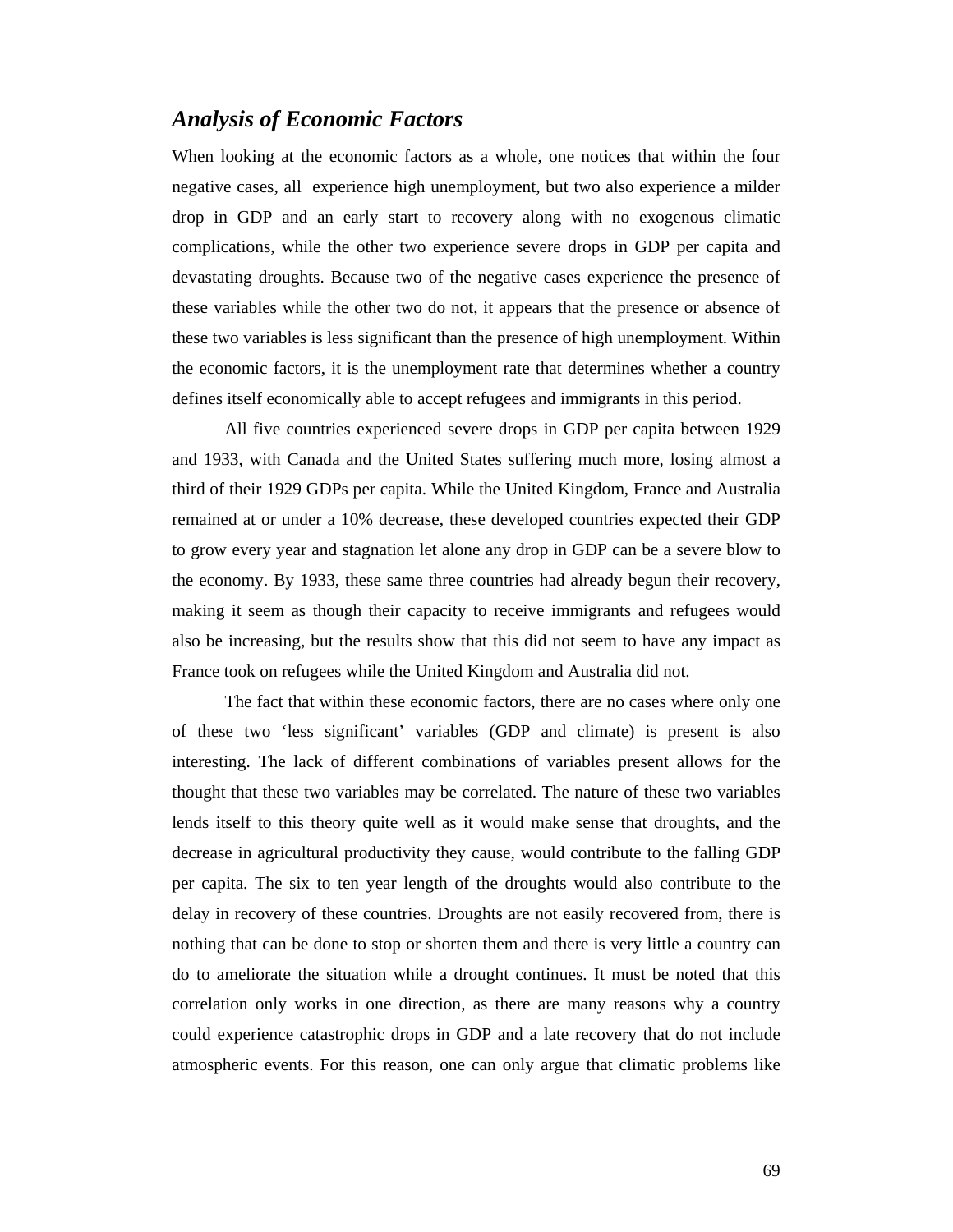droughts *can* lead to increased drops in GDP and a delayed recovery, but not the other way around.

### *Final Conclusions*

Through this analysis of the variables, it has been determined that the existence of a restrictive immigration history and policy prior to the great depression, an isolationist foreign policy, and high levels of unemployment are the three most likely and significant factors that will cause the restriction of entry to immigrants and refugees.

 There is a significant drawback to having several of the factors that are consistent with the results in all cases is that because of the lack of variety, one cannot determine specifically which are the necessary factors and if there are any that are sufficient alone. For example, it could have been just an isolationist foreign policy and high unemployment that are sufficient to cause a restrictionist policy and that the existence of historical restriction in all the cases was just a coincidence. Without a case that has only some of these factors and yet the same outcome, we cannot quantitatively prove which of these three most significant factors are necessary or if indeed all three are. This, however, does not stop one from drawing further conclusions from the qualitative information available.

It appears the unemployment levels are really the most important factor in the response to the refugee crisis in 1933. While unemployment can not be defined as an exogenous factor, it is the variable that has the least dependant relationship on the other variables. For instance, past immigration policy is a reflection of past economic and political contexts, and so past policies can reflect past experiences in unemployment. While employment and labour needs are often reflected in immigration policy, past immigration policy was not the major cause of unemployment in this situation. Often, the general public believes that immigration causes unemployment but this is rarely the case. In the case of France, high levels of employment (relative to the other countries) in 1933 and their past unrestrictive immigration policy were both a result of the same ongoing issue: weak demographics. The same weak demographics that had required labour before the depression (and thus called for open immigration) were also responsible for the relatively low levels of unemployment during the depression. Hypothetically, if a country were to have a restrictionist immigration policy before the depression but for some reason, have a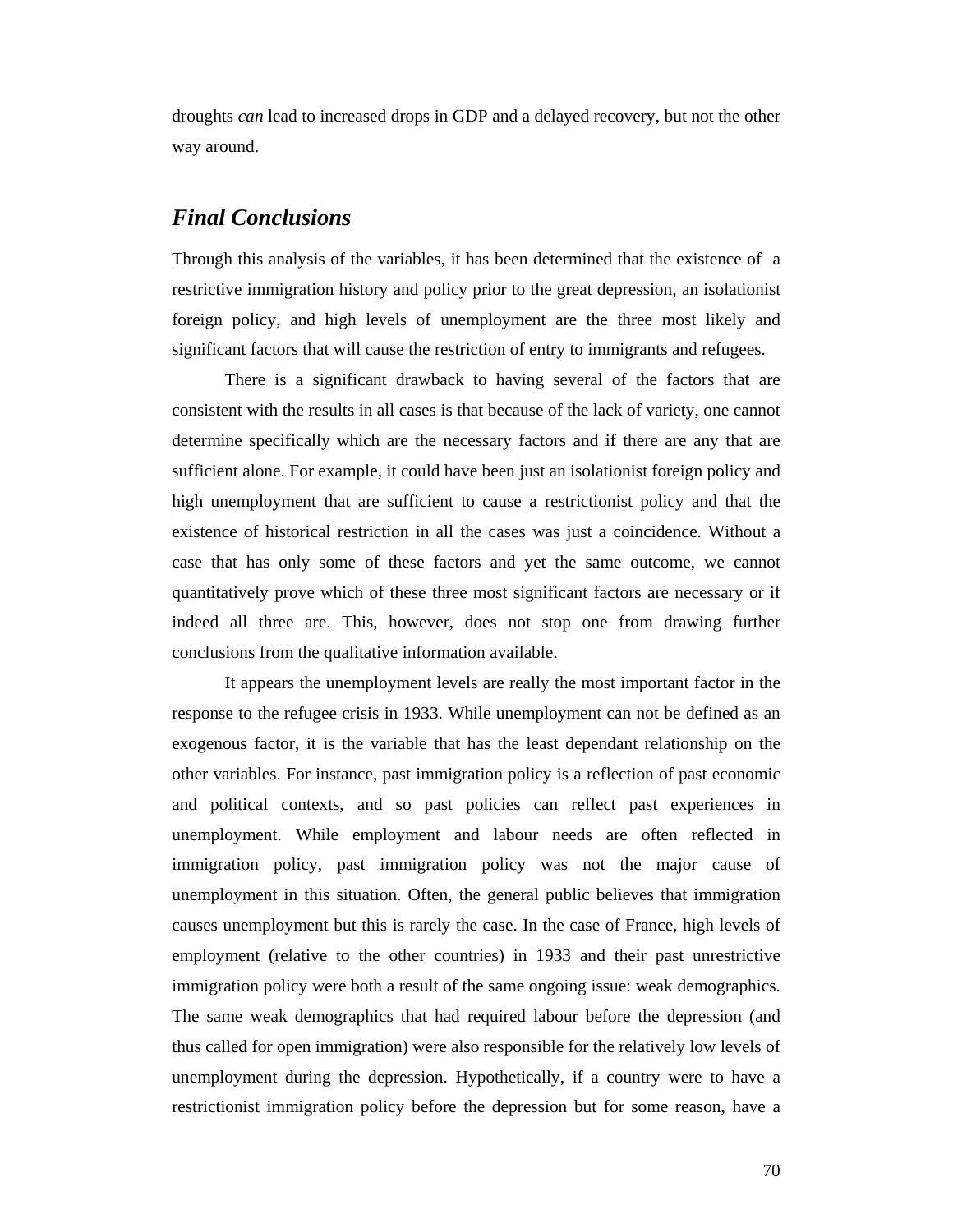large need for labour during it, the history of a restrictionist policy would not be sufficient to stop it from opening it borders to foreign labour. Rather the past immigration history is an indicator or larger trends that are occurring in the country in regards to immigration.

The relationship between unemployment and foreign policy is slightly less clear cut. Isolationist policy was also a reflection of the First World War and the political and economic disruption it caused. After the armistice, countries concerned themselves with their own well being and made the transition to a peace-time economy a priority. This kind of foreign policy made countries even more likely to concern themselves with the issue of unemployment. On the other hand, issues such as the massive jump in unemployment rates during the Great Depression caused countries to become more isolationistic and prevented them from resuming an active foreign policy earlier, because of the need to deal with their domestic issues. Furthermore, in the analysis of the political factors it was determined that France did not refrain from an Isolationist policy for altruistic reasons and its participation in international affairs was dependant on personal issues of security and economics. Because its activity was largely tied to vested interests, it is difficult to translate its participation in the League of Nations into a greater awareness and altruism for events in the international community.

 Thus it appears again that unemployment is likely the most significant factors in causing restrictionist immigration policy and refusing the entry of refugees. However, more cases, and possibly other contexts or crises must be studied to be able to determine whether unemployment levels alone are sufficient to cause such an outcome on their own.

Since the refugee crisis of the 1930s, there have been many developments in how refugee situations are treated by the United Nations and the world. The United Nations created the UNHCR, or the UN refugee agency to govern issues regarding refugees and after the Second World War they held the United Nations Convention Relating to the Status of Refugees, which defined the rights of refugees and the responsibilities of nations. While there have since been large influxes of refugee movement, there has not been a comparable case. First of all, many of the cases have occurred in developing countries where people did not have the means to bring themselves to the border of another country or buy a ticket on a ship or plane. More recent cases have required intervention and aid to get the refugees out of the country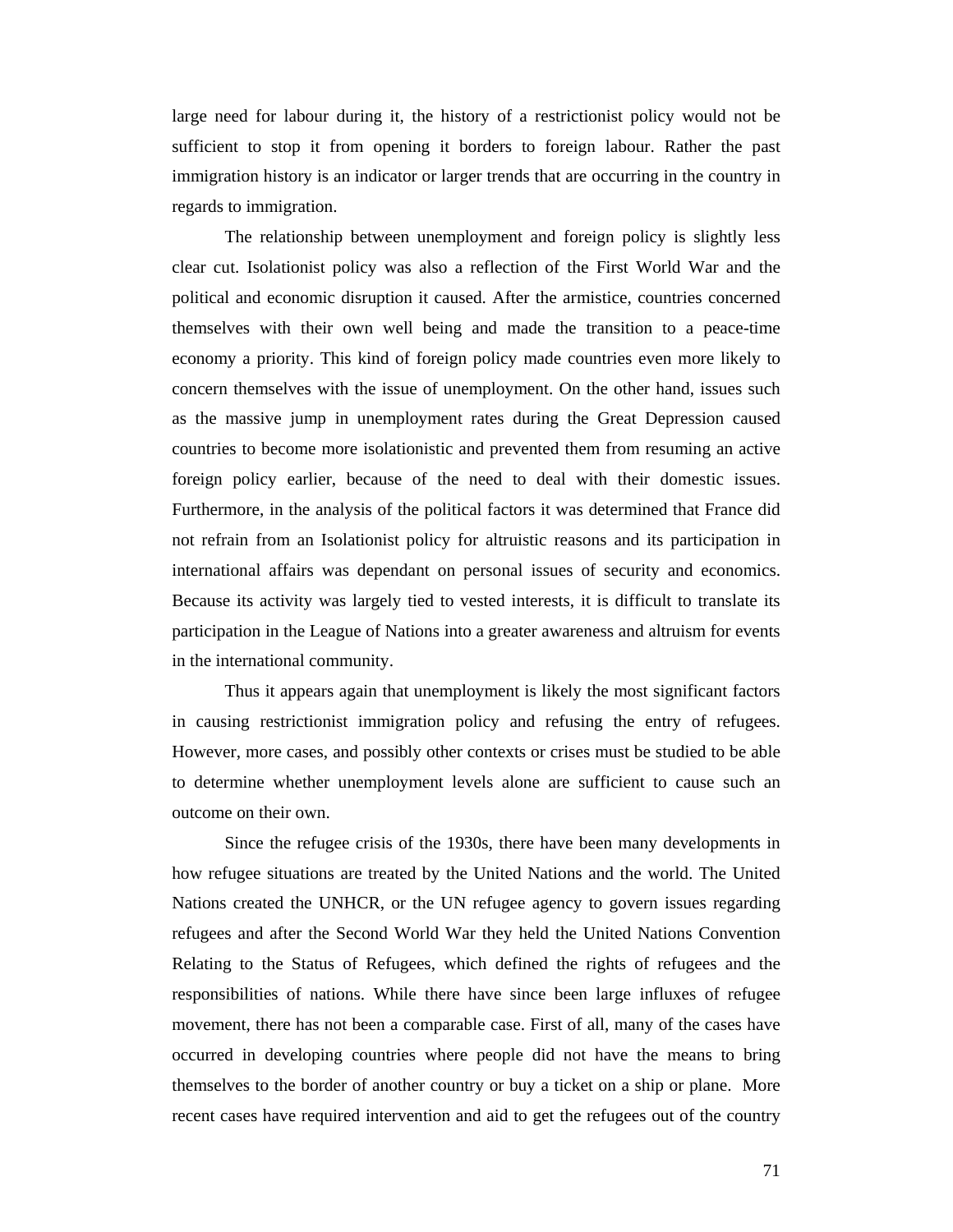and so there is no similar example of people trying to leave the country on their own financial means only to have all requests denied and to be turned away. Secondly, Western society has not since experienced an economic crisis like the Great Depression. Until Western society again experiences the unemployment levels of the Great Depression, it will be difficult to test the sufficiency of unemployment as a causal factor and how effective the new institutions regarding refugees are.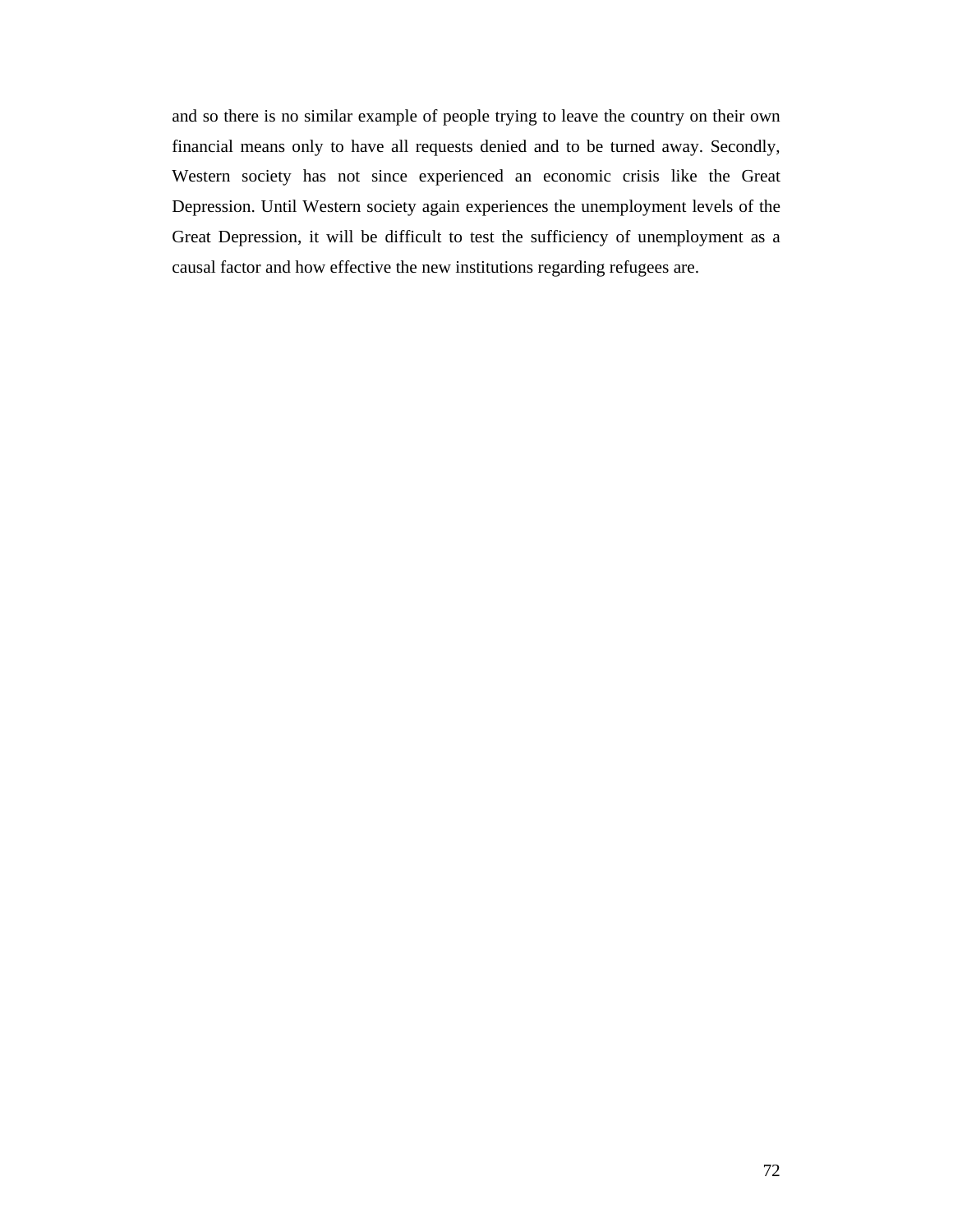## Bibliography

- Agulhon, Maurice. *The French Republic, 1879-1992*. Trans. Antonia Nevill. Oxford: Blackwell Publishers, 1993.
- Ashworth, William. *An Economic History of England, 1870-1939*. London: Methuen & Co. Ltd., 1960.
- Australian Bureau of Statistics. *Year Book Australia.* (Editions from1920-1940). Available at: http://www.abs.gov.au.
- Bade, Klaus J. and Allison Brown. *Migration in European History*. Malden, Mass.: Blackwell Pub., 2003.
- Beck, Robert J. "Britain and the 1933 Refugee Convention: National or State Sovereignty?" *International Journal of Refugee Law*, Volume: 11 Issue: 4 (October 20, 1999), pp. 597-624.
- Breitman, Richard and Alan M. Kraut. *American Refugee Policy and European Jewry, 1933-1945*. Bloomington : Indiana University Press, 1987.
- Brendon, Piers. *The Decline and Fall of the British Empire: 1871-1997*. London: Jonathan Cape, 2007.
- Burgess, Greg. "France and the German Refugee Crisis of 1933." *French History*, Volume: 16 Issue: 2 (June 1, 2002), pp. 203-229.
- Burnley, Ian H. *The Impact of Immigration on Australia: A Demographic Approach.* Oxford: Oxford University Press, 2001.
- Butler, David and Gareth Butler. *British Political Facts, 1900-1985*. London: The Macmillan Press Ltd., 1986.
- Chiswick, Barry R. "Introduction." *Immigration: Trends, Consequences and Prospects for the United States.* Ed. Barry R. Chiswick. Oxford: JAI Press, 2008.
- Corbett, D. C. "Immigration and Economic Development." *The Canadian Journal of Economics and Political Science*, Vol. 17, No. 3 (Aug., 1951), pp. 360-368.
- Darby, Michael R. "Three-and-a-Half Million U.S. Employees Have Been Mislaid: Or, an Explanation of Unemployment, 1934-1941." *The Journal of Political Economy*, Vol. 84, No. 1 (Feb., 1976), pp. 1-16.
- DeLey, Margo. "French Immigration Policy since May 1981." *International Migration Review*, Vol. 17, No. 2 (Summer, 1983), pp. 196-211.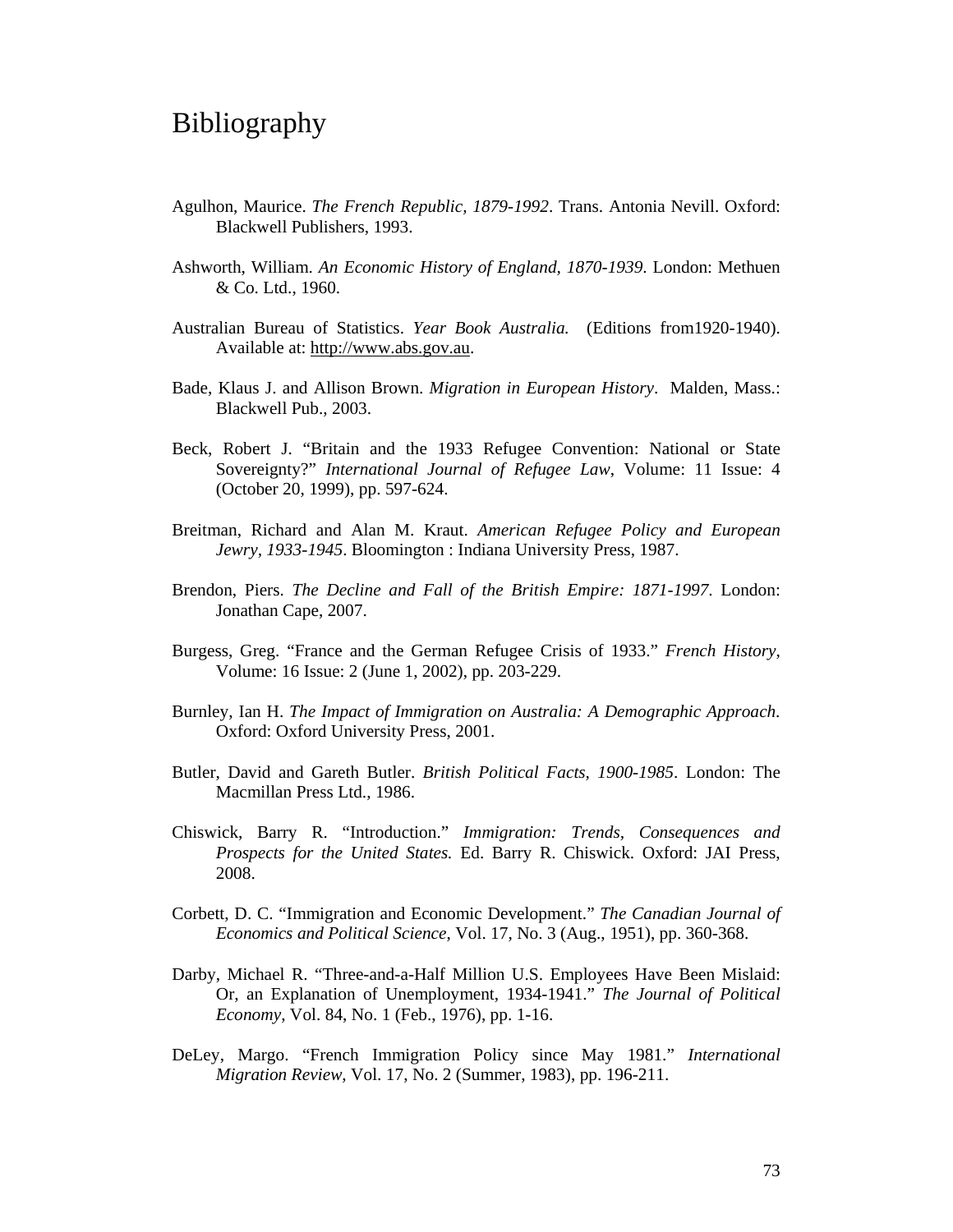- Dormois, Jean Pierre. *The French Economy in the Twentieth Century.* Cambridge: Cambridge University Press, 2004.
- Eayrs, James. " 'A Low Dishonest Decade': Aspects of Canadian External Policy, 1931-1939." *The Growth of Canadian Policies in External Affairs*. Durham, N.C.: Duke University Press, 1960. pp 59-80.
- Eichengreen, Barry J. and T. J. Hatton. *Interwar Unemployment in International Perspective*. Boston: Kluwer Academic Publishers, 1988.
- "Evolution of Policy." *Congressional Digest*, May 1996, Vol. 75 Issue 5, pp. 130-131.
- Feinstein, Charles H. Peter Temin and Gianni Toniolo. *The European Economy Between the Wars*. Oxford: Oxford University Press, 1997.
- Feinstein, C.H. *Statistical Tables of National Income, Expenditure and Output of the U.K.: 1855-1965.* Cambridge: Cambridge University Press, 1972.
- Frager, Ruth A. "'Mixing with People on Spadina': The Tense Relations between Non-Jewish Workers and Jewish Workers." *The History of Immigration and Racism in Canada.* Ed. Barringon Walker. pp. 142-157.
- Freeman, Gary P. "Modes of Immigration Politics in Liberal Democratic States." *International Migration Review*, Vol. 29, No. 4 (Winter, 1995), pp. 881-902.
- Freeman, Gary P. "Migration Policy and Politics in the Receiving States." *International Migration Review*, Vol. 26, No. 4 (Winter, 1992), pp. 1144-1167.
- Furlough, Ellen. "Une Leçon des Choses: Tourism, Empire and the Nation in Intewar France." French Historical Studies, Vol. 25, No. 3 (summer 2002). pp. 441 – 473.
- Galenson, Walter and Arnold Zellner. "International Comparison of Unemployment Rates." *The Measurement and Behavior of Unemployment.* Ed. Universities-National Bureau Committee for Economic Research.*,* Princeton: Princeton University Press, 1957. pp. 439-584.
- Gordon, Paul. *Policing Immigration: Britain's Internal Controls.* London: Pluto Press Limited, 1985.
- Gower, Dave. "A Note on Canadian Unemployment since 1921." *Perspectives on Labour and Income*, Autumn 1992 (Vol. 4, No. 3) Article No. 3. PG???
- Greenwood, Gordon. "Australia at War, 1914-1919." *Australia: A Social and Political History*. Ed. Gordon Greenwood. Sydney: Angus and Robertson, 1955. pp. 258-286.
- Greenwood, Gordon. "Development in the Twenties, 1919-1929." *Australia: A Social and Political History*. Ed. Gordon Greenwood. Sydney: Angus and Robertson, 1955. pp. 287-343.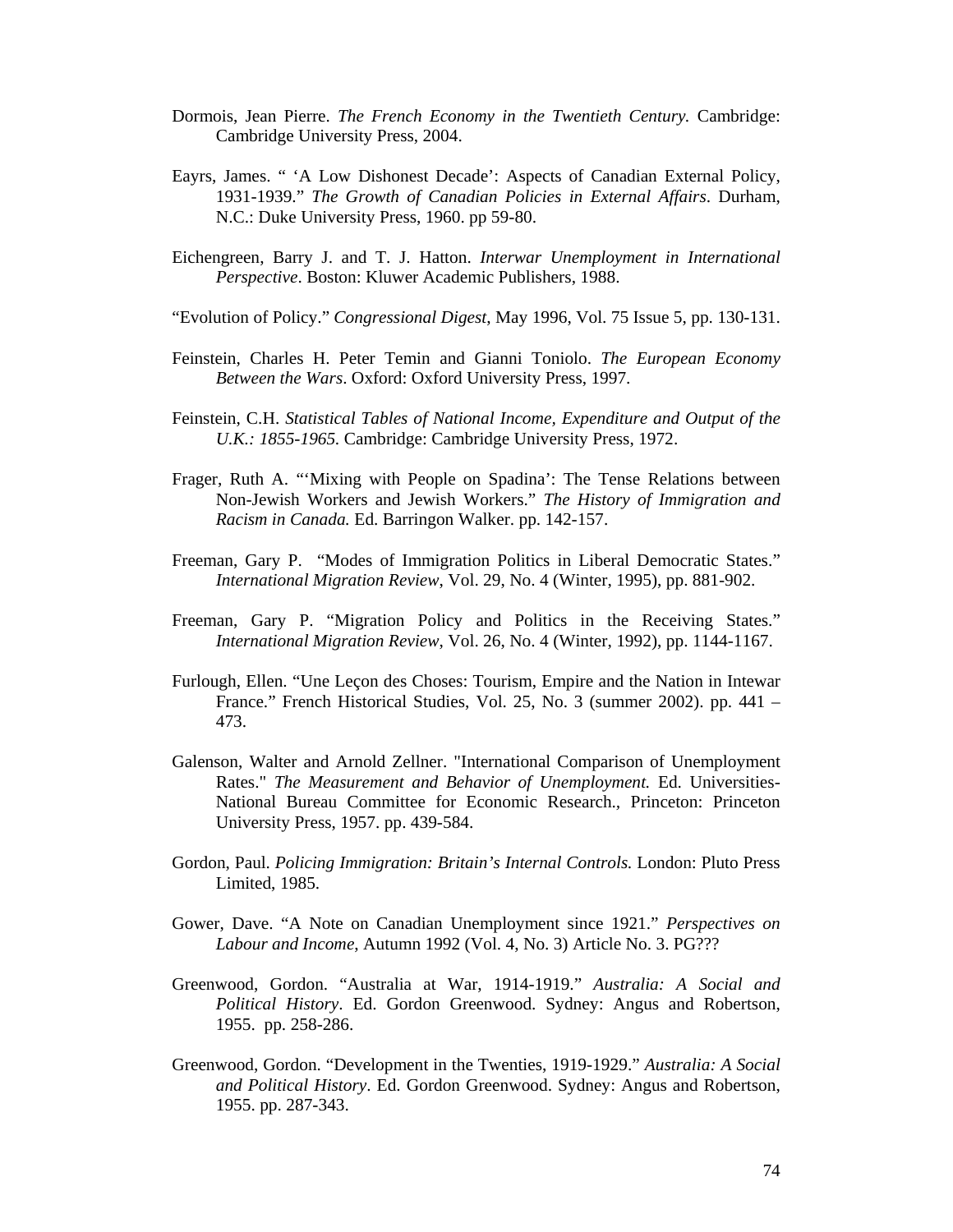Haine, W. Scott. *The History of France.* Westport, CT: Greenwood Press, 2000.

- Hamilton, David E. "Herbert Hoover and the Great Drought of 1930." *The Journal of American History*, Vol. 68, No. 4 (Mar., 1982), p. 850-875.
- Hatton, Timothy J. and Jefferey G. Williamson. "International Migration: 1850-1939: An Economic survey." *Migration and the International Labour Market 1850- 1939,* Eds., Timothy J Hatton and Jefferey G. Williamson. London: Routledge, 1994.
- Hehn, Pal N. *A Low Dishonest Decade: The Great Powers, Eastern Europe, and the Economic Origins of World War II, 1930-1941*. New York: Continuum, 2002.
- Holland, Robert. *The Pursuit of Greatness: Britain and the World Role, 1900-1970.* London: Fontana Press, 1991.
- Holmes, Colin. "Immigration to Britain" *History Today*, Volume: 35, Issue: 6 (June 1, 1985). pp. 16-17.
- Holmes, Colin. "The Myth of Fairness: Racial Violence in Britain 1911-1919." *History Today*, Volume: 35, Issue: 10 (October 1, 1985). pp. 41-45.
- Hughes, H. Stuart. *The Sea Change: The migration of Social Thought, 1930-1965.* New York: Harper & Row Publishers, 1975.
- Hutton, Patrick H. Ed,. *Historical Dictionary of the Third Republic, 1870-1940.* Westport, CT: Greenwood Press, 1986.
- Jackson, Julian. *The Politics of Depression in France: 1932-1936.* Cambridge: Cambridge University Press, 1985.
- Jayaraman, Raja. "Inclusion and Exclusion: An Analysis of the Australian Immigration History and Ethnic Relations." *Journal of Popular Culture*, Volume: 34, Issue: 1 (June 1, 2000), pp. 135-155.
- Joppke, Christian. *Immigration and the Nation-State: The United States, Germany and Great Britain.* Oxford: Oxford University Press, 1999.
- Jupp, James. "Immigration, the War on Terror, and the British Commonwealth." *Immigration Policy and Security: US, European and Commonwealth Perspectives.* Eds., Terri E. Givens, Gary P. Freeman, and David Leal. New York: Routledge, 2009.
- Kalman, Samuel. "Reconsidering Fascist Anti-Semitism and Xenophobia in 1920s France: The Doctrinal Contribution of Georges Valois and the Faisceau." *French History,* Vol. 16 No. 3, (2002) pp. 345-365.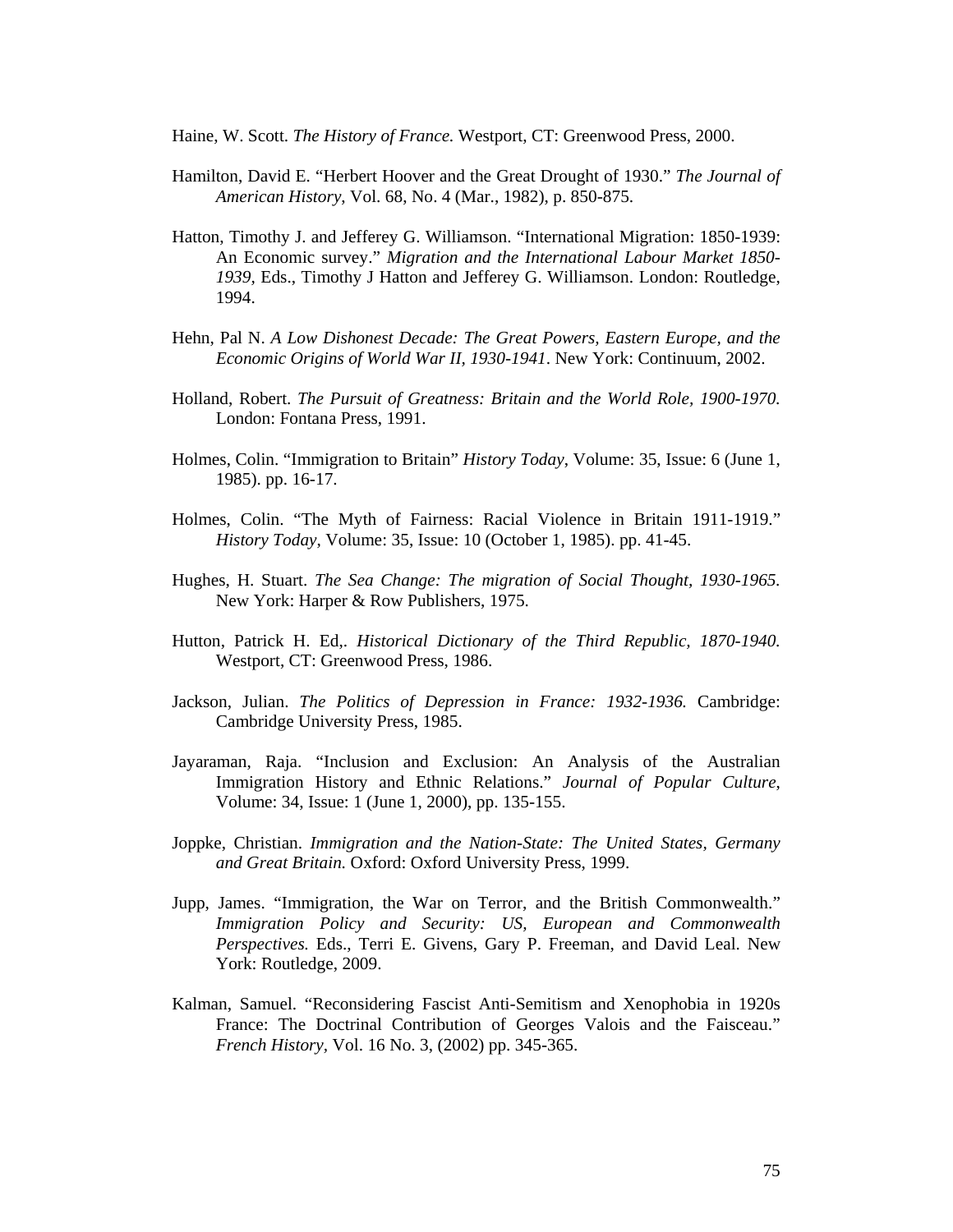- Kampmark, Binoy. "'Spying for Hitler' and 'Working for Bin Laden': Comparative Australian Discourses on Refugees" *Journal of Refugee Studies* Vol. 19, No. 1 (2006) pp. 1-21.
- Kelley, Ninette and Michael Trebilcock. *The Making of a Mosaic: A History of Canadian Immigration Policy.* Toronto: University of Toronto Press, 1998.
- Kimer, James T. "Landmarks in U.S. Immigration Policy." *NACLA Report on the Americas*, Jul/Aug2005, Vol. 39 Issue 1. pp.34-35.
- Kindleberger, Charles P. *The World in Depression: 1929-1939*. Los Angeles: University of California Press, 1986.
- Laffer, Kingsley. "The Economics of Australian Immigration." *Pacific Affairs*, Vol. 25, No. 4 (Dec., 1952), pp. 360-377.
- Layton-Henry, Zig. "Great Britain." *European Immigration Policy: A Comparative Study*. Ed. Tomas Hammar. Cambridge: Cambridge University Press, 1985. pp 89-126.
- Lequin, Yves. *La Mosaïque, France: Histoire des Étrangers et de L'Immigration.* Paris: Larousse, 1988.
- Maddison, Angus. *Economic Growth in the West: Comparative Experience in Europe and North America.* London: George Allen & Unwin Ltd., 1964.
- Maddison, Angus. *Monitoring the World Economy, 1820-1992.* Washington, D.C.: OECD Publications and Information Center, 1995.
- Maddison, Angus. "Statistics on World Population, GDP and Per Capita GDP, 1-2006 AD." Available at: http://www.ggdc.net/maddison/ March 2009.
- Maga, Timothy P. "Closing the Door: The French Government and Refugee Policy, 1933-1939." *French Historical Studies*, Vol. 12, No. 3 (Spring, 1982), pp. 424- 442.
- McDougall, Duncan M. "Immigration into Canada, 1851-1920." *The Canadian Journal of Economics and Political Science*, Vol. 27, No. 2 (May, 1961), pp. 162-175.
- McInnis, Marvin. "Immigration and Emigration: Canada in the Late 19<sup>th</sup> Century." *Migration and the International Labour Market 1850-1939*, Eds., Timothy J Hatton and Jeffrey G. Williamson. London: Routledge, 1994.
- Menand, Louis. "Morton, Agassiz, and the Origins of Scientific Racism in the United States." *The Journal of Blacks in Higher Education*, No. 34 (Winter, 2001- 2002), pp. 110-113.
- Meredith, David and Barrie Dyster*. Australia in the Global Economy: Continuity and Change.* Cambridge: Cambridge University Press, 1999.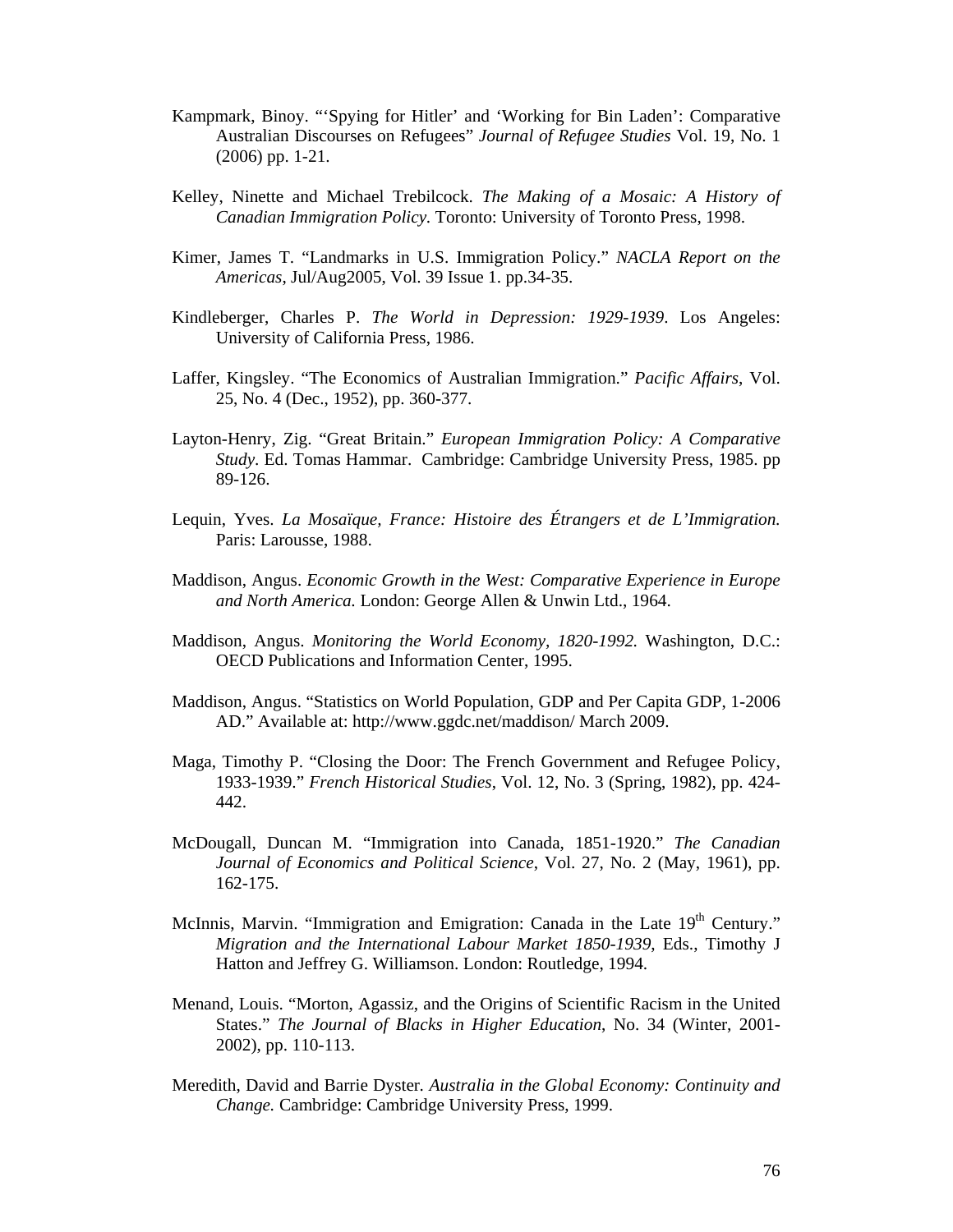- Mitchell, B. R.*International Historical Statistics: Africa, Asia and Oceania, 1750- 1993.* London: Macmillan, 1999.
- Mitchell, B. R.*International Historical Statistics: The Americas, 1750-1993*. London: Macmillan, 1998.
- Mitchell, B. R.*International Historical Statistics: Europe, 1750-1993*. London: Macmillan, 1998.
- Moch, Leslie Page. *Moving Europeans: Migrations in Western Europe since 1650.* Bloomington: Indiana University Press, 1992.
- Morgan, Kenneth O. "The Twentieth Century, 1914-1983." *The Oxford Illustrated History of Britain*. Ed. Kenneth O. Morgan. Oxford: Oxford University Press, 1984.
- Namias, Jerome. "Severe Drought and Recent History." *Journal of Interdisciplinary History*, Vol. 10, No. 4. (Spring, 1980), pp. 697-712.
- Ngai, Mae M. "A New Green Card Deal." *Nation*, 7/9/2007, Vol. 285, Issue 2, p. 8.
- Nkemdirim, Lawrence and Lena Weber. "Comparison between the Droughts of the 1930s and the 1980s in the Southern Prairies of Canada." *Journal of Climate*, 8/1/99, Vol. 12, Issue 8, pp. 2434-2450.
- Noiriel, Gérard. *Population, Immigration et Identité Nationale en France: XIXe-XXe Siècle.* Paris : Hachette, 1992.
- Ozdowski, Sev A. "The Law, Immigration, and Human Rights: Changing the Australian Immigration Control System." *International Migration Review,* Vol. 19, No. 3, (Autumn, 1985), pp. 535-554.
- Partridge, P. H. "Depression and War, 1929-1950." *Australia: A Social and Political History*. Ed. Gordon Greenwood. Sydney: Angus and Robertson, 1955. pp. 287- 343.
- Penkower, Monty Noam. *The Jews were Expendable: Free World Diplomacy and the Holocaust.* Chicago: University of Illinois Press, 1983.
- Perren, Richard. *Agriculture in Depression, 1870-1940.* Cambridge: Cambridge University Press, 1995.
- Price, Roger. *A Concise History of France*. Cambridge: Cambridge University Press, 1993.
- Rooth, Tim. *British Protectionism and the International Economy: Overseas Commercial Policy in the 1930s*. Cambridge: Cambridge University Press, 1992.